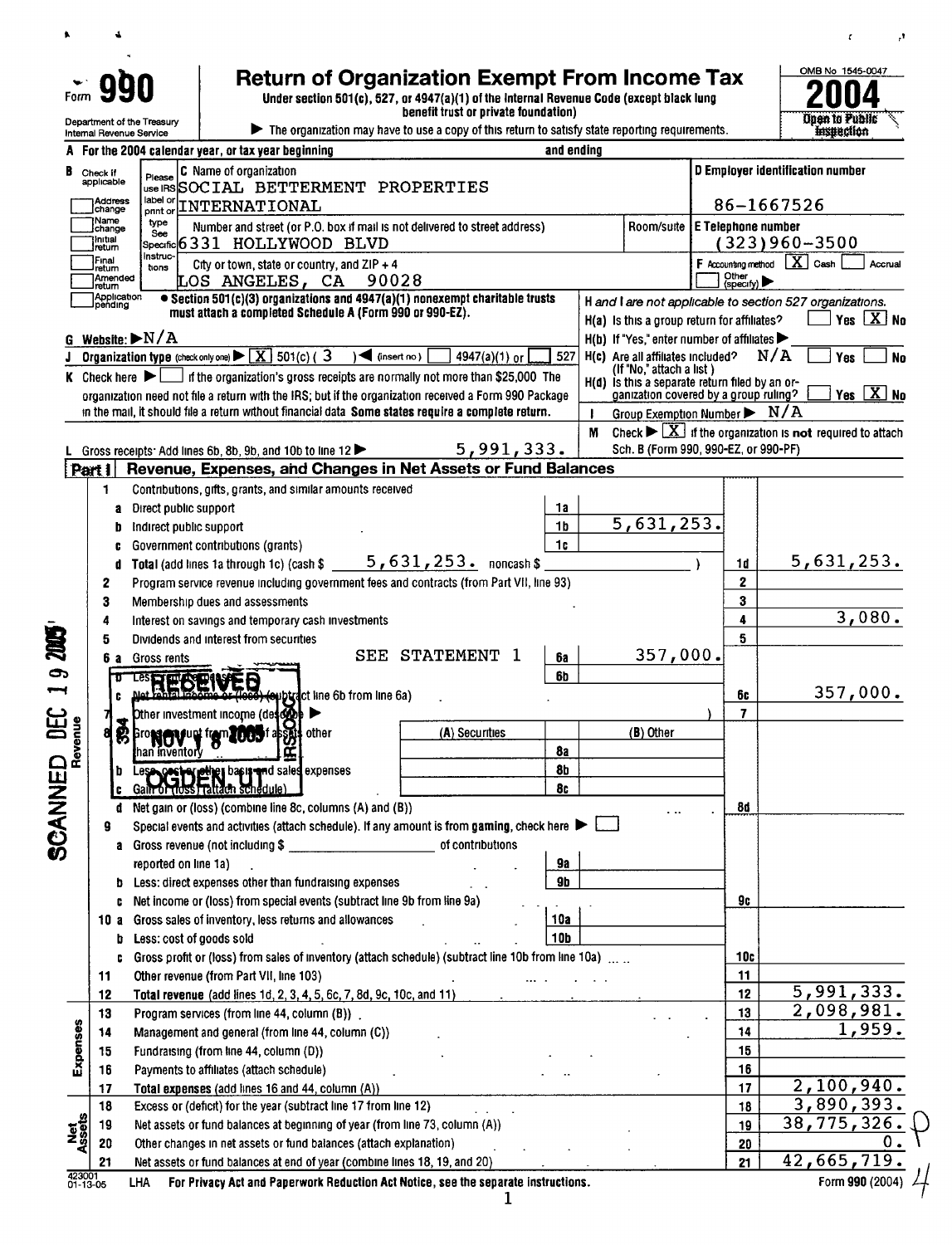| $\mathbf{A}$ |                         | INTERNATIONAL                                                                                                                                                                                                                                                                                                                             |          | SOCIAL BETTERMENT PROPERTIES                                                                             |                                                 |                               | 86-1667526                                              |
|--------------|-------------------------|-------------------------------------------------------------------------------------------------------------------------------------------------------------------------------------------------------------------------------------------------------------------------------------------------------------------------------------------|----------|----------------------------------------------------------------------------------------------------------|-------------------------------------------------|-------------------------------|---------------------------------------------------------|
|              |                         | Statement of                                                                                                                                                                                                                                                                                                                              |          | All organizations must complete column (A). Columns (B), (C), and (D) are required for section 501(c)(3) |                                                 |                               | Page 2                                                  |
|              | <b>Part !!</b>          | <b>Functional Expenses</b>                                                                                                                                                                                                                                                                                                                |          | and (4) organizations and section $4947(a)(1)$ nonexempt charitable trusts but optional for others.      |                                                 |                               |                                                         |
|              |                         | Do not include amounts reported on line<br>6b, 8b, 9b, 10b, or 16 of Part I.                                                                                                                                                                                                                                                              |          | (A) Total                                                                                                | (B) Program<br>services                         | (C) Management<br>and general | (D) Fundraising                                         |
|              |                         | 22 Grants and allocations (attach schedule)                                                                                                                                                                                                                                                                                               |          |                                                                                                          |                                                 |                               | STATEMENT 2                                             |
|              | $(cash$ \$              | noncash $$571$ , $703$ $\rightarrow$ 22                                                                                                                                                                                                                                                                                                   |          | 571,703.                                                                                                 | 571,703.                                        |                               |                                                         |
| 23           |                         | Specific assistance to individuals (attach schedule)                                                                                                                                                                                                                                                                                      | 23<br>24 |                                                                                                          |                                                 |                               |                                                         |
| 24<br>25     |                         | Benefits paid to or for members (attach schedule)<br>Compensation of officers, directors, etc.                                                                                                                                                                                                                                            | 25       | 0.                                                                                                       | 0.                                              | 0.                            | $0$ .                                                   |
| 26           |                         | Other salaries and wages                                                                                                                                                                                                                                                                                                                  | 26       |                                                                                                          |                                                 |                               |                                                         |
| 27           |                         | Pension plan contributions.                                                                                                                                                                                                                                                                                                               | 27       |                                                                                                          |                                                 |                               |                                                         |
| 28           |                         | Other employee benefits                                                                                                                                                                                                                                                                                                                   | 28       |                                                                                                          |                                                 |                               |                                                         |
| 29           | Payroll taxes           |                                                                                                                                                                                                                                                                                                                                           | 29       |                                                                                                          |                                                 |                               |                                                         |
| 30           |                         | Professional fundraising fees                                                                                                                                                                                                                                                                                                             | 30       |                                                                                                          |                                                 |                               |                                                         |
|              | 31 Accounting fees      |                                                                                                                                                                                                                                                                                                                                           | 31       | 11,541.                                                                                                  | 10,387.                                         | 1,154.                        |                                                         |
| 32           | Legal fees              |                                                                                                                                                                                                                                                                                                                                           | 32       |                                                                                                          |                                                 |                               |                                                         |
| 33           | <b>Supplies</b>         | $\ddot{\phantom{a}}$                                                                                                                                                                                                                                                                                                                      | 33       |                                                                                                          |                                                 |                               |                                                         |
|              | 34 Telephone            |                                                                                                                                                                                                                                                                                                                                           | 34       |                                                                                                          |                                                 |                               |                                                         |
| 35           |                         | Postage and shipping                                                                                                                                                                                                                                                                                                                      | 35       | $\overline{5,833}$ .                                                                                     | 5,829.                                          | 4.                            |                                                         |
|              | 36 Occupancy            |                                                                                                                                                                                                                                                                                                                                           | 36       |                                                                                                          |                                                 |                               |                                                         |
|              |                         | 37 Equipment rental and maintenance                                                                                                                                                                                                                                                                                                       | 37<br>38 | $\overline{466}$ .                                                                                       |                                                 | 466.                          |                                                         |
| 38<br>39     | Travel                  | Printing and publications                                                                                                                                                                                                                                                                                                                 | 39       | 9,223.                                                                                                   | 9,223.                                          |                               |                                                         |
| 40           |                         | $\overline{1}$<br>Conferences, conventions, and meetings                                                                                                                                                                                                                                                                                  | 40       |                                                                                                          |                                                 |                               |                                                         |
| 41           | Interest                |                                                                                                                                                                                                                                                                                                                                           | 41       | 617.                                                                                                     | 617.                                            |                               |                                                         |
|              |                         | 42 Depreciation, depletion, etc (attach schedule)                                                                                                                                                                                                                                                                                         | 42       | $\overline{1, 417, 367}$ .                                                                               | 1,417,342.                                      | $\overline{25}$ .             |                                                         |
|              |                         | 43 Other expenses not covered above (itemize):                                                                                                                                                                                                                                                                                            |          |                                                                                                          |                                                 |                               |                                                         |
|              |                         | a UTILITIES                                                                                                                                                                                                                                                                                                                               | 43a      | 68,460.                                                                                                  | 68,460.                                         |                               |                                                         |
|              |                         | <b>bOFFICE &amp; ADMIN</b>                                                                                                                                                                                                                                                                                                                | 43b      | $\overline{5}71.$                                                                                        | $\overline{261}$ .                              | 310.                          |                                                         |
|              |                         | <b>CLEANING</b>                                                                                                                                                                                                                                                                                                                           | 43c      | 1,010.                                                                                                   | 1,010.                                          |                               |                                                         |
|              |                         | d TAX PENALTY                                                                                                                                                                                                                                                                                                                             | 43d      | 186.                                                                                                     | 186.                                            |                               |                                                         |
|              |                         | <b>B PROPERTY TAX</b><br>Total functional expenses (add lines 22 through 43)<br>44 Organizations completing columns (B)-(D), carry these totals to lines 13-15                                                                                                                                                                            | 43e      | 13,963.<br>2,100,940.                                                                                    | 13,963.<br>2,098,981.                           | $\overline{1,959}$ .          | $\overline{0}$ .                                        |
|              |                         | $\perp$ if you are following SOP 98-2<br>Joint Costs. Check $\blacktriangleright \sqcup$                                                                                                                                                                                                                                                  | 44       |                                                                                                          |                                                 |                               |                                                         |
|              |                         | Are any joint costs from a combined educational campaign and fundraising solicitation reported in (B) Program services?                                                                                                                                                                                                                   |          |                                                                                                          |                                                 |                               | $\Box$ Yes $[\overline{\mathrm{X}}]$ No                 |
|              |                         | If "Yes," enter (i) the aggregate amount of these joint costs \$ ______________________, (ii) the amount allocated to Program services \$                                                                                                                                                                                                 |          |                                                                                                          |                                                 |                               |                                                         |
|              |                         | (iii) the amount allocated to Management and general \$                                                                                                                                                                                                                                                                                   |          |                                                                                                          | and (iv) the amount allocated to Fundraising \$ |                               |                                                         |
|              |                         | <b>Part # Statement of Program Service Accomplishments</b>                                                                                                                                                                                                                                                                                |          |                                                                                                          |                                                 |                               |                                                         |
|              |                         | What is the organization's primary exempt purpose?                                                                                                                                                                                                                                                                                        |          |                                                                                                          |                                                 |                               |                                                         |
|              |                         | <b>SEE STATEMENT 5</b>                                                                                                                                                                                                                                                                                                                    |          |                                                                                                          |                                                 |                               | <b>Program Service</b><br>Expenses                      |
|              |                         | All organizations must describe their exempt purpose achievements in a clear and concise manner State the number of clients served, publications issued, etc Discuss<br>achievements that are not measurable (Section 501(c)(3) and (4) organizations and 4947(a)(1) nonexempt charitable trusts must also enter the amount of grants and |          |                                                                                                          |                                                 |                               | (Required for 501(c)(3) and<br>(4) orgs, and 4947(a)(1) |
|              | allocations to others ) | <b>EDUCATION</b>                                                                                                                                                                                                                                                                                                                          |          |                                                                                                          |                                                 |                               | trusts, but optional for others )                       |
| а            |                         |                                                                                                                                                                                                                                                                                                                                           |          |                                                                                                          |                                                 |                               |                                                         |
|              | SEE                     | <b>STATEMENT</b><br>6                                                                                                                                                                                                                                                                                                                     |          |                                                                                                          |                                                 |                               |                                                         |
|              |                         |                                                                                                                                                                                                                                                                                                                                           |          |                                                                                                          | (Grants and allocations \$                      |                               | 1,400,432.                                              |
|              | <b>b</b> DETOX          |                                                                                                                                                                                                                                                                                                                                           |          |                                                                                                          |                                                 |                               |                                                         |
|              |                         |                                                                                                                                                                                                                                                                                                                                           |          |                                                                                                          |                                                 |                               |                                                         |
|              |                         | <b>SEE STATEMENT 6</b>                                                                                                                                                                                                                                                                                                                    |          |                                                                                                          |                                                 |                               |                                                         |
|              |                         |                                                                                                                                                                                                                                                                                                                                           |          |                                                                                                          | (Grants and allocations \$                      |                               | 532,296.                                                |
|              | c MORALS                |                                                                                                                                                                                                                                                                                                                                           |          |                                                                                                          |                                                 |                               |                                                         |
|              | SEE                     | <b>STATEMENT</b><br>6                                                                                                                                                                                                                                                                                                                     |          |                                                                                                          |                                                 |                               |                                                         |
|              |                         |                                                                                                                                                                                                                                                                                                                                           |          |                                                                                                          | (Grants and allocations \$)                     |                               | 87,406.                                                 |
|              |                         | d HUMAN RIGHTS                                                                                                                                                                                                                                                                                                                            |          |                                                                                                          |                                                 |                               |                                                         |
|              |                         |                                                                                                                                                                                                                                                                                                                                           |          |                                                                                                          |                                                 |                               |                                                         |
|              | SEE                     | STATEMENT 6                                                                                                                                                                                                                                                                                                                               |          |                                                                                                          |                                                 |                               |                                                         |
|              |                         |                                                                                                                                                                                                                                                                                                                                           |          |                                                                                                          | (Grants and allocations \$)                     |                               | 78,847.                                                 |
|              |                         | <b>e</b> Other program services (attach schedule)                                                                                                                                                                                                                                                                                         |          |                                                                                                          | (Grants and allocations \$)                     |                               |                                                         |
|              | 423011                  | Total of Program Service Expenses (should equal line 44, column (B), Program services)                                                                                                                                                                                                                                                    |          |                                                                                                          |                                                 |                               | 2,098,981.                                              |
|              | 01-13-05                |                                                                                                                                                                                                                                                                                                                                           |          |                                                                                                          |                                                 |                               | Form 990 (2004)                                         |

 $\pmb{\lambda}$ 

 $\sim$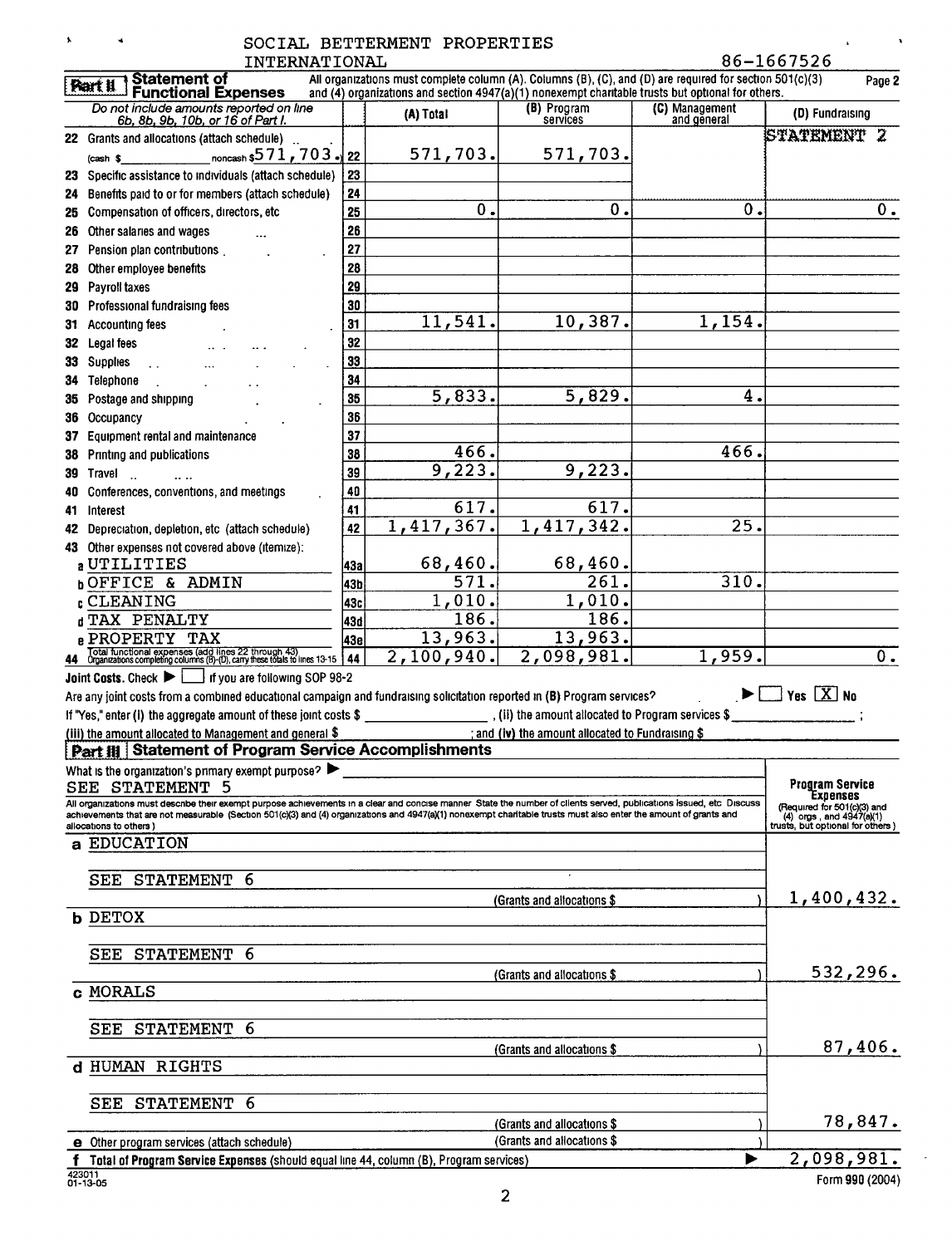|  | SOCIAL BETTERMENT PROPERTIES |  |            |  |
|--|------------------------------|--|------------|--|
|  |                              |  | ---------- |  |

 $\ddot{\phantom{0}}$ 

 $\mathbf{r}$ 

Form 990 (2004) INTERNATIONAL 86-1667526 Page 3

ı,

### Part IV Balance Sheets

|                             |           | Note: Where required, attached schedules and amounts within the description column<br>should be for end-of-year amounts only. |                                                               | (A)<br>Beginning of year |          | (B)<br>End of year           |
|-----------------------------|-----------|-------------------------------------------------------------------------------------------------------------------------------|---------------------------------------------------------------|--------------------------|----------|------------------------------|
|                             | 45<br>46  | Cash - non-interest-bearing<br>Savings and temporary cash investments                                                         |                                                               | 849,798.                 | 45<br>46 | <u>201,958.</u><br>204, 180. |
|                             | b.        | 47 a Accounts receivable<br>Less, allowance for doubtful accounts                                                             | 47a<br>47b                                                    |                          | 47c      |                              |
|                             | 48 а<br>b | Pledges receivable<br>Less allowance for doubtful accounts                                                                    | 48a<br>48b                                                    |                          | 48c      |                              |
|                             | 49        | Grants receivable                                                                                                             |                                                               |                          | 49       |                              |
|                             | 50        | Receivables from officers, directors, trustees,                                                                               |                                                               |                          |          |                              |
|                             |           | and key employees                                                                                                             |                                                               |                          | 50       |                              |
|                             |           | 51 a Other notes and loans receivable                                                                                         | 51 a                                                          |                          |          |                              |
| Assets                      | b.        | Less, allowance for doubtful accounts                                                                                         | 51 b                                                          |                          | 51 c     |                              |
|                             | 52        | Inventories for sale or use                                                                                                   |                                                               |                          | 52       |                              |
|                             | 53        | Prepaid expenses and deferred charges                                                                                         |                                                               |                          | 53       |                              |
|                             | 54        | Investments - securities                                                                                                      | STMT $4 \rightarrow \boxed{X}$ Cost $\boxed{\phantom{1}}$ FMV |                          | 54       | 450,000.                     |
|                             | 55 a      | Investments - land, buildings, and                                                                                            |                                                               |                          |          |                              |
|                             |           | equipment basis                                                                                                               | <b>55a</b>                                                    |                          |          |                              |
|                             |           |                                                                                                                               |                                                               |                          |          |                              |
|                             | b         | Less accumulated depreciation                                                                                                 | 55b                                                           |                          | 55c      |                              |
|                             | 56        | Investments - other                                                                                                           |                                                               |                          | 56       |                              |
|                             | 57 a      | Land, buildings, and equipment basis                                                                                          | <u>43,564,946.</u><br>57a                                     |                          |          |                              |
|                             | b         | STMT 3<br>Less accumulated depreciation                                                                                       | 1,548,627.<br>57 <sub>b</sub>                                 | 37,969,889.              | 57c      | 42,016,319.                  |
|                             | 58        | Other assets (describe                                                                                                        |                                                               |                          | 58       |                              |
|                             |           |                                                                                                                               |                                                               |                          |          |                              |
|                             | 59        | Total assets (add lines 45 through 58) (must equal line 74)                                                                   |                                                               | 38,819,687.              | 59       | 42,872,457.                  |
|                             | 60        | Accounts payable and accrued expenses                                                                                         |                                                               |                          | 60       |                              |
|                             | 61        | Grants payable                                                                                                                |                                                               |                          | 61       |                              |
|                             | 62        | Deferred revenue                                                                                                              |                                                               |                          | 62       |                              |
|                             | 63        | Loans from officers, directors, trustees, and key employees                                                                   |                                                               |                          | 63       |                              |
| Liabilities                 | 64        | a Tax-exempt bond liabilities                                                                                                 |                                                               |                          | 64a      |                              |
|                             |           | <b>b</b> Mortgages and other notes payable                                                                                    |                                                               |                          | 64b      |                              |
|                             | 65        | Other liabilities (describe $\blacktriangleright$ CONSTRUCTION PAYABLE                                                        |                                                               | 44,361.                  | 65       | 206,738.                     |
|                             | 66        | Total liabilities (add lines 60 through 65)                                                                                   |                                                               | 44,361.                  | 66       | 206,738.                     |
|                             |           | Organizations that follow SFAS 117, check here                                                                                | and complete lines 67 through                                 |                          |          |                              |
|                             |           | 69 and lines 73 and 74.                                                                                                       |                                                               |                          |          |                              |
|                             | 67        | Unrestricted                                                                                                                  |                                                               |                          | 67       |                              |
|                             | 68        | Temporarily restricted                                                                                                        |                                                               |                          | 68       |                              |
|                             | 69        | Permanently restricted                                                                                                        |                                                               |                          | 69       |                              |
|                             |           | Organizations that do not follow SFAS 117, check here                                                                         | $\boxed{\textbf{X}}$ and complete lines                       |                          |          |                              |
|                             |           | 70 through 74.                                                                                                                |                                                               |                          |          |                              |
| Net Assets or Fund Balances | 70        | Capital stock, trust principal, or current funds                                                                              |                                                               | 0.<br>$\overline{0}$ .   | 70       | 0.<br>$\overline{0}$ .       |
|                             | 71        | Paid-in or capital surplus, or land, building, and equipment fund                                                             |                                                               | 38,775,326.              | 71       |                              |
|                             | 72        | Retained earnings, endowment, accumulated income, or other funds                                                              |                                                               |                          | 72       | 42,665,719.                  |
|                             | 73        | Total net assets or fund balances (add lines 67 through 69 or lines 70 through 72,                                            |                                                               |                          |          |                              |
|                             |           | column (A) must equal line 19, column (B) must equal line 21)                                                                 |                                                               | 38,775,326.              | 73       | 42,665,719.                  |
|                             | 74        | Total liabilities and net assets / fund balances (add lines 66 and 73)                                                        |                                                               | 38,819,687.              | 74       | $\overline{42,872,457}$ .    |

Form 990 is available for public inspection and, for some people, serves as the primary or sole source of information about a particular organization How the public perceives an organization m such cases may be determined by the information presented on its return Therefore, please make sure the return is complete and accurate and fully describes, in Part III, the organization's programs and accomplishments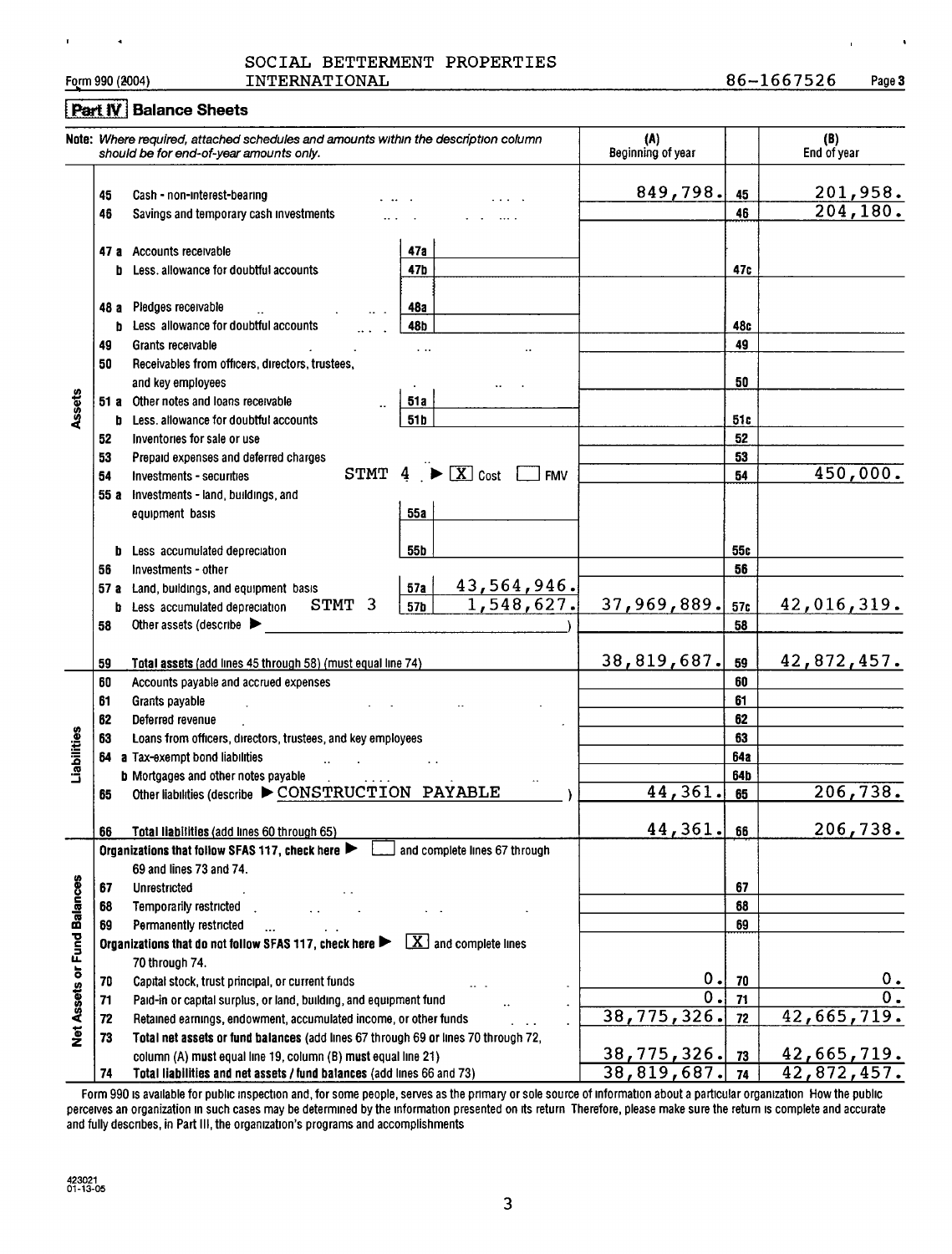| SOCIAL BETTERMENT PROPERTIES<br>INTERNATIONAL<br>Form 990 (2004)                                                                                                            | 86-1667526<br>Page 4                                                                                                                                                                                                                               |
|-----------------------------------------------------------------------------------------------------------------------------------------------------------------------------|----------------------------------------------------------------------------------------------------------------------------------------------------------------------------------------------------------------------------------------------------|
| <b>Reconciliation of Revenue per Audited</b><br>  Part IV-A  <br><b>Financial Statements with Revenue per</b><br>Return                                                     | <b>Reconciliation of Expenses per Audited</b><br>Part IV-B<br><b>Financial Statements with Expenses per</b><br>Return                                                                                                                              |
| Total revenue, gains, and other support<br>N/A<br>per audited financial statements<br>$\mathbf{a}$                                                                          | Total expenses and losses per<br>а<br>N/A<br>audited financial statements<br>Amounts included on line a but not on<br>b                                                                                                                            |
| Amounts included on line a but not on<br>line 12, Form 990<br>(1) Net unrealized gains                                                                                      | line 17, Form 990<br>(1) Donated services<br>and use of facilities<br>s.                                                                                                                                                                           |
| on investments<br>(2) Donated services<br>and use of facilities                                                                                                             | (2) Prior year adjustments<br>reported on line 20,<br>Form 990                                                                                                                                                                                     |
| (3) Recoveries of prior<br>year grants<br>(4) Other (specify)                                                                                                               | (3) Losses reported on<br>line 20, Form 990<br>(4) Other (specify).                                                                                                                                                                                |
| Add amounts on lines (1) through (4)<br>b<br>C<br>Line a minus line b                                                                                                       | Add amounts on tines (1) through (4)<br>Line a minus line b<br>c                                                                                                                                                                                   |
| Amounts included on line 12, Form<br>990 but not on line a:                                                                                                                 | c<br>Amounts included on line 17, Form<br>đ<br>990 but not on line a                                                                                                                                                                               |
| (1) Investment expenses<br>not included on<br>line 6b, Form 990                                                                                                             | (1) Investment expenses<br>not included on<br>line 6b, Form 990                                                                                                                                                                                    |
| (2) Other (specify)<br>▶<br>Add amounts on lines (1) and (2)<br>d                                                                                                           | (2) Other (specify)<br>Add amounts on lines (1) and (2)<br>▶<br>d                                                                                                                                                                                  |
| Total revenue per line 12, Form 990<br>(line c plus line d)<br>List of Officers, Directors, Trustees, and Key Employees (List each one even if not compensated)<br>[Part V] | Total expenses per line 17, Form 990<br>e<br>(line c plus line d)<br>e                                                                                                                                                                             |
| (A) Name and address                                                                                                                                                        | (D) Contributions to<br>(B) Title and average hours<br>(C) Compensation<br>(E) Expense<br>employee benefit<br>account and<br>per week devoted to<br>(If not paid, enter<br>plans & deferred<br>other allowances<br>position<br>-0-<br>compensation |
| THOMAS DEVOCHT<br>6331 HOLLYWOOD BLVD<br>LOS ANGELES, CA 90028                                                                                                              | DIRECTOR & PRESIDENT<br>0.<br>HR/WEEK<br>0.<br>0.<br>$\cdot$ 5                                                                                                                                                                                     |
| TRISTAN KORRINGA<br>6331 HOLLYWOOD BLVD<br>LOS ANGELES, CA 90028                                                                                                            | DIRECTOR & TREASURER<br>.5 HR/WEEK<br>0.<br>Ο.<br>О.                                                                                                                                                                                               |
| <b>GORDON KIRK STEELE</b><br>6331 HOLLYWOOD BLVD<br>LOS ANGELES, CA 90028                                                                                                   | DIRECTOR & SECRETARY<br>.5 HR/WEEK<br>0.<br>0.<br>0.                                                                                                                                                                                               |
| ERIC JARRY<br>6331 HOLLYWOOD BLVD                                                                                                                                           | <b>VICE PRESIDENT</b>                                                                                                                                                                                                                              |
| LOS ANGELES, CA 90028<br>NANCY LEVIN<br>6331 HOLLYWOOD BLVD                                                                                                                 | .5 HR/WEEK<br>0.<br>0.<br>0.<br><b>ASSISTANT TREASURER</b>                                                                                                                                                                                         |
| LOS ANGELES, CA 90028<br>NEIL LEVIN<br>6331 HOLLYWOOD BLVD                                                                                                                  | 20 HR/WEEK<br>0.<br>0.<br>$0$ .<br><b>ASSISTANT SECRETARY</b>                                                                                                                                                                                      |
| LOS ANGELES, CA 90028                                                                                                                                                       | .5 HR/WEEK<br>0.<br>0.<br>0.                                                                                                                                                                                                                       |
|                                                                                                                                                                             |                                                                                                                                                                                                                                                    |
|                                                                                                                                                                             |                                                                                                                                                                                                                                                    |
|                                                                                                                                                                             |                                                                                                                                                                                                                                                    |

75 Did any officer, director, trustee, or key employee receive aggregate compensation of more than \$100,000 from your organization and all related<br>organizations, of which more than \$10,000 was provided by the related orga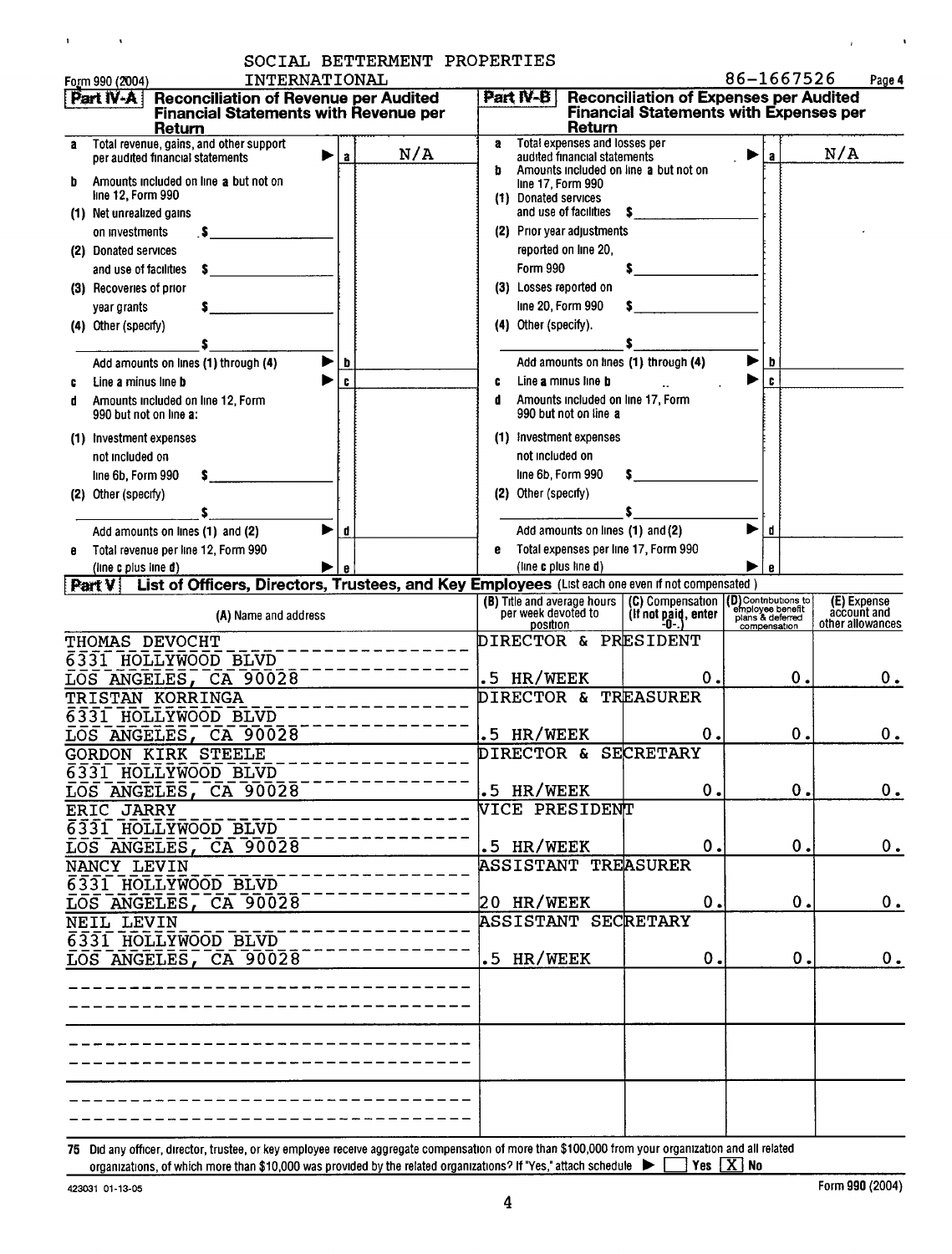| SOCIAL BETTERMENT PROPERTIES |  |
|------------------------------|--|
|                              |  |

 $\alpha$  and  $\alpha$  and  $\alpha$ 

|       | 86-1667526<br>Form 990 (2004)<br>INTERNATIONAL                                                                                                |            |             | Page 5                  |
|-------|-----------------------------------------------------------------------------------------------------------------------------------------------|------------|-------------|-------------------------|
|       | <b>Other Information</b><br>Part VI                                                                                                           |            | Yes No      |                         |
| 76    | Did the organization engage in any activity not previously reported to the IRS? If "Yes," attach a detailed description of each activity      | 76         |             | X                       |
| 77    | Were any changes made in the organizing or governing documents but not reported to the IRS?                                                   | 77         |             | $\overline{\mathbf{x}}$ |
|       | If "Yes," attach a conformed copy of the changes.                                                                                             |            |             |                         |
| 78 а  | Did the organization have unrelated business gross income of \$1,000 or more during the year covered by this return?                          | 78a        |             | X                       |
| b     | N/A<br>If "Yes," has it filed a tax return on Form 990-T for this year?                                                                       | 78b        |             |                         |
| 79    | Was there a liquidation, dissolution, termination, or substantial contraction during the year?                                                | 79         |             | $\mathbf X$             |
|       | If "Yes," attach a statement                                                                                                                  |            |             |                         |
|       | 80 a Is the organization related (other than by association with a statewide or nationwide organization) through common membership,           |            |             |                         |
|       | governing bodies, trustees, officers, etc, to any other exempt or nonexempt organization?                                                     | 80a        |             | X                       |
|       | If "Yes," enter the name of the organization                                                                                                  |            |             |                         |
|       | exempt or<br>and check whether it is<br>nonexempt.                                                                                            |            |             |                         |
| 81 a  | 0.<br>81a<br>Enter direct or indirect political expenditures See line 81 instructions                                                         |            |             |                         |
| b     | Did the organization file Form 1120-POL for this year?                                                                                        | 81 b       | X           |                         |
| 82 a  | Did the organization receive donated services or the use of materials, equipment, or facilities at no charge or at substantially less than    |            |             |                         |
|       | fair rental value?                                                                                                                            | 82a        |             | X                       |
|       | If "Yes," you may indicate the value of these items here Do not include this amount as revenue in Part I or as an                             |            |             |                         |
|       | N/A<br>82b<br>expense in Part II. (See instructions in Part III )                                                                             |            |             |                         |
| 83 a  | Did the organization comply with the public inspection requirements for returns and exemption applications?                                   | <b>83a</b> | X           |                         |
| D     | Did the organization comply with the disclosure requirements relating to quid pro quo contributions?                                          | 83b        | $\mathbf x$ |                         |
| 84 a  | Did the organization solicit any contributions or gifts that were not tax deductible?                                                         | 84а        |             | X                       |
| Þ     | If "Yes," did the organization include with every solicitation an express statement that such contributions or gifts were not                 |            |             |                         |
|       | N/A<br>tax deductible?                                                                                                                        | 84b        |             |                         |
| 85    | N/A<br>501(c)(4), (5), or (6) organizations. a Were substantially all dues nondeductible by members?                                          | <b>85a</b> |             |                         |
| D     | N/A<br>Did the organization make only in-house lobbying expenditures of \$2,000 or less?                                                      | 85b        |             |                         |
|       | If "Yes" was answered to either 85a or 85b, do not complete 85c through 85h below unless the organization received a waiver for proxy tax     |            |             |                         |
|       | owed for the prior year                                                                                                                       |            |             |                         |
|       | N/A<br>85c<br>Dues, assessments, and similar amounts from members                                                                             |            |             |                         |
|       | N/A<br>85d<br>Section 162(e) lobbying and political expenditures                                                                              |            |             |                         |
|       | N/A<br>85е<br>Aggregate nondeductible amount of section 6033(e)(1)(A) dues notices                                                            |            |             |                         |
|       | N/A<br>85f<br>Taxable amount of lobbying and political expenditures (line 85d less 85e)                                                       |            |             |                         |
|       | N/A<br>Does the organization elect to pay the section 6033(e) tax on the amount on line 85f?                                                  | 85 g       |             |                         |
| n     | If section 6033(e)(1)(A) dues notices were sent, does the organization agree to add the amount on line 85f to its reasonable estimate of dues |            |             |                         |
|       | N/A<br>allocable to nondeductible lobbying and political expenditures for the following tax year?                                             | 85h        |             |                         |
| 86    | N/A<br>501(c)(7) organizations. Enter. a Initiation fees and capital contributions included on line 12<br>86a                                 |            |             |                         |
|       | N/A<br>86b<br>Gross receipts, included on line 12, for public use of club facilities                                                          |            |             |                         |
| 81    | N/A<br>87a<br>501(c)(12) organizations. Enter: a Gross income from members or shareholders                                                    |            |             |                         |
| b     | Gross income from other sources. (Do not net amounts due or paid to other sources                                                             |            |             |                         |
|       | N/A<br>against amounts due or received from them )<br>87b                                                                                     |            |             |                         |
| 88    | At any time during the year, did the organization own a 50% or greater interest in a taxable corporation or partnership,                      |            |             |                         |
|       | or an entity disregarded as separate from the organization under Regulations sections 301 7701-2 and 301 7701-3?                              |            |             |                         |
|       | If "Yes," complete Part IX                                                                                                                    | 88         |             | X                       |
|       | 89 a 501(c)(3) organizations. Enter. Amount of tax imposed on the organization during the year under                                          |            |             |                         |
|       | 0.<br>$\overline{0}$ . section 4912<br>$0$ ., section 4955<br>section 4911                                                                    |            |             |                         |
|       | b 501(c)(3) and 501(c)(4) organizations. Did the organization engage in any section 4958 excess benefit                                       |            |             |                         |
|       | transaction during the year or did it become aware of an excess benefit transaction from a prior year?                                        |            |             |                         |
|       | If "Yes," attach a statement explaining each transaction                                                                                      | 89b        |             | X                       |
|       | c Enter Amount of tax imposed on the organization managers or disqualified persons during the year under                                      |            |             |                         |
|       | sections 4912, 4955, and 4958                                                                                                                 |            |             | 0.                      |
|       | d Enter: Amount of tax on line 89c, above, reimbursed by the organization                                                                     |            |             | $\overline{0}$ .        |
| 90 a  | List the states with which a copy of this return is filed $\blacktriangleright$ CALIFORNIA                                                    |            |             |                         |
| b     | 90b<br>Number of employees employed in the pay period that includes March 12, 2004                                                            |            |             | $\overline{0}$          |
| 91    | $(323)960 - 3500$<br>The books are in care of $\triangleright$ NANCY LEVIN<br>Telephone no. $\blacktriangleright$                             |            |             |                         |
|       |                                                                                                                                               |            |             |                         |
|       | $ZIP + 4$ $\triangleright$ 90028<br>Located at > 6331 HOLLYWOOD BLVD, LOS ANGELES                                                             |            |             |                         |
|       |                                                                                                                                               |            |             |                         |
| 92    | Section 4947(a)(1) nonexempt chantable trusts filing Form 990 in lieu of Form 1041- Check here                                                |            |             |                         |
| AODDA | 92<br>and enter the amount of tax-exempt interest received or accrued during the tax year                                                     | N/P        |             |                         |

 $\mathbf{u} = \mathbf{u} \times \mathbf{u}$  .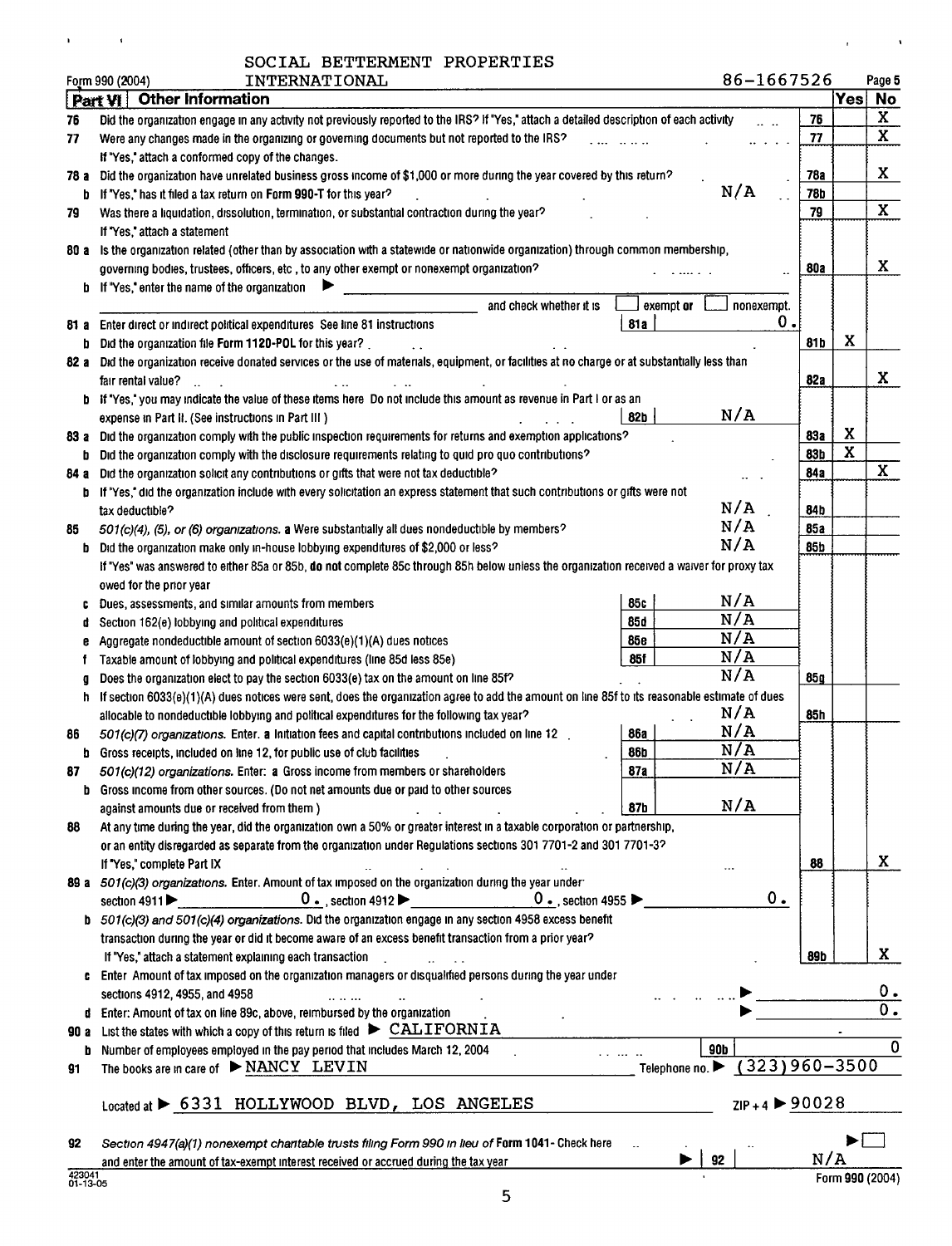# ' 1 SOCIAL BETTERMENT PROPERTIES '

| INTERNATIONAL |
|---------------|
|               |

 $\mathbf{u} = \mathbf{u} \times \mathbf{u}$  ,  $\mathbf{u} = \mathbf{u}$ 

 $86 - 1667526$  Page 6

 $\mathcal{L}(\mathcal{L})$  and  $\mathcal{L}(\mathcal{L})$  and  $\mathcal{L}(\mathcal{L})$ 

| Part VII           | Analysis of Income-Producing Activities (See page 33 of the instructions)                                                                                                                                                            |                                     |                        |                           |               |                                                                                                        |                    |
|--------------------|--------------------------------------------------------------------------------------------------------------------------------------------------------------------------------------------------------------------------------------|-------------------------------------|------------------------|---------------------------|---------------|--------------------------------------------------------------------------------------------------------|--------------------|
|                    | Note: Enter gross amounts unless otherwise                                                                                                                                                                                           |                                     |                        | Unrelated business income |               | Excluded by section 512, 513, or 514                                                                   | (E)                |
| indicated.         |                                                                                                                                                                                                                                      |                                     | (A)<br><b>Business</b> | (B)                       | (C)<br>Exclu- | (D)                                                                                                    | Related or exempt  |
|                    | 93 Program service revenue                                                                                                                                                                                                           |                                     | code                   | Amount                    | sion<br>code  | Amount                                                                                                 | function income    |
|                    |                                                                                                                                                                                                                                      |                                     |                        |                           |               |                                                                                                        |                    |
| b                  | <u>and the contract of the contract of the contract of the contract of the contract of the contract of the contract of the contract of the contract of the contract of the contract of the contract of the contract of the contr</u> |                                     |                        |                           |               |                                                                                                        |                    |
|                    |                                                                                                                                                                                                                                      |                                     |                        |                           |               |                                                                                                        |                    |
|                    |                                                                                                                                                                                                                                      |                                     |                        |                           |               |                                                                                                        |                    |
|                    |                                                                                                                                                                                                                                      |                                     |                        |                           |               |                                                                                                        |                    |
|                    | f Medicare/Medicald payments                                                                                                                                                                                                         |                                     |                        |                           |               |                                                                                                        |                    |
|                    | <b>a</b> Fees and contracts from government agencies                                                                                                                                                                                 |                                     |                        |                           |               |                                                                                                        |                    |
|                    | 94 Membership dues and assessments                                                                                                                                                                                                   |                                     |                        |                           |               |                                                                                                        |                    |
|                    | 95 Interest on savings and temporary cash investments                                                                                                                                                                                |                                     |                        |                           | 14            | 3,080.                                                                                                 |                    |
|                    | 96 Dividends and interest from securities                                                                                                                                                                                            |                                     |                        |                           |               |                                                                                                        |                    |
|                    | 97 Net rental income or (loss) from real estate                                                                                                                                                                                      |                                     |                        |                           |               |                                                                                                        |                    |
|                    | a debt-financed property                                                                                                                                                                                                             |                                     |                        |                           |               |                                                                                                        |                    |
|                    | <b>b</b> not debt-financed property                                                                                                                                                                                                  |                                     |                        |                           |               |                                                                                                        | 357,000.           |
|                    | 98 Net rental income or (loss) from personal property                                                                                                                                                                                |                                     |                        |                           |               |                                                                                                        |                    |
|                    | 99 Other investment income                                                                                                                                                                                                           |                                     |                        |                           |               |                                                                                                        |                    |
|                    | 100 Gain or (loss) from sales of assets                                                                                                                                                                                              |                                     |                        |                           |               |                                                                                                        |                    |
|                    | other than inventory                                                                                                                                                                                                                 |                                     |                        |                           |               |                                                                                                        |                    |
|                    | 101 Net income or (loss) from special events                                                                                                                                                                                         |                                     |                        |                           |               |                                                                                                        |                    |
|                    | 102 Gross profit or (loss) from sales of inventory                                                                                                                                                                                   |                                     |                        |                           |               |                                                                                                        |                    |
| 103 Other revenue: |                                                                                                                                                                                                                                      |                                     |                        |                           |               |                                                                                                        |                    |
| a                  | <u> The Community of the Community of the Community of the Community of the Community of the Community of the Community of the Community of the Community of the Community of the Community of the Community of the Community of</u> |                                     |                        |                           |               |                                                                                                        |                    |
| b                  | <u> 1989 - Johann Barn, fransk politik fotballski politik (d. 1989)</u>                                                                                                                                                              |                                     |                        |                           |               |                                                                                                        |                    |
|                    | <u> 2000 - Jan Samuel Barbara, martin da basar da basar da basar da basar da basar da basar da basar da basar da</u>                                                                                                                 |                                     |                        |                           |               |                                                                                                        |                    |
| đ                  | <u> 1980 - Johann Harry Harry Harry Harry Harry Harry Harry Harry Harry Harry Harry Harry Harry Harry Harry Harry</u>                                                                                                                |                                     |                        |                           |               |                                                                                                        |                    |
| е                  |                                                                                                                                                                                                                                      |                                     |                        |                           |               |                                                                                                        |                    |
|                    | 104 Subtotal (add columns (B), (D), and (E))                                                                                                                                                                                         |                                     |                        | 0.                        |               | 3,080.                                                                                                 | 357,000.           |
|                    | 105 Total (add line 104, columns (B), (D), and (E))                                                                                                                                                                                  |                                     |                        |                           |               | $\blacktriangleright$                                                                                  | 360,080.           |
|                    | Note: Line 105 plus line 1d, Part I, should equal the amount on line 12, Part I.                                                                                                                                                     |                                     |                        |                           |               |                                                                                                        |                    |
|                    | <b>Part VIII</b> Relationship of Activities to the Accomplishment of Exempt Purposes (See page 34 of the instructions)                                                                                                               |                                     |                        |                           |               |                                                                                                        |                    |
| Line No.           | Explain how each activity for which income is reported in column (E) of Part VII contributed importantly to the accomplishment of the organization's                                                                                 |                                     |                        |                           |               |                                                                                                        |                    |
|                    | exempt purposes (other than by providing funds for such purposes)                                                                                                                                                                    |                                     |                        |                           |               |                                                                                                        |                    |
| $\overline{97B}$   | RENTAL INCOME FROM EXEMPT ORGANIZATION.                                                                                                                                                                                              |                                     |                        |                           |               |                                                                                                        |                    |
|                    |                                                                                                                                                                                                                                      |                                     |                        |                           |               |                                                                                                        |                    |
|                    |                                                                                                                                                                                                                                      |                                     |                        |                           |               |                                                                                                        |                    |
|                    |                                                                                                                                                                                                                                      |                                     |                        |                           |               |                                                                                                        |                    |
| Part IX            |                                                                                                                                                                                                                                      |                                     |                        |                           |               | Information Regarding Taxable Subsidiaries and Disregarded Entities (See page 34 of the instructions.) |                    |
|                    | (A)                                                                                                                                                                                                                                  | (B)                                 |                        | (C)                       |               | (D)                                                                                                    | (E)<br>End-of-year |
|                    | Name, address, and EIN of corporation,<br>partnership, or disregarded entity                                                                                                                                                         | Percentage of<br>ownership interest |                        | Nature of activities      |               | Total income                                                                                           | assets             |
| NONE               |                                                                                                                                                                                                                                      |                                     | %                      |                           |               |                                                                                                        |                    |
|                    |                                                                                                                                                                                                                                      |                                     | %                      |                           |               |                                                                                                        |                    |
|                    |                                                                                                                                                                                                                                      |                                     | ℅                      |                           |               |                                                                                                        |                    |
|                    |                                                                                                                                                                                                                                      |                                     | %                      |                           |               |                                                                                                        |                    |
| Part X             | <b>Information Regarding Transfers Associated</b>                                                                                                                                                                                    |                                     |                        |                           |               |                                                                                                        |                    |
|                    | (a) Did the organization, during the year, receive any funds, directly or indirectly,                                                                                                                                                |                                     |                        |                           |               |                                                                                                        |                    |
|                    | (b) Did the organization, during the year, pay premiums, directly or indirectly, on                                                                                                                                                  |                                     |                        |                           |               |                                                                                                        |                    |
|                    | Note: If "Yes" to (b), file Form 8870 and Form 4720 (see instructions).                                                                                                                                                              |                                     |                        |                           |               |                                                                                                        |                    |
| Please             | Under penakies of penury, I declare that I have examined this return, including accor<br>correct, and complete Declaration of preparer (other than officer) is based on all info                                                     |                                     |                        |                           |               |                                                                                                        |                    |
| Sign               |                                                                                                                                                                                                                                      |                                     |                        | 10 N                      |               |                                                                                                        |                    |
| Here               | Signature of officero                                                                                                                                                                                                                |                                     |                        | Date                      |               |                                                                                                        |                    |
|                    | Preparer's                                                                                                                                                                                                                           |                                     |                        |                           |               |                                                                                                        |                    |
| Paid               | signature                                                                                                                                                                                                                            |                                     |                        |                           |               |                                                                                                        |                    |
| Preparer's         | Firm's name (or<br>NSBN                                                                                                                                                                                                              | LLP                                 |                        |                           |               |                                                                                                        |                    |
| Use Only           | yours if<br>self-employed),                                                                                                                                                                                                          | 9454 WILSHIRE BLVD.,                |                        | 41                        |               |                                                                                                        |                    |
| 423161             | address, and<br>$ZIP + 4$                                                                                                                                                                                                            | BEVERLY HILLS, CA                   |                        | 9021                      |               |                                                                                                        |                    |
| $01 - 13 - 05$     |                                                                                                                                                                                                                                      |                                     |                        |                           |               |                                                                                                        |                    |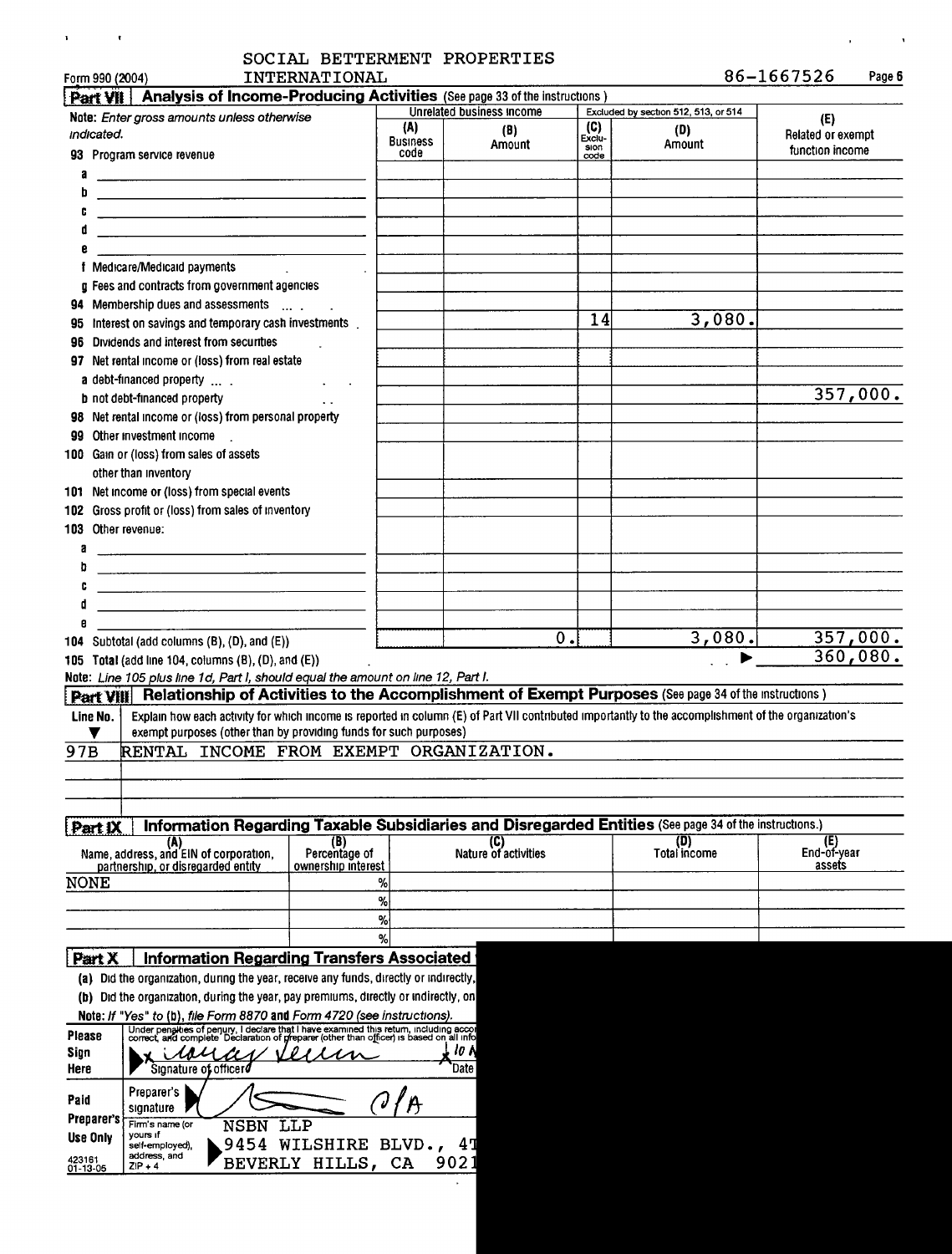| <b>SCHEDULE A</b><br>(Form 990 or 990-EZ)              |                                                                             | Organization Exempt Under Section 501(c)(3)                                                                                                                                                                      | (Except Private Foundation) and Section 501(e), 501(f), 501(k),<br>501(n), or Section 4947(a)(1) Nonexempt Charitable Trust |                               |                                                                              | OMB No 1545-0047<br>2004                       |
|--------------------------------------------------------|-----------------------------------------------------------------------------|------------------------------------------------------------------------------------------------------------------------------------------------------------------------------------------------------------------|-----------------------------------------------------------------------------------------------------------------------------|-------------------------------|------------------------------------------------------------------------------|------------------------------------------------|
| Department of the Treasury<br>Internal Revenue Service |                                                                             | Supplementary Information-(See separate instructions.)<br>MUST be completed by the above organizations and attached to their Form 990 or 990-EZ                                                                  |                                                                                                                             |                               |                                                                              |                                                |
|                                                        | Name of the organization                                                    | SOCIAL BETTERMENT PROPERTIES                                                                                                                                                                                     |                                                                                                                             |                               |                                                                              | <b>Employer identification number</b>          |
|                                                        |                                                                             | INTERNATIONAL                                                                                                                                                                                                    |                                                                                                                             |                               | 86 1667526                                                                   |                                                |
| <u>  Part I</u>                                        |                                                                             | Compensation of the Five Highest Paid Employees Other Than Officers, Directors, and Trustees<br>(See page 1 of the instructions List each one If there are none, enter "None")                                   |                                                                                                                             |                               |                                                                              |                                                |
|                                                        |                                                                             | (a) Name and address of each employee paid<br>more than \$50,000                                                                                                                                                 | (b) Title and average hours<br>per week devoted to<br>position                                                              | (c) Compensation              | (d) Contributions to<br>employee benefit<br>plans & deferred<br>compensation | (e) Expense<br>account and other<br>allowances |
| <b>NONE</b>                                            |                                                                             |                                                                                                                                                                                                                  |                                                                                                                             |                               |                                                                              |                                                |
|                                                        |                                                                             |                                                                                                                                                                                                                  |                                                                                                                             |                               |                                                                              |                                                |
|                                                        |                                                                             |                                                                                                                                                                                                                  |                                                                                                                             |                               |                                                                              |                                                |
|                                                        |                                                                             |                                                                                                                                                                                                                  |                                                                                                                             |                               |                                                                              |                                                |
|                                                        |                                                                             |                                                                                                                                                                                                                  |                                                                                                                             |                               |                                                                              |                                                |
| over \$50,000                                          | Total number of other employees paid                                        |                                                                                                                                                                                                                  | $\bf{0}$                                                                                                                    |                               |                                                                              |                                                |
| Part #                                                 |                                                                             | <b>Compensation of the Five Highest Paid Independent Contractors for Professional Services</b><br>(See page 2 of the instructions. List each one (whether individuals or firms) If there are none, enter "None") |                                                                                                                             |                               |                                                                              |                                                |
|                                                        |                                                                             | (a) Name and address of each independent contractor paid more than \$50,000                                                                                                                                      |                                                                                                                             | (b) Type of service           |                                                                              | (c) Compensation                               |
|                                                        |                                                                             | MARC MITCHELL                                                                                                                                                                                                    |                                                                                                                             | Renovations<br>Administrative |                                                                              |                                                |
|                                                        |                                                                             | 11755 RIVERVIEW DRIVE                                                                                                                                                                                            |                                                                                                                             | Coordrinator                  |                                                                              | 52,371.                                        |
|                                                        |                                                                             | <u> sant Louis , MO 63138.</u>                                                                                                                                                                                   |                                                                                                                             |                               |                                                                              |                                                |
|                                                        |                                                                             |                                                                                                                                                                                                                  |                                                                                                                             |                               |                                                                              |                                                |
|                                                        |                                                                             |                                                                                                                                                                                                                  |                                                                                                                             |                               |                                                                              |                                                |
|                                                        |                                                                             |                                                                                                                                                                                                                  |                                                                                                                             |                               |                                                                              |                                                |
|                                                        | Total number of others receiving over<br>\$50,000 for professional services |                                                                                                                                                                                                                  | 0                                                                                                                           |                               |                                                                              |                                                |

423101/11-24-04 LHA For Paperwork Reduction Act Notice, see the Instructions for Form 990 and Form 990-EZ

 $\bar{\mathbf{r}}$ 

 $\hat{\mathbf{r}}$ 

 $\bar{\mathbf{v}}$ 

 $\overline{\phantom{a}}$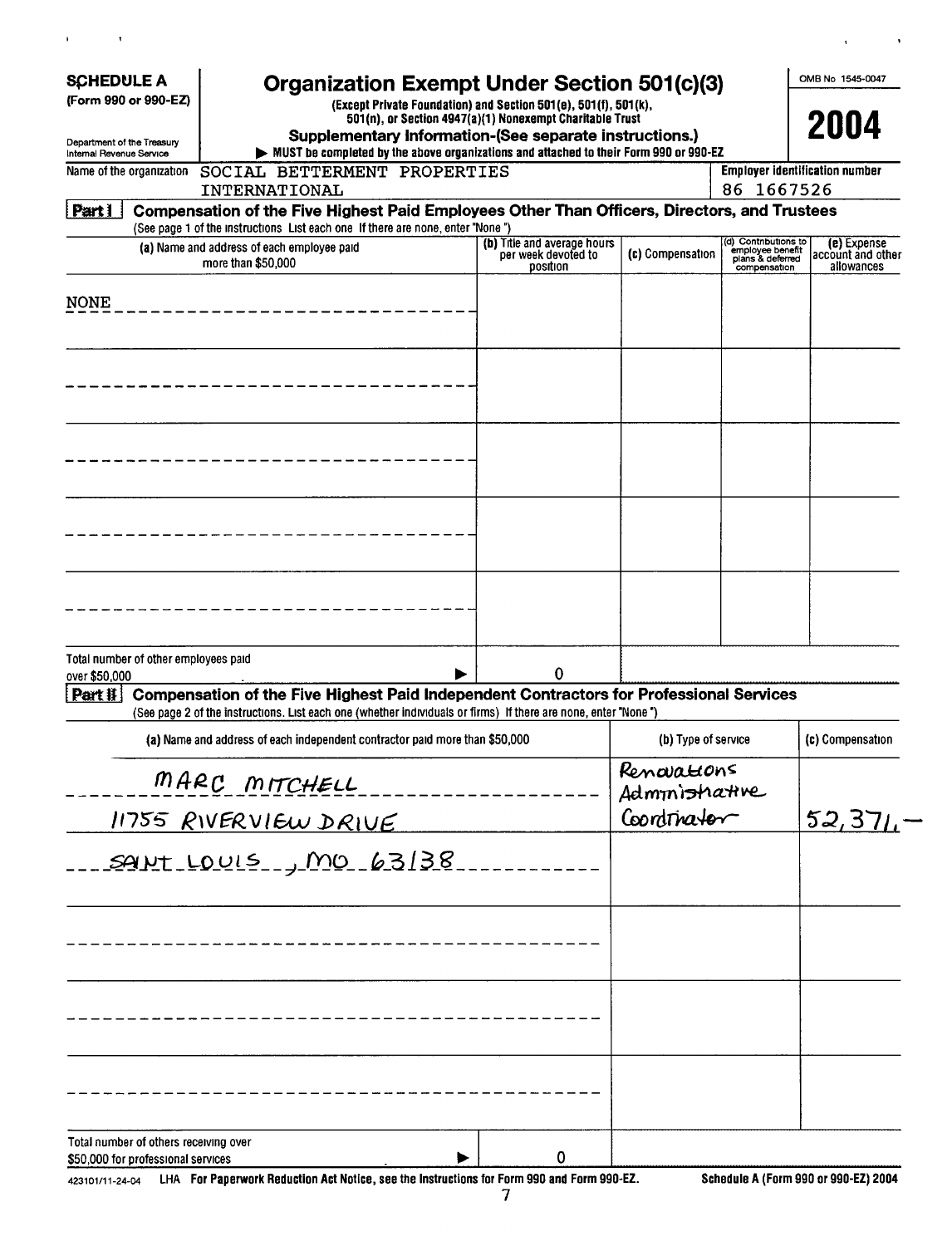SOCIAL BETTERMENT PROPERTIES Schedule A (Form 990 or 990-EZ) 2004 INTERNATIONAL

|  | 86–1667526 |  |  |  |  |  |  |  | Page 2 |  |
|--|------------|--|--|--|--|--|--|--|--------|--|
|--|------------|--|--|--|--|--|--|--|--------|--|

|                     | During the year, has the organization attempted to influence national, state, or local legislation, including any attempt to influence                                                                                                                                                                                                                                                                                                                                                                                                                                                                                                                                                                                                                                                                                                                   |                 |            |                              |
|---------------------|----------------------------------------------------------------------------------------------------------------------------------------------------------------------------------------------------------------------------------------------------------------------------------------------------------------------------------------------------------------------------------------------------------------------------------------------------------------------------------------------------------------------------------------------------------------------------------------------------------------------------------------------------------------------------------------------------------------------------------------------------------------------------------------------------------------------------------------------------------|-----------------|------------|------------------------------|
|                     | public opinion on a legislative matter or referendum? If "Yes," enter the total expenses paid or incurred in connection with the                                                                                                                                                                                                                                                                                                                                                                                                                                                                                                                                                                                                                                                                                                                         |                 |            |                              |
|                     | \$<br>lobbying activities $\triangleright$ \$ $\perp$<br>$\mathcal{L}^{\mathcal{L}}(\mathcal{L}^{\mathcal{L}})$ and $\mathcal{L}^{\mathcal{L}}(\mathcal{L}^{\mathcal{L}})$ . The contribution of the set of $\mathcal{L}^{\mathcal{L}}$<br>(Must equal amounts on line 38, Part VI-A,                                                                                                                                                                                                                                                                                                                                                                                                                                                                                                                                                                    |                 |            |                              |
|                     | or line i of Part VI-B.)                                                                                                                                                                                                                                                                                                                                                                                                                                                                                                                                                                                                                                                                                                                                                                                                                                 | 1               |            | X                            |
|                     | Organizations that made an election under section 501(h) by filing Form 5768 must complete Part VI-A Other organizations checking                                                                                                                                                                                                                                                                                                                                                                                                                                                                                                                                                                                                                                                                                                                        |                 |            |                              |
|                     | "Yes," must complete Part VI-B AND attach a statement giving a detailed description of the lobbying activities                                                                                                                                                                                                                                                                                                                                                                                                                                                                                                                                                                                                                                                                                                                                           |                 |            |                              |
| 2                   | During the year, has the organization, either directly or indirectly, engaged in any of the following acts with any substantial contributors,                                                                                                                                                                                                                                                                                                                                                                                                                                                                                                                                                                                                                                                                                                            |                 |            |                              |
|                     | trustees, directors, officers, creators, key employees, or members of their families, or with any taxable organization with which any such                                                                                                                                                                                                                                                                                                                                                                                                                                                                                                                                                                                                                                                                                                               |                 |            |                              |
|                     | person is affiliated as an officer, director, trustee, majority owner, or principal beneficiary? (If the answer to any question is "Yes,"                                                                                                                                                                                                                                                                                                                                                                                                                                                                                                                                                                                                                                                                                                                |                 |            |                              |
|                     | attach a detailed statement explaining the transactions.)                                                                                                                                                                                                                                                                                                                                                                                                                                                                                                                                                                                                                                                                                                                                                                                                |                 |            |                              |
|                     | a Sale, exchange, or leasing of property?<br>$\sim$ $\sim$                                                                                                                                                                                                                                                                                                                                                                                                                                                                                                                                                                                                                                                                                                                                                                                               | 2a              |            | X.                           |
|                     | b Lending of money or other extension of credit?<br>.  .                                                                                                                                                                                                                                                                                                                                                                                                                                                                                                                                                                                                                                                                                                                                                                                                 | 2b              |            | X.                           |
|                     |                                                                                                                                                                                                                                                                                                                                                                                                                                                                                                                                                                                                                                                                                                                                                                                                                                                          |                 |            |                              |
|                     | c Furnishing of goods, services, or facilities?                                                                                                                                                                                                                                                                                                                                                                                                                                                                                                                                                                                                                                                                                                                                                                                                          | <b>2c</b>       |            | X                            |
|                     | d Payment of compensation (or payment or reimbursement of expenses if more than \$1,000)?                                                                                                                                                                                                                                                                                                                                                                                                                                                                                                                                                                                                                                                                                                                                                                | 2d              |            | X                            |
|                     | e Transfer of any part of its income or assets?                                                                                                                                                                                                                                                                                                                                                                                                                                                                                                                                                                                                                                                                                                                                                                                                          | 2е              |            | X                            |
|                     | 3 a Do you make grants for scholarships, fellowships, student loans, etc ? (If "Yes," attach an explanation of how                                                                                                                                                                                                                                                                                                                                                                                                                                                                                                                                                                                                                                                                                                                                       |                 |            |                              |
|                     | you determine that recipients qualify to receive payments)                                                                                                                                                                                                                                                                                                                                                                                                                                                                                                                                                                                                                                                                                                                                                                                               | 3а              |            | X<br>$\overline{\mathbf{x}}$ |
|                     | <b>b</b> Do you have a section 403(b) annuity plan for your employees?                                                                                                                                                                                                                                                                                                                                                                                                                                                                                                                                                                                                                                                                                                                                                                                   | 3 <sub>b</sub>  |            |                              |
|                     | 4 a Did you maintain any separate account for participating donors where donors have the right to provide advice<br>on the use or distribution of funds?                                                                                                                                                                                                                                                                                                                                                                                                                                                                                                                                                                                                                                                                                                 | 4а              |            | X                            |
|                     | b Do you provide credit counseling, debt management, credit repair, or debt negotiation services?                                                                                                                                                                                                                                                                                                                                                                                                                                                                                                                                                                                                                                                                                                                                                        | 4b              |            | $\overline{\mathbf{x}}$      |
|                     | PartW<br><b>Reason for Non-Private Foundation Status</b> (See pages 3 through 6 of the instructions)                                                                                                                                                                                                                                                                                                                                                                                                                                                                                                                                                                                                                                                                                                                                                     |                 |            |                              |
| 5<br>9<br>10<br>11a | A church, convention of churches, or association of churches Section 170(b)(1)(A)(i)<br>A school Section 170(b)(1)(A)(ii) (Also complete Part V.)<br>A hospital or a cooperative hospital service organization Section $170(b)(1)(A)(III)$<br>A Federal, state, or local government or governmental unit Section 170(b)(1)(A)(v)<br>A medical research organization operated in conjunction with a hospital Section $170(b)(1)(A)(m)$ Enter the hospital's name, city,<br>and state $\blacktriangleright$<br>An organization operated for the benefit of a college or university owned or operated by a governmental unit Section 170(b)(1)(A)(iv)<br>(Also complete the Support Schedule in Part IV-A.)<br>$\mathbf{X}$<br>An organization that normally receives a substantial part of its support from a governmental unit or from the general public |                 |            |                              |
|                     | Section 170(b)(1)(A)(vi). (Also complete the Support Schedule in Part IV-A)                                                                                                                                                                                                                                                                                                                                                                                                                                                                                                                                                                                                                                                                                                                                                                              |                 |            |                              |
| 11b<br>12           | A community trust. Section 170(b)(1)(A)(vi) (Also complete the Support Schedule in Part IV-A)                                                                                                                                                                                                                                                                                                                                                                                                                                                                                                                                                                                                                                                                                                                                                            |                 |            |                              |
|                     | An organization that normally receives (1) more than 33 1/3% of its support from contributions, membership fees, and gross                                                                                                                                                                                                                                                                                                                                                                                                                                                                                                                                                                                                                                                                                                                               |                 |            |                              |
|                     | receipts from activities related to its charitable, etc., functions - subject to certain exceptions, and (2) no more than 33 1/3% of<br>its support from gross investment income and unrelated business taxable income (less section 511 tax) from businesses acquired                                                                                                                                                                                                                                                                                                                                                                                                                                                                                                                                                                                   |                 |            |                              |
|                     | by the organization after June 30, 1975. See section 509(a)(2) (Also complete the Support Schedule in Part IV-A)                                                                                                                                                                                                                                                                                                                                                                                                                                                                                                                                                                                                                                                                                                                                         |                 |            |                              |
| 13                  | An organization that is not controlled by any disqualified persons (other than foundation managers) and supports organizations described in                                                                                                                                                                                                                                                                                                                                                                                                                                                                                                                                                                                                                                                                                                              |                 |            |                              |
|                     | (1) lines 5 through 12 above, or (2) section 501(c)(4), (5), or (6), if they meet the test of section 509(a)(2) (See section 509(a)(3))                                                                                                                                                                                                                                                                                                                                                                                                                                                                                                                                                                                                                                                                                                                  |                 |            |                              |
|                     | Provide the following information about the supported organizations (See page 5 of the instructions)                                                                                                                                                                                                                                                                                                                                                                                                                                                                                                                                                                                                                                                                                                                                                     |                 |            |                              |
|                     | (a) Name(s) of supported organization(s)                                                                                                                                                                                                                                                                                                                                                                                                                                                                                                                                                                                                                                                                                                                                                                                                                 | (b) Line number | from above |                              |
|                     |                                                                                                                                                                                                                                                                                                                                                                                                                                                                                                                                                                                                                                                                                                                                                                                                                                                          |                 |            |                              |
|                     |                                                                                                                                                                                                                                                                                                                                                                                                                                                                                                                                                                                                                                                                                                                                                                                                                                                          |                 |            |                              |
|                     |                                                                                                                                                                                                                                                                                                                                                                                                                                                                                                                                                                                                                                                                                                                                                                                                                                                          |                 |            |                              |
|                     |                                                                                                                                                                                                                                                                                                                                                                                                                                                                                                                                                                                                                                                                                                                                                                                                                                                          |                 |            |                              |

14 **14** An organization organized and operated to test for public safety. Section 509(a)(4) (See page 5 of the instructions)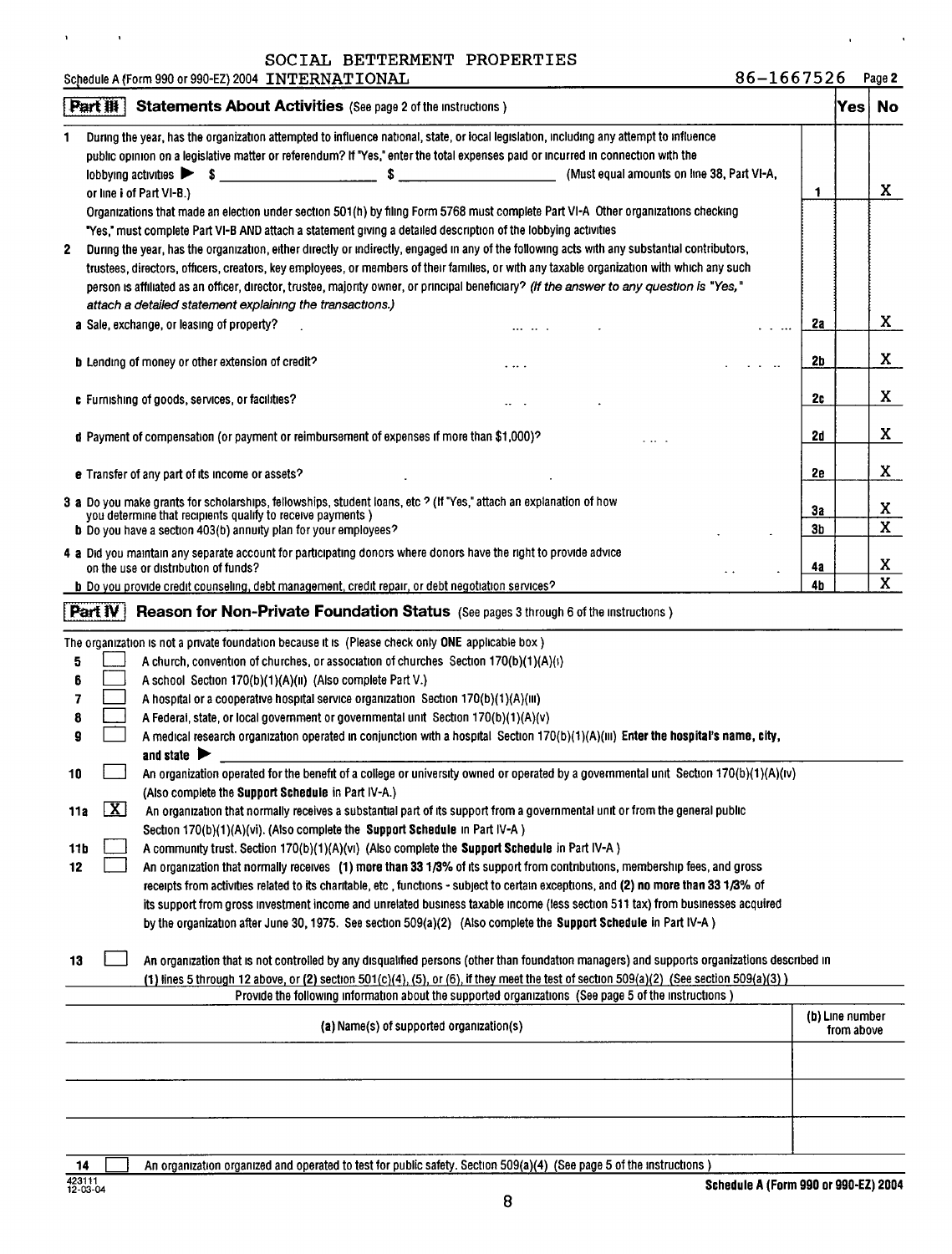## SOCIAL BETTERMENT PROPERTIES

Schedule A (Form 990 or 990-EZ) 2004 INTERNATIONAL 86-1667526 Page 3

 $\mathbf{r}$ 

 $\mathcal{L}^{\text{max}}_{\text{max}}$ 

 $\bar{\mathbf{r}}$ 

 $\sim$ 

|    | Part $N-A$                                                                                                                                                                                                                                                                                | Support Schedule (Complete only if you checked a box on line 10, 11, or 12.) Use cash method of accounting.<br>Note: You may use the worksheet in the instructions for converting from the accrual to the cash method of accounting. |                           |            |            |                          |                                      |
|----|-------------------------------------------------------------------------------------------------------------------------------------------------------------------------------------------------------------------------------------------------------------------------------------------|--------------------------------------------------------------------------------------------------------------------------------------------------------------------------------------------------------------------------------------|---------------------------|------------|------------|--------------------------|--------------------------------------|
|    | Calendar year (or fiscal year<br>beginning in)                                                                                                                                                                                                                                            | (a) 2003                                                                                                                                                                                                                             | (b) 2002                  | (c) 2001   | $(d)$ 2000 |                          | (e) Total                            |
| 15 | Gifts, grants, and contributions<br>received (Do not include unusual<br>grants See line 28)                                                                                                                                                                                               | 38,889,654.                                                                                                                                                                                                                          | 0.                        | 0.         |            | 0.1                      | 38,889,654.                          |
| 16 | Membership fees received                                                                                                                                                                                                                                                                  |                                                                                                                                                                                                                                      |                           |            |            |                          |                                      |
| 17 | Gross receipts from admissions,<br>merchandise sold or services<br>performed, or furnishing of<br>facilities in any activity that is<br>related to the organization's<br>charitable, etc, purpose                                                                                         |                                                                                                                                                                                                                                      |                           |            |            |                          |                                      |
| 18 | Gross income from interest.<br>dividends, amounts received from<br>payments on securities loans (sec-<br>tion $512(a)(5)$ , rents, royalties, and<br>unrelated business taxable income<br>(less section 511 taxes) from<br>businesses acquired by the<br>organization after June 30, 1975 | 17,750.                                                                                                                                                                                                                              |                           |            |            |                          | 17,750.                              |
| 19 | Net income from unrelated business                                                                                                                                                                                                                                                        |                                                                                                                                                                                                                                      |                           |            |            |                          |                                      |
| 20 | activities not included in line 18<br>Tax revenues levied for the<br>organization's benefit and either<br>paid to it or expended on its behalf                                                                                                                                            |                                                                                                                                                                                                                                      |                           |            |            |                          |                                      |
| 21 | The value of services or facilities<br>furnished to the organization by a<br>governmental unit without charge<br>Do not include the value of services<br>or facilities generally furnished to<br>the public without charge                                                                |                                                                                                                                                                                                                                      |                           |            |            |                          |                                      |
| 22 | Other income Attach a schedule<br>Do not include gain or (loss) from<br>sale of capital assets                                                                                                                                                                                            |                                                                                                                                                                                                                                      |                           |            |            |                          |                                      |
| 23 | Total of lines 15 through 22                                                                                                                                                                                                                                                              | 38,907,404.                                                                                                                                                                                                                          | $\overline{\textbf{0}}$ . | 0.         |            | 0.1                      | $\overline{38,907,404}$ .            |
| 24 | Line 23 minus line 17                                                                                                                                                                                                                                                                     | 38,907,404.                                                                                                                                                                                                                          |                           |            |            |                          | 38,907,404.                          |
| 25 | Enter 1% of line 23                                                                                                                                                                                                                                                                       | 389,074.                                                                                                                                                                                                                             |                           |            |            |                          |                                      |
| 26 | Organizations described on lines 10 or 11: a Enter 2% of amount in column (e), line 24                                                                                                                                                                                                    |                                                                                                                                                                                                                                      |                           |            |            | <b>26a</b>               | 778,148.                             |
| b  | Prepare a list for your records to show the name of and amount contributed by each person (other than a governmental                                                                                                                                                                      |                                                                                                                                                                                                                                      |                           |            |            |                          |                                      |
|    | unit or publicly supported organization) whose total gifts for 2000 through 2003 exceeded the amount shown in line 26a                                                                                                                                                                    |                                                                                                                                                                                                                                      |                           |            |            |                          |                                      |
|    | Do not file this list with your return. Enter the total of all these excess amounts                                                                                                                                                                                                       |                                                                                                                                                                                                                                      |                           |            |            | <b>26b</b><br><b>26c</b> | 38,907,404.                          |
|    | Total support for section 509(a)(1) test Enter line 24, column (e)<br>d Add: Amounts from column (e) for lines                                                                                                                                                                            | $18 \quad \overline{\qquad}$                                                                                                                                                                                                         | 17,750.<br>19             |            |            |                          |                                      |
|    |                                                                                                                                                                                                                                                                                           | 22                                                                                                                                                                                                                                   | 26 <sub>b</sub>           |            | ▶          | <u> 26d</u>              | 17,750.                              |
|    | e Public support (line 26c minus line 26d total)                                                                                                                                                                                                                                          |                                                                                                                                                                                                                                      |                           |            |            | 26e                      | 38,889,654.                          |
|    | Public support percentage (line 26e (numerator) divided by line 26c (denominator))                                                                                                                                                                                                        |                                                                                                                                                                                                                                      |                           |            |            | <b>26f</b>               | 99.9544%                             |
| 27 | Organizations described on line 12: a For amounts included in lines 15, 16, and 17 that were received from a "disqualified person," prepare a list for your                                                                                                                               |                                                                                                                                                                                                                                      |                           |            |            |                          |                                      |
|    | records to show the name of, and total amounts received in each year from, each "disqualified person " Do not file this list with your return. Enter the sum of                                                                                                                           |                                                                                                                                                                                                                                      |                           |            |            |                          |                                      |
|    | such amounts for each year:                                                                                                                                                                                                                                                               | N/A                                                                                                                                                                                                                                  |                           |            |            |                          |                                      |
|    | (2003)<br>$\mathbf{1}$                                                                                                                                                                                                                                                                    | $(2002)$                                                                                                                                                                                                                             |                           | (2001)     | (2000)     |                          |                                      |
| b  | For any amount included in line 17 that was received from each person (other than "disqualified persons"), prepare a list for your records to show the name of,                                                                                                                           |                                                                                                                                                                                                                                      |                           |            |            |                          |                                      |
|    | and amount received for each year, that was more than the larger of (1) the amount on line 25 for the year or (2) \$5,000 (Include in the list organizations                                                                                                                              |                                                                                                                                                                                                                                      |                           |            |            |                          |                                      |
|    | described in lines 5 through 11, as well as individuals ) Do not file this list with your return. After computing the difference between the amount received and                                                                                                                          |                                                                                                                                                                                                                                      |                           |            |            |                          |                                      |
|    | the larger amount described in (1) or (2), enter the sum of these differences (the excess amounts) for each year                                                                                                                                                                          |                                                                                                                                                                                                                                      |                           |            | N/A        |                          |                                      |
|    | (2003)<br>$\mathbb{R}^2$                                                                                                                                                                                                                                                                  | (2002)                                                                                                                                                                                                                               |                           | (2001)     |            | (2000)                   |                                      |
|    | Add Amounts from column (e) for lines:                                                                                                                                                                                                                                                    | $17 \underline{\hspace{1cm}}$                                                                                                                                                                                                        | 20                        |            |            | 27c                      | N/A                                  |
|    | Add. Line 27a total                                                                                                                                                                                                                                                                       |                                                                                                                                                                                                                                      | and line 27b total        |            |            | 27d                      | N/A                                  |
|    | Public support (line 27c total minus line 27d total)                                                                                                                                                                                                                                      |                                                                                                                                                                                                                                      |                           |            |            | 27e                      | N/A                                  |
|    | Total support for section 509(a)(2) test Enter amount on line 23, column (e)                                                                                                                                                                                                              |                                                                                                                                                                                                                                      |                           | <b>27f</b> | N/A        |                          |                                      |
| a  | Public support percentage (line 27e (numerator) divided by line 27f (denominator))                                                                                                                                                                                                        |                                                                                                                                                                                                                                      |                           |            |            | 27 <sub>g</sub>          | N/A<br>%                             |
|    | h Investment income percentage (line 18, column (e) (numerator) divided by line 27f (denominator))                                                                                                                                                                                        |                                                                                                                                                                                                                                      |                           |            |            | 27h                      | N/A<br>$\%$                          |
|    | 28 Unusual Grants: For an organization described in line 10, 11, or 12 that received any unusual grants during 2000 through 2003, prepare a list for your records                                                                                                                         |                                                                                                                                                                                                                                      |                           |            |            |                          |                                      |
|    | to show, for each year, the name of the contributor, the date and amount of the grant, and a brief description of the nature of the grant. Do not file this list with<br>your return. Do not include these grants in line 15                                                              |                                                                                                                                                                                                                                      |                           |            |            |                          |                                      |
|    | 423121 12-03-04                                                                                                                                                                                                                                                                           |                                                                                                                                                                                                                                      | <b>NONE</b>               |            |            |                          | Schedule A (Form 990 or 990-EZ) 2004 |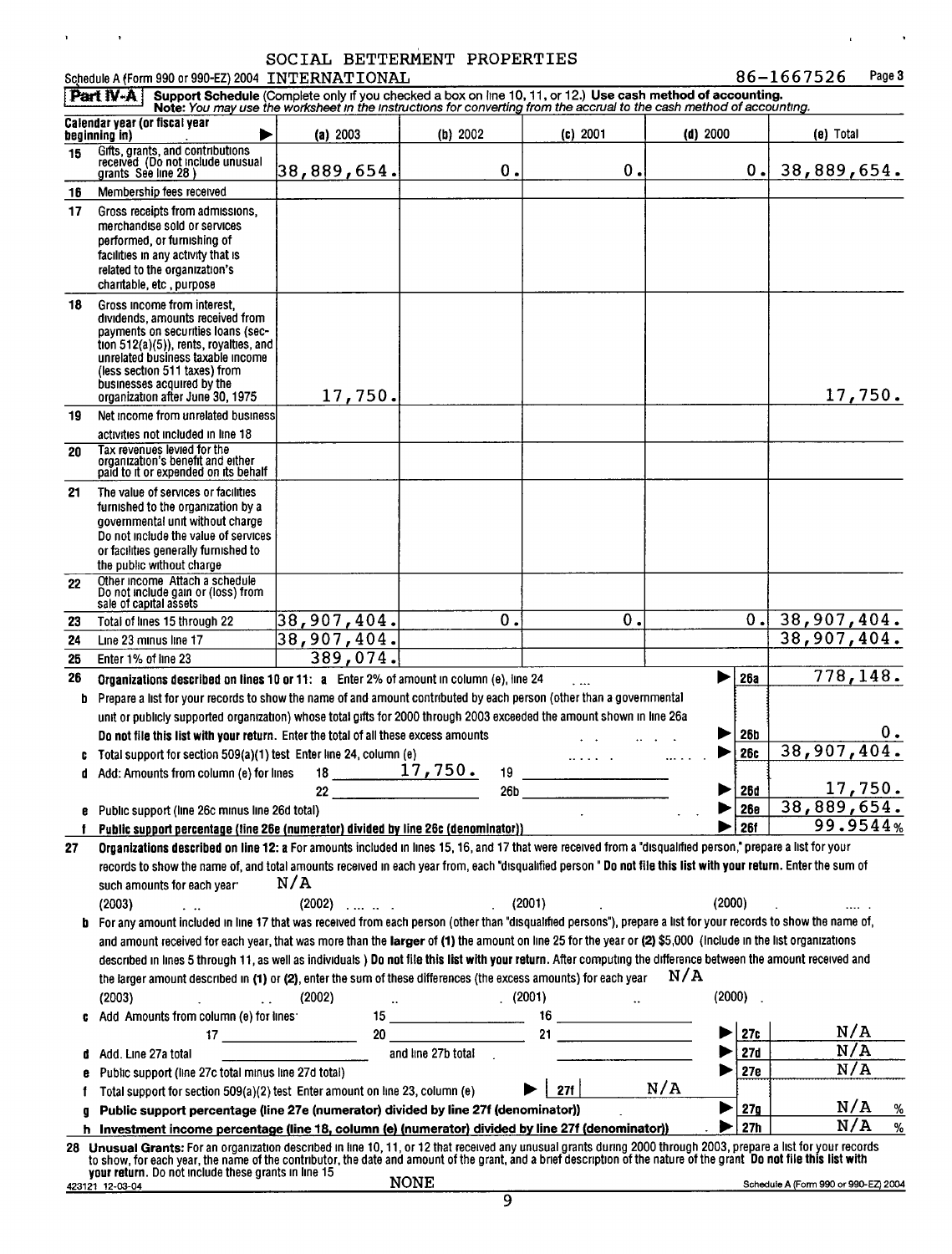|  | SOCIAL BETTERMENT PROPERTIES |
|--|------------------------------|
|  |                              |

 $\hat{\mathbf{r}}$ 

 $\sim$   $\alpha$ 

|      | Schedule A (Form 990 or 990-EZ) 2004 INTERNATIONAL                                                                                    | 86-1667526      |      | Page 4 |
|------|---------------------------------------------------------------------------------------------------------------------------------------|-----------------|------|--------|
|      | Private School Questionnaire (See page 7 of the instructions)<br>Part V                                                               |                 | N/A  |        |
|      | (To be completed ONLY by schools that checked the box on line 6 in Part IV)                                                           |                 |      |        |
|      |                                                                                                                                       |                 | Yesl | No     |
| 29   | Does the organization have a racially nondiscriminatory policy toward students by statement in its charter, bylaws, other governing   |                 |      |        |
|      | -instrument, or in a resolution of its governing body? $\ldots$                                                                       | 29              |      |        |
| 30   | Does the organization include a statement of its racially nondiscriminatory policy toward students in all its brochures, catalogues,  |                 |      |        |
|      | and other written communications with the public dealing with student admissions, programs, and scholarships?                         | 30              |      |        |
| 31   | Has the organization publicized its racially nondiscriminatory policy through newspaper or broadcast media during the period of       |                 |      |        |
|      | solicitation for students, or during the registration period if it has no solicitation program, in a way that makes the policy known  |                 |      |        |
|      | to all parts of the general community it serves?                                                                                      | 31              |      |        |
|      | If "Yes," please describe; if "No," please explain (If you need more space, attach a separate statement)                              |                 |      |        |
|      |                                                                                                                                       |                 |      |        |
| 32   | Does the organization maintain the following:                                                                                         |                 |      |        |
| a    | Records indicating the racial composition of the student body, faculty, and administrative staff?                                     | 32a             |      |        |
| b    | Records documenting that scholarships and other financial assistance are awarded on a racially nondiscriminatory basis?               | 32 <sub>b</sub> |      |        |
| c    | Copies of all catalogues, brochures, announcements, and other written communications to the public dealing with student               |                 |      |        |
|      | admissions, programs, and scholarships?                                                                                               | 32c             |      |        |
|      | d Copies of all material used by the organization or on its behalf to solicit contributions?                                          | 32d             |      |        |
|      | If you answered "No" to any of the above, please explain (If you need more space, attach a separate statement)                        |                 |      |        |
| 33   | Does the organization discriminate by race in any way with respect to                                                                 |                 |      |        |
| a    | Students' rights or privileges?                                                                                                       | 33а             |      |        |
| b    | Admissions policies?                                                                                                                  | 33b             |      |        |
| C    | Employment of faculty or administrative staff?                                                                                        | 33c             |      |        |
| d    | Scholarships or other financial assistance?                                                                                           | 33d             |      |        |
| e    | Educational policies?                                                                                                                 | 33 <sub>e</sub> |      |        |
|      | Use of facilities?                                                                                                                    | 33f             |      |        |
| g    | Athletic programs?                                                                                                                    | 33 <sub>g</sub> |      |        |
|      | h Other extracurricular activities?                                                                                                   | 33h             |      |        |
|      | If you answered "Yes" to any of the above, please explain. (If you need more space, attach a separate statement)                      |                 |      |        |
|      |                                                                                                                                       |                 |      |        |
| 34 а | Does the organization receive any financial aid or assistance from a governmental agency?                                             | <b>34a</b>      |      |        |
| b    | Has the organization's right to such aid ever been revoked or suspended?                                                              | 34b             |      |        |
|      | If you answered "Yes" to either 34a or b, please explain using an attached statement                                                  |                 |      |        |
| 35   | Does the organization certify that it has complied with the applicable requirements of sections 4 01 through 4.05 of Rev. Proc 75-50, |                 |      |        |
|      | 1975-2 C B 587, covering racial nondiscrimination? If "No," attach an explanation                                                     | 35              |      |        |

Schedule A (Form 990 or 990-EZ) 2004

 $\mathbf{a} = \mathbf{a} \times \mathbf{a}$  ,  $\mathbf{a} = \mathbf{a}$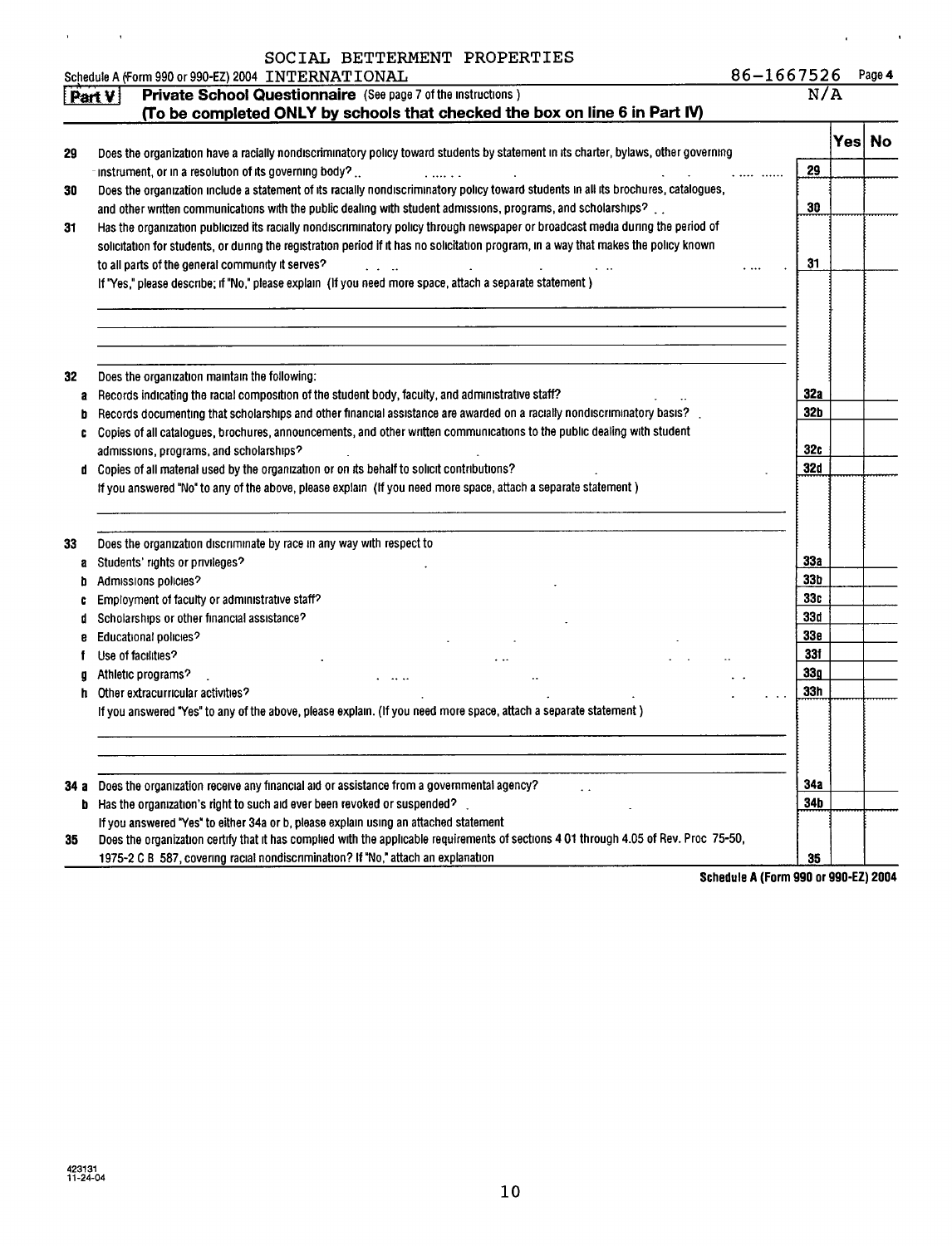| SOCIAL BETTERMENT PROPERTIES |  |
|------------------------------|--|
|                              |  |

|    |                                                                                      | pociau deilenemi fintentiep                                                         |                                  |    |                                                            |                                                          |
|----|--------------------------------------------------------------------------------------|-------------------------------------------------------------------------------------|----------------------------------|----|------------------------------------------------------------|----------------------------------------------------------|
|    | Schedule A (Form 990 or 990-EZ) 2004 INTERNATIONAL                                   |                                                                                     |                                  |    |                                                            | 86-1667526<br>Page 5                                     |
|    | Part VI-A                                                                            | Lobbying Expenditures by Electing Public Charities (See page 9 of the instructions) |                                  |    |                                                            | N/A                                                      |
|    |                                                                                      | (To be completed ONLY by an eligible organization that filed Form 5768)             |                                  |    |                                                            |                                                          |
|    | if the organization belongs to an affiliated group<br>Check $\blacktriangleright$ a  |                                                                                     | Check $\blacktriangleright$<br>h |    | if you checked "a" and "limited control" provisions apply. |                                                          |
|    |                                                                                      | <b>Limits on Lobbying Expenditures</b>                                              |                                  |    | (a)<br>Affiliated group<br>totals                          | (b)<br>To be completed for ALL<br>electing organizations |
|    |                                                                                      | (The term "expenditures" means amounts paid or incurred)                            |                                  |    |                                                            |                                                          |
|    |                                                                                      |                                                                                     |                                  |    | N/A                                                        |                                                          |
| 36 | Total lobbying expenditures to influence public opinion (grassroots lobbying)        |                                                                                     |                                  | 36 |                                                            |                                                          |
| 37 | Total lobbying expenditures to influence a legislative body (direct lobbying)        |                                                                                     |                                  | 37 |                                                            |                                                          |
| 38 | Total lobbying expenditures (add lines 36 and 37)                                    |                                                                                     |                                  | 38 |                                                            |                                                          |
| 39 | Other exempt purpose expenditures                                                    |                                                                                     |                                  | 39 |                                                            |                                                          |
| 40 | Total exempt purpose expenditures (add lines 38 and 39)                              |                                                                                     |                                  | 40 |                                                            |                                                          |
| 41 | Lobbying nontaxable amount. Enter the amount from the following table -              |                                                                                     |                                  |    |                                                            |                                                          |
|    | If the amount on line 40 is -                                                        | The lobbying nontaxable amount is -                                                 |                                  |    |                                                            |                                                          |
|    | Not over \$500,000                                                                   | 20% of the amount on line 40                                                        |                                  |    |                                                            |                                                          |
|    | Over \$500,000 but not over \$1,000,000                                              | \$100,000 plus 15% of the excess over \$500,000                                     |                                  |    |                                                            |                                                          |
|    | Over \$1,000,000 but not over \$1,500,000                                            | \$175,000 plus 10% of the excess over \$1,000,000                                   |                                  | 41 |                                                            |                                                          |
|    | Over \$1,500,000 but not over \$17,000,000.                                          | \$225,000 plus 5% of the excess over \$1,500,000                                    |                                  |    |                                                            |                                                          |
|    | Over \$17,000,000                                                                    | \$1,000,000                                                                         |                                  |    |                                                            |                                                          |
| 42 | Grassroots nontaxable amount (enter 25% of line 41)                                  |                                                                                     |                                  | 42 |                                                            |                                                          |
| 43 | Subtract line 42 from line 36 Enter -0- if line 42 is more than line 36              |                                                                                     |                                  | 43 |                                                            |                                                          |
| 44 | Subtract line 41 from line 38 Enter -0- if line 41 is more than line 38              |                                                                                     |                                  | 44 |                                                            |                                                          |
|    | Caution: If there is an amount on either line 43 or line 44, you must file Form 4720 |                                                                                     |                                  |    |                                                            |                                                          |

#### 4-Year Averaging Period Under Section 501(h)

(Some organizations that made a section 501(h) election do not have to complete all of the five columns below See the instructions for lines 45 through 50 on page 11 of the instructions )

|        |                                                                                                                                                                                                                                             |                                                          |                          | Lobbying Expenditures During 4-Year Averaging Period                                                    |             | N/A                               |              |       |  |  |  |
|--------|---------------------------------------------------------------------------------------------------------------------------------------------------------------------------------------------------------------------------------------------|----------------------------------------------------------|--------------------------|---------------------------------------------------------------------------------------------------------|-------------|-----------------------------------|--------------|-------|--|--|--|
|        | <b>Calendar year (or</b><br>fiscal year beginning in)                                                                                                                                                                                       | (a)<br>2004                                              | (b)<br>2003              | (c)<br>2002                                                                                             | (d)<br>2001 |                                   | (e)<br>Total |       |  |  |  |
|        | 45 Lobbying nontaxable<br>amount                                                                                                                                                                                                            |                                                          |                          |                                                                                                         |             |                                   |              | 0.    |  |  |  |
|        | 46 Lobbying ceiling amount<br>(150% of line 45(e))                                                                                                                                                                                          |                                                          |                          |                                                                                                         |             |                                   |              | 0.    |  |  |  |
|        | 47 Total lobbying<br>expenditures                                                                                                                                                                                                           |                                                          |                          |                                                                                                         |             |                                   |              | $0$ . |  |  |  |
|        | 48 Grassroots nontaxable<br>amount                                                                                                                                                                                                          |                                                          |                          |                                                                                                         |             |                                   |              | 0.    |  |  |  |
|        | 49 Grassroots ceiling amount<br>(150% of line 48(e))                                                                                                                                                                                        |                                                          |                          |                                                                                                         |             |                                   |              | 0.    |  |  |  |
|        | 50 Grassroots lobbying<br>expenditures                                                                                                                                                                                                      |                                                          |                          |                                                                                                         |             |                                   |              | 0.    |  |  |  |
|        | Part VI-B                                                                                                                                                                                                                                   | <b>Lobbying Activity by Nonelecting Public Charities</b> |                          | (For reporting only by organizations that did not complete Part VI-A) (See page 11 of the instructions) |             |                                   |              |       |  |  |  |
|        | During the year, did the organization attempt to influence national, state or local legislation, including any attempt to<br>influence public opinion on a legislative matter or referendum, through the use of                             |                                                          |                          |                                                                                                         | Yes         | <b>No</b>                         | Amount       |       |  |  |  |
| D      | a Volunteers<br>Paid staff or management (Include compensation in expenses reported on lines c through h.)<br>Media advertisements                                                                                                          |                                                          |                          |                                                                                                         |             | X<br>X<br>$\overline{\mathbf{x}}$ |              |       |  |  |  |
| e      | Mailings to members, legislators, or the public<br>Publications, or published or broadcast statements                                                                                                                                       |                                                          |                          |                                                                                                         |             | X<br>$\mathbf x$                  |              |       |  |  |  |
| a<br>n | Grants to other organizations for lobbying purposes<br>Direct contact with legislators, their staffs, government officials, or a legislative body<br>Rallies, demonstrations, seminars, conventions, speeches, lectures, or any other means |                                                          |                          |                                                                                                         |             | X<br>Χ<br>X                       |              |       |  |  |  |
|        | Total lobbying expenditures (Add lines c through h.)<br>verskap i den samte de bruken i de formene en de bruken                                                                                                                             |                                                          | المتحادية والمناصر ومناد | المقمام المتحدد والمالم المتعالم الألمان متماس والمستحدة                                                |             |                                   |              | 0.    |  |  |  |

 $\overline{I}$  "Yes" to any of the above, also attach a statement giving a detailed description of the lobbying activities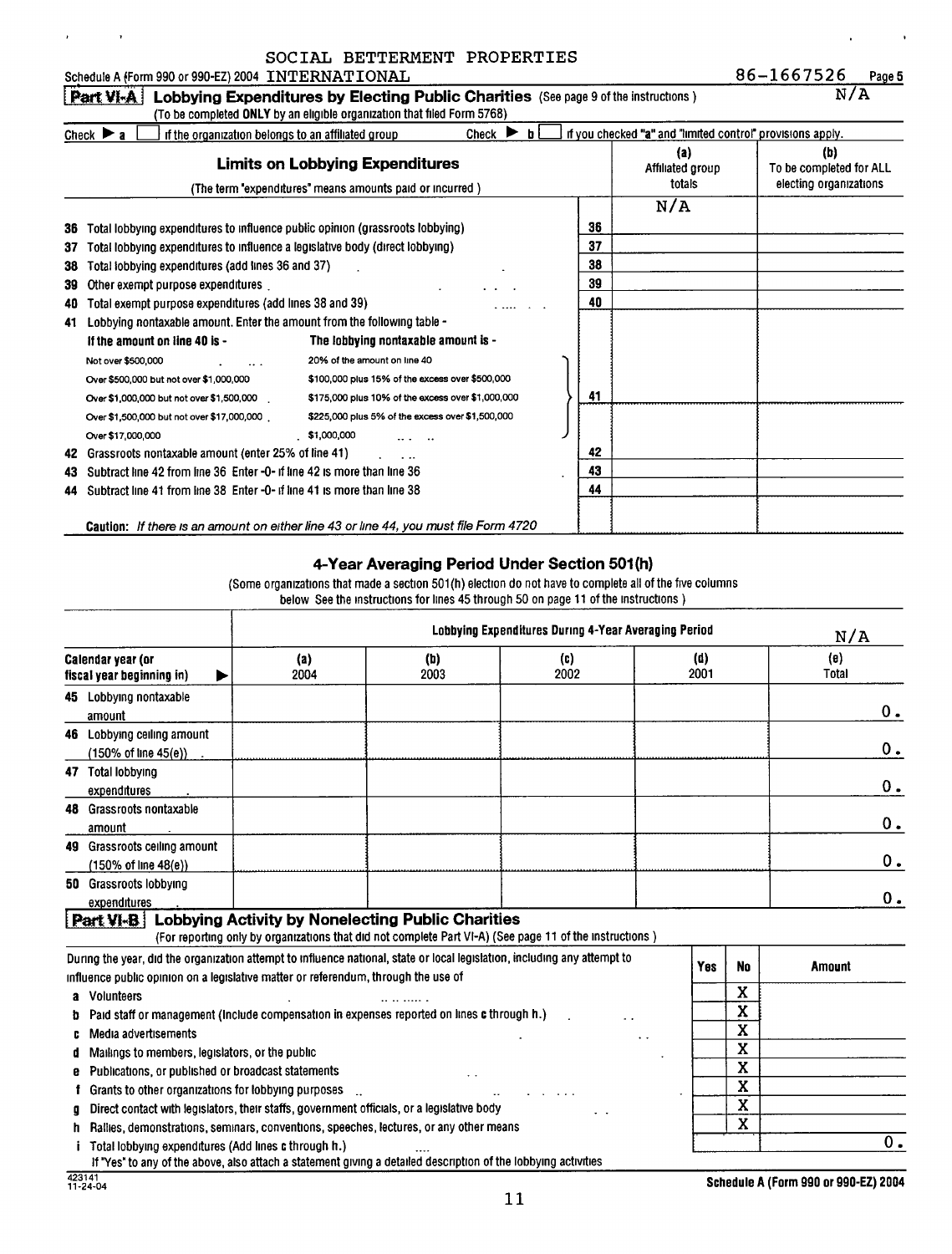#### SOCIAL BETTERMENT PROPERTIES

 $\ddot{\phantom{a}}$ 

 $\hat{\mathbf{r}}$ 

|         |                                                        | Schedule A (Form 990 or 990-EZ) 2004 INTERNATIONAL                                                                                                      |                      |                                                                  | 86-1667526                  |             |            | Page 6                  |
|---------|--------------------------------------------------------|---------------------------------------------------------------------------------------------------------------------------------------------------------|----------------------|------------------------------------------------------------------|-----------------------------|-------------|------------|-------------------------|
|         |                                                        | Part VII   Information Regarding Transfers To and Transactions and Relationships With Noncharitable                                                     |                      |                                                                  |                             |             |            |                         |
|         |                                                        | <b>Exempt Organizations</b> (See page 11 of the instructions)                                                                                           |                      |                                                                  |                             |             |            |                         |
| 51      |                                                        | Did the reporting organization directly or indirectly engage in any of the following with any other organization described in section                   |                      |                                                                  |                             |             |            |                         |
|         |                                                        | 501(c) of the Code (other than section 501(c)(3) organizations) or in section 527, relating to political organizations?                                 |                      |                                                                  |                             |             |            |                         |
|         |                                                        | a Transfers from the reporting organization to a noncharitable exempt organization of                                                                   |                      |                                                                  |                             |             | <b>Yes</b> | <b>No</b>               |
|         | (i) Cash                                               |                                                                                                                                                         |                      |                                                                  |                             | 51a(i)      |            | X                       |
|         | (ii) Other assets                                      |                                                                                                                                                         |                      |                                                                  |                             | a(ii)       |            | X                       |
|         | <b>b</b> Other transactions.                           |                                                                                                                                                         |                      |                                                                  |                             |             |            |                         |
|         |                                                        | (i) Sales or exchanges of assets with a noncharitable exempt organization                                                                               |                      |                                                                  |                             | <b>b(i)</b> |            | X                       |
|         |                                                        | (ii) Purchases of assets from a noncharitable exempt organization                                                                                       |                      |                                                                  |                             | b(ii)       |            | $\overline{\mathbf{x}}$ |
|         | (iii) Rental of facilities, equipment, or other assets |                                                                                                                                                         |                      |                                                                  |                             | b(iii)      |            | $\mathbf X$             |
|         | (iv) Reimbursement arrangements [14].                  |                                                                                                                                                         |                      |                                                                  | $\cdots$                    | b(iv)       |            | $\overline{\mathbf{X}}$ |
|         | (v) Loans or loan guarantees                           |                                                                                                                                                         |                      |                                                                  |                             | b(v)        |            | $\mathbf x$             |
|         |                                                        | (vi) Performance of services or membership or fundraising solicitations                                                                                 |                      |                                                                  |                             | b(vi)       |            | $\mathbf X$             |
|         |                                                        | Sharing of facilities, equipment, mailing lists, other assets, or paid employees                                                                        |                      |                                                                  |                             | c           |            | $\mathbf{X}$            |
|         |                                                        | If the answer to any of the above is "Yes," complete the following schedule. Column (b) should always show the fair market value of the                 |                      |                                                                  |                             |             |            |                         |
|         |                                                        | goods, other assets, or services given by the reporting organization If the organization received less than fair market value in any                    |                      |                                                                  |                             |             |            |                         |
|         |                                                        | transaction or sharing arrangement, show in column (d) the value of the goods, other assets, or services received:                                      |                      |                                                                  |                             |             | N/A        |                         |
| (a)     | (b)                                                    | (C)                                                                                                                                                     |                      |                                                                  | (d)                         |             |            |                         |
| Line no | Amount involved                                        | Name of noncharitable exempt organization                                                                                                               |                      | Description of transfers, transactions, and sharing arrangements |                             |             |            |                         |
|         |                                                        |                                                                                                                                                         |                      |                                                                  |                             |             |            |                         |
|         |                                                        |                                                                                                                                                         |                      |                                                                  |                             |             |            |                         |
|         |                                                        |                                                                                                                                                         |                      |                                                                  |                             |             |            |                         |
|         |                                                        |                                                                                                                                                         |                      |                                                                  |                             |             |            |                         |
|         |                                                        |                                                                                                                                                         |                      |                                                                  |                             |             |            |                         |
|         |                                                        |                                                                                                                                                         |                      |                                                                  |                             |             |            |                         |
|         |                                                        |                                                                                                                                                         |                      |                                                                  |                             |             |            |                         |
|         |                                                        |                                                                                                                                                         |                      |                                                                  |                             |             |            |                         |
|         |                                                        |                                                                                                                                                         |                      |                                                                  |                             |             |            |                         |
|         |                                                        |                                                                                                                                                         |                      |                                                                  |                             |             |            |                         |
|         |                                                        |                                                                                                                                                         |                      |                                                                  |                             |             |            |                         |
|         |                                                        |                                                                                                                                                         |                      |                                                                  |                             |             |            |                         |
|         |                                                        |                                                                                                                                                         |                      |                                                                  |                             |             |            |                         |
|         |                                                        |                                                                                                                                                         |                      |                                                                  |                             |             |            |                         |
|         |                                                        |                                                                                                                                                         |                      |                                                                  |                             |             |            |                         |
|         |                                                        |                                                                                                                                                         |                      |                                                                  |                             |             |            |                         |
|         |                                                        |                                                                                                                                                         |                      |                                                                  |                             |             |            |                         |
|         |                                                        |                                                                                                                                                         |                      |                                                                  |                             |             |            |                         |
|         | Code (other than section 501(c)(3)) or in section 527? | 52 a is the organization directly or indirectly affiliated with, or related to, one or more tax-exempt organizations described in section 501(c) of the |                      |                                                                  |                             | Yes         |            | $\boxed{\text{X}}$ No   |
|         | <b>b</b> If "Yes," complete the following schedule     | N/A                                                                                                                                                     |                      |                                                                  |                             |             |            |                         |
|         | (a)                                                    |                                                                                                                                                         | (b)                  |                                                                  | (c)                         |             |            |                         |
|         | Name of organization                                   |                                                                                                                                                         | Type of organization |                                                                  | Description of relationship |             |            |                         |
|         |                                                        |                                                                                                                                                         |                      |                                                                  |                             |             |            |                         |
|         |                                                        |                                                                                                                                                         |                      |                                                                  |                             |             |            |                         |
|         |                                                        |                                                                                                                                                         |                      |                                                                  |                             |             |            |                         |
|         |                                                        |                                                                                                                                                         |                      |                                                                  |                             |             |            |                         |
|         |                                                        |                                                                                                                                                         |                      |                                                                  |                             |             |            |                         |
|         |                                                        |                                                                                                                                                         |                      |                                                                  |                             |             |            |                         |
|         |                                                        |                                                                                                                                                         |                      |                                                                  |                             |             |            |                         |
|         |                                                        |                                                                                                                                                         |                      |                                                                  |                             |             |            |                         |
|         |                                                        |                                                                                                                                                         |                      |                                                                  |                             |             |            |                         |
|         |                                                        |                                                                                                                                                         |                      |                                                                  |                             |             |            |                         |
|         |                                                        |                                                                                                                                                         |                      |                                                                  |                             |             |            |                         |
|         |                                                        |                                                                                                                                                         |                      |                                                                  |                             |             |            |                         |
|         |                                                        |                                                                                                                                                         |                      |                                                                  |                             |             |            |                         |
|         |                                                        |                                                                                                                                                         |                      |                                                                  |                             |             |            |                         |
|         |                                                        |                                                                                                                                                         |                      |                                                                  |                             |             |            |                         |
|         |                                                        |                                                                                                                                                         |                      |                                                                  |                             |             |            |                         |
|         |                                                        |                                                                                                                                                         |                      |                                                                  |                             |             |            |                         |

 $\sim$   $\sim$ 

 $\ddot{\phantom{a}}$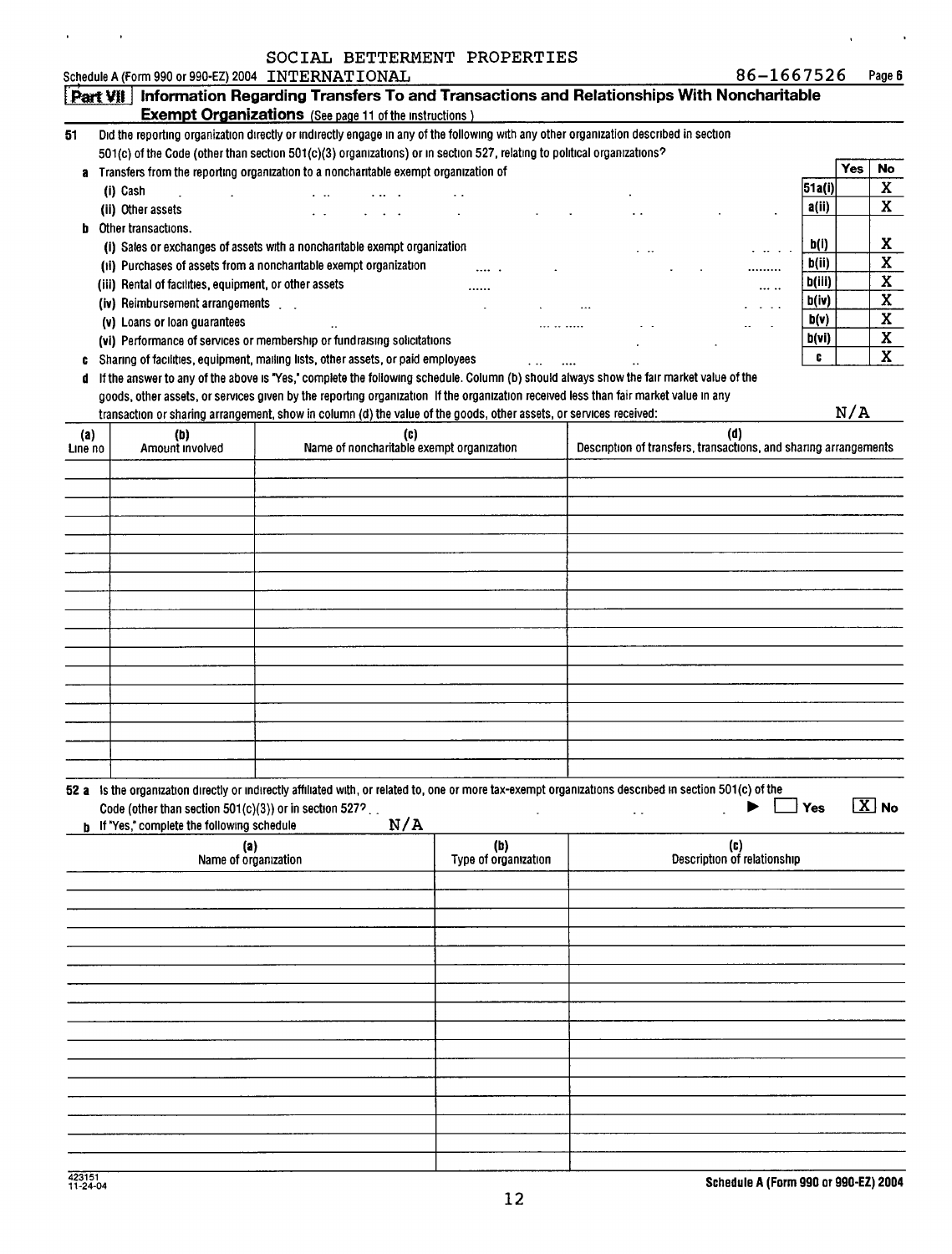# Depreciation and Amortization Detail FORM 990 PAGE 2 990

 $\alpha_{\rm{max}}=1.5$ 

| Asset              |                                         |                         |                  |             | Description of property       |                           |                                          |                                  |
|--------------------|-----------------------------------------|-------------------------|------------------|-------------|-------------------------------|---------------------------|------------------------------------------|----------------------------------|
| Number             | Date<br>placed<br>in service            | Method/<br>IRC sec.     | Life:<br>or rate | Line<br>No. | Cost or<br>other basis        | Basıs<br>reduction        | Accumulated<br>depreciation/amortization | <b>Current year</b><br>deduction |
|                    | BUILDINGS                               |                         |                  |             |                               |                           |                                          |                                  |
|                    |                                         |                         |                  |             |                               |                           |                                          |                                  |
|                    | 9BUILDING - APS INT                     |                         |                  |             |                               |                           |                                          |                                  |
|                    | 11,2403SL                               |                         | 40.0016          |             | 14,547,000.                   |                           | 36,866.                                  | 363,675.                         |
|                    | 10BUILDING                              | $-$ NN AH               |                  |             |                               |                           |                                          |                                  |
|                    | 112403SL                                |                         | 40.0016          |             | 7,206,000.                    |                           | 18, 262.                                 | 180, 150.                        |
|                    | 11BUILDING -                            |                         | TWTH             |             |                               |                           |                                          |                                  |
|                    | 112403SL                                |                         | 40.0016          |             | 3,437,500.                    |                           | 8.711.                                   | 85,938.                          |
|                    | 12BUILDING                              | $\qquad \qquad$         | <b>CCHR INT</b>  |             |                               |                           |                                          |                                  |
|                    | 1202035L                                |                         | 40.0016          |             | 2,639,500.                    |                           | 5,243.                                   | 65,988.                          |
|                    | 30BUILDINGS -                           |                         | NN AH            |             |                               |                           |                                          |                                  |
|                    | 070104SL                                |                         | $[10.00]$ $6$    |             | 5,000.                        |                           |                                          | $\overline{184}$ .               |
|                    | $\star$<br>990 PAGE                     | $\overline{\mathbf{2}}$ |                  |             | <b>TOTAL BUILDINGS</b>        |                           |                                          |                                  |
|                    |                                         |                         |                  |             | 27,835,000.                   | $\overline{\mathbf{0}}$ . | 69,082.                                  | 695,935.                         |
|                    | FURNITURE & FIXTURES                    |                         |                  |             |                               |                           |                                          |                                  |
|                    | 33FURNITURE                             |                         |                  |             |                               |                           |                                          |                                  |
|                    | 0701045L                                |                         | 3.00             | 16          | 149.                          |                           |                                          | 25.                              |
|                    | h.<br>990 PAGE                          | 2                       |                  |             | TOTAL FURNITURE<br>& FIXTURES |                           |                                          |                                  |
|                    |                                         |                         |                  |             | 149.                          | $\sigma$ .                | $\overline{0}$ .                         | 25.                              |
|                    | LAND                                    |                         |                  |             |                               |                           |                                          |                                  |
|                    |                                         |                         |                  |             |                               |                           |                                          |                                  |
|                    | <b>ILAND - APS INT</b>                  |                         |                  |             |                               |                           |                                          |                                  |
|                    | 112403L                                 |                         |                  |             | 800,000.                      |                           |                                          | ō.                               |
|                    | $2$ LAND $-$ NN AH                      |                         |                  |             |                               |                           |                                          |                                  |
|                    | 112403L                                 |                         |                  |             | 2,850,000.                    |                           |                                          | $\overline{0}$ .                 |
|                    | 3LAND - TWTH                            |                         |                  |             |                               |                           |                                          |                                  |
|                    | 112403L                                 |                         |                  |             | 750,000.                      |                           |                                          | $\overline{\mathfrak{d}}$ .      |
|                    | 4LAND -                                 | $-$ CCHR                | INT              |             |                               |                           |                                          |                                  |
|                    | 让2¦02∣03∐                               |                         |                  |             | 2,200,000.                    |                           |                                          | $\overline{\mathbf{0}}$ .        |
|                    | $*$ 990 PAGE 2                          |                         | <b>TOTAL</b>     | LAND        |                               |                           |                                          |                                  |
|                    |                                         |                         |                  |             | 6,600,000.                    | $\overline{\mathbf{0}}$ . | $\overline{0}$ .                         | ō.                               |
|                    | OTHER                                   |                         |                  |             |                               |                           |                                          |                                  |
|                    |                                         |                         |                  |             |                               |                           |                                          |                                  |
|                    | SILAND IMPROVEMENTS - APS INT           |                         |                  |             |                               |                           |                                          |                                  |
|                    | <b>蠿1 1,2 4,0 3,SL</b>                  |                         | $5.00$ 16        |             | 2,143,000.                    |                           | 43, 447.                                 | 428,600.                         |
|                    | 6LAND IMPROVEMENTS - NN AH              |                         |                  |             |                               |                           |                                          |                                  |
|                    | ∃1 12 4 0 3 SL                          |                         | $5.00$ 16        |             | 874,000.                      |                           | 17,719.                                  | 174,800.                         |
|                    | <b><i>TLAND IMPROVEMENTS - TWTH</i></b> |                         |                  |             |                               |                           |                                          |                                  |
|                    | 112403SL                                |                         | 5.00 16          |             | 2,500.                        |                           | 51.                                      | 500.                             |
|                    | 8LAND IMPROVEMENTS - CCHR INT           |                         |                  |             |                               |                           |                                          |                                  |
|                    | 120203SL                                |                         | 5.00   16        |             | 60,500.                       |                           | 961.                                     | 12,100.                          |
|                    | 28LAND IMPROVEMENTS - APS INT           |                         |                  |             |                               |                           |                                          |                                  |
|                    | 070104SL                                |                         | 5.00 16          |             | 276,772.                      |                           |                                          | 32,653.                          |
|                    | 29LAND IMPROVEMENTS - NN AH             |                         |                  |             |                               |                           |                                          |                                  |
|                    | ∄07,01,04 SL                            |                         | $5.00$ 16        |             | 33,000.                       |                           |                                          | 5,500.                           |
|                    | ļ#.<br>990 PAGE 2 TOTAL OTHER           |                         |                  |             | 3,389,772.                    | $0$ . $\overline{0}$      | 62, 178.                                 | 654, 153.                        |
|                    |                                         |                         |                  |             |                               |                           |                                          |                                  |
|                    | * 990 PAGE 2 TOTAL -                    |                         |                  |             | 37,824,921.                   | 0.                        | 131, 260.                                | 1,350,113.                       |
|                    | <b>OTHER</b>                            |                         |                  |             |                               |                           |                                          |                                  |
|                    |                                         |                         |                  |             |                               |                           |                                          |                                  |
|                    | 13LAND IMPROVEMENT                      |                         |                  |             | IN PROGRESS - NN AH           |                           |                                          |                                  |
|                    | 亄2¦31∣04∐                               |                         |                  |             | 11,085.                       |                           |                                          | 0.                               |
| 416261<br>05-01-04 |                                         |                         |                  |             | # - Current year section 179  | (D) - Asset disposed      |                                          |                                  |

05-01-04

**Contractor**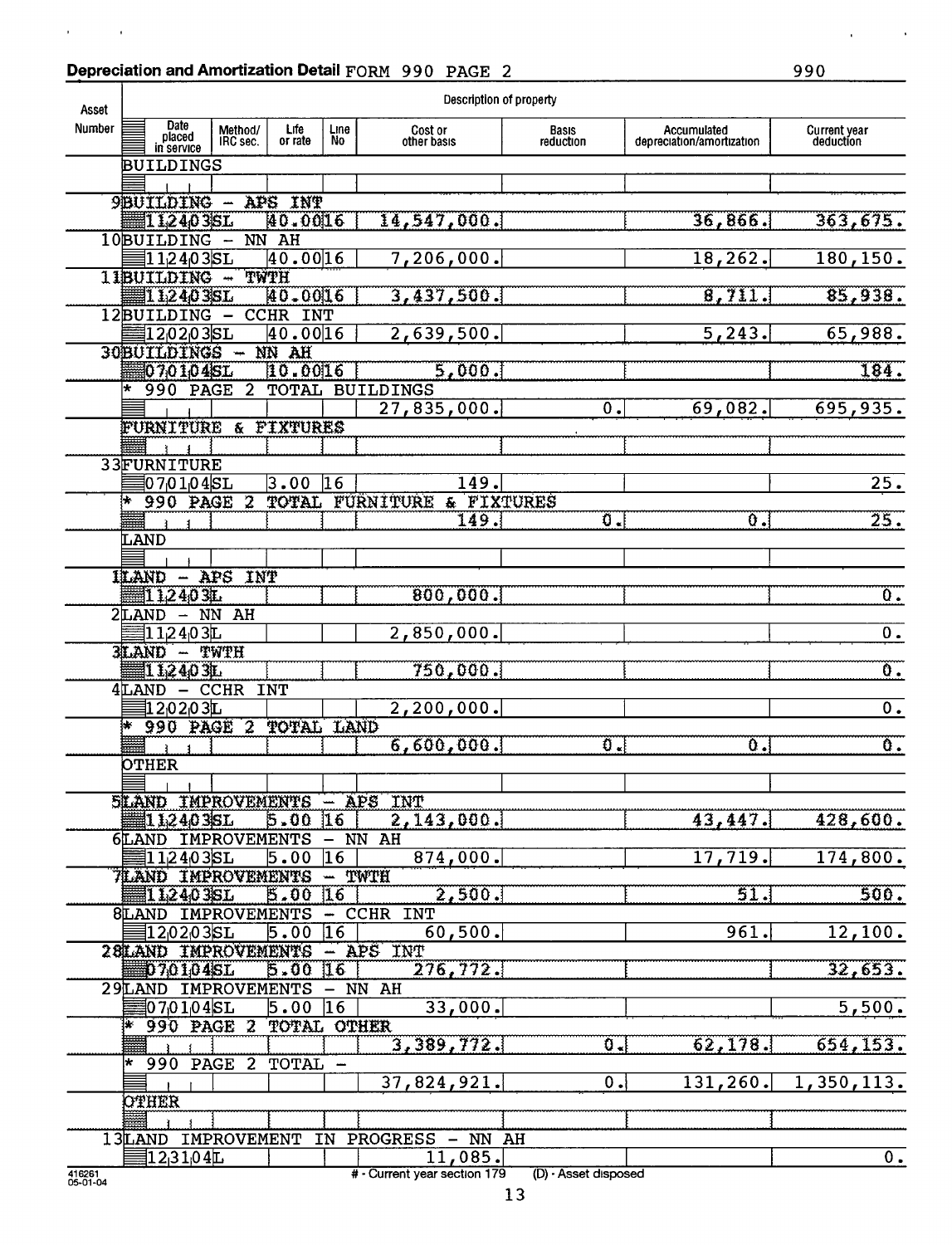### Depreciation and Amortization Detail FORM 990 PAGE 2 990

 $\mathbf{r}^{\prime}$ 

 $\sim$   $\sim$ 

| Asset  |                |                              |      |                     |                           |             |                              | Description of property     |                                          |                             |
|--------|----------------|------------------------------|------|---------------------|---------------------------|-------------|------------------------------|-----------------------------|------------------------------------------|-----------------------------|
| Number |                | Date<br>placed<br>in service |      | Method/<br>IRC sec. | Life<br>or rate           | Line<br>No. | Cost or<br>other basis       | <b>Basis</b><br>reduction   | Accumulated<br>depreciation/amortization | Current year<br>deduction   |
|        | 15CONSTRUCTION |                              |      |                     | IN                        |             | <b>PROGRESS</b><br>$-$ NN AH |                             |                                          |                             |
|        |                | 12,3103L                     |      |                     | 17ASSETS NOT PLACED       |             | 8,666.<br>IN SERVICE - NN AH |                             |                                          | $\overline{0}$ .            |
|        | 123103L        |                              |      |                     |                           |             | 40,716.                      |                             |                                          | $\overline{\mathfrak{o}}$ . |
|        | l*             | 990 PAGE                     |      | $\overline{2}$      | <b>TOTAL OTHER</b>        |             |                              |                             |                                          |                             |
|        |                |                              |      |                     |                           |             | 60,467.                      | $\overline{0}$ .            | О.                                       | 0.                          |
|        | 体              |                              |      | 990 PAGE 2          | <b>TOTAL -</b>            |             |                              |                             |                                          |                             |
|        |                |                              |      |                     |                           |             | 60, 467.                     | $\overline{\mathfrak{g}}$ . | Ö.                                       | $\overline{0}$ .            |
|        | <b>OTHER</b>   |                              |      |                     |                           |             |                              |                             |                                          |                             |
|        |                |                              |      |                     | 31BUILDING IMPROVEMENTS - |             | APS INT                      |                             |                                          |                             |
|        |                | 070104SL                     |      |                     | 40.0016                   |             | 3,932,182.                   |                             |                                          | 44,448.                     |
|        |                |                              |      |                     | 32BUILDING IMPROVEMENTS   |             | NN AH                        |                             |                                          |                             |
|        |                | 0701045L                     |      |                     | 40.0016                   |             | 1,747,376.                   |                             |                                          | 22,806.                     |
|        | ₩              |                              |      | 990 PAGE 2          | <b>TOTAL OTHER</b>        |             |                              | ō.                          |                                          |                             |
|        | l*<br>990      |                              | PAGE | $\overline{2}$      | TOTAL                     |             | 5,679,558.                   |                             | $\overline{\mathfrak{o}}$ .              | 67,254.                     |
|        |                |                              |      |                     |                           |             | 5,679,558.                   | $\overline{\mathfrak{0}}$ . | 0.                                       | 67,254.                     |
|        | 钵              |                              |      |                     |                           |             | GRAND TOTAL 990 PAGE 2 DEPR  |                             |                                          |                             |
|        |                |                              |      |                     |                           |             | 43,564,946.                  | ΰ.                          | 131,260.                                 | 1,417,367.                  |
|        |                |                              |      |                     |                           |             |                              |                             |                                          |                             |
|        |                |                              |      |                     |                           |             |                              |                             |                                          |                             |
|        | ₩              |                              |      |                     |                           |             |                              |                             |                                          |                             |
|        |                |                              |      |                     |                           |             |                              |                             |                                          |                             |
|        |                |                              |      |                     |                           |             |                              |                             |                                          |                             |
|        |                |                              |      |                     |                           |             |                              |                             |                                          |                             |
|        | ₩              |                              |      |                     |                           |             |                              |                             |                                          |                             |
|        |                |                              |      |                     |                           |             |                              |                             |                                          |                             |
|        |                |                              |      |                     |                           |             |                              |                             |                                          |                             |
|        | ₩              |                              |      |                     |                           |             |                              |                             |                                          |                             |
|        |                |                              |      |                     |                           |             |                              |                             |                                          |                             |
|        |                |                              |      |                     |                           |             |                              |                             |                                          |                             |
|        |                |                              |      |                     |                           |             |                              |                             |                                          |                             |
|        | سنبيا          |                              |      |                     |                           |             |                              |                             |                                          |                             |
|        |                |                              |      |                     |                           |             |                              |                             |                                          |                             |
|        |                |                              |      |                     |                           |             |                              |                             |                                          |                             |
|        |                |                              |      |                     |                           |             |                              |                             |                                          |                             |
|        |                |                              |      |                     |                           |             |                              |                             |                                          |                             |
|        |                |                              |      |                     |                           |             |                              |                             |                                          |                             |
|        |                |                              |      |                     |                           |             |                              |                             |                                          |                             |
|        |                |                              |      |                     |                           |             |                              |                             |                                          |                             |
|        |                |                              |      |                     |                           |             |                              |                             |                                          |                             |
|        |                |                              |      |                     |                           |             |                              |                             |                                          |                             |
|        |                |                              |      |                     |                           |             |                              |                             |                                          |                             |
|        |                |                              |      |                     |                           |             |                              |                             |                                          |                             |
|        |                |                              |      |                     |                           |             |                              |                             |                                          |                             |
|        | 羃              |                              |      |                     |                           |             |                              |                             |                                          |                             |
|        |                |                              |      |                     |                           |             |                              |                             |                                          |                             |
|        |                |                              |      |                     |                           |             |                              |                             |                                          |                             |
| 416261 |                |                              |      |                     |                           |             | # - Current year section 179 | (D) - Asset disposed        |                                          |                             |

05-01-04

 $\mathcal{A}$ 

 $\mathcal{L}^{\pm}$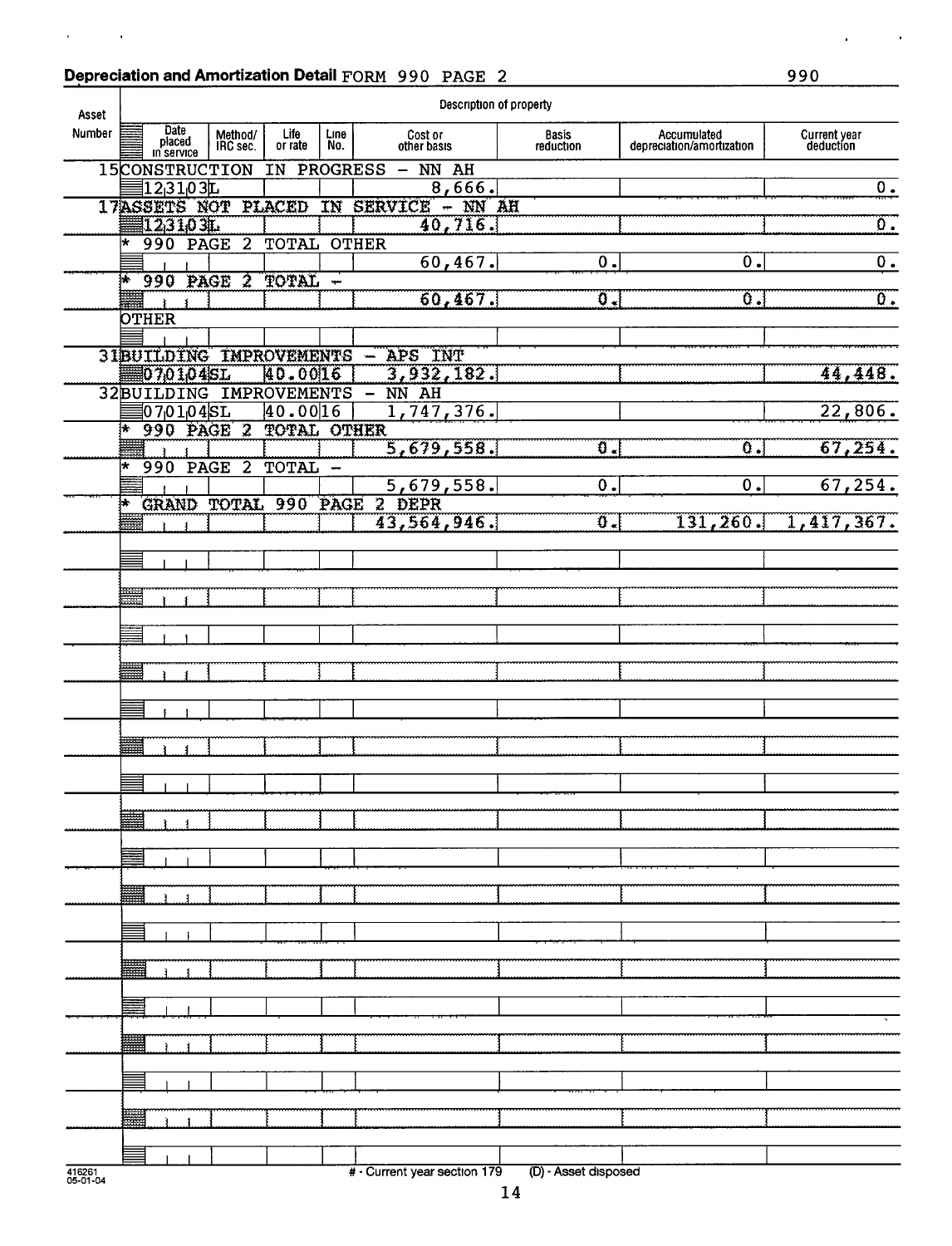SOCIAL BETTERMENT PROPERTIES INTERNATION 86-1667526

 $\mathcal{L}$ 

 $\sim$ 

# $\mathbf{r}^{\prime}$

 $\blacksquare$ 

| <b>FORM 990</b>                    | RENTAL INCOME |                                  | <b>STATEMENT</b>              |
|------------------------------------|---------------|----------------------------------|-------------------------------|
| KIND AND LOCATION OF PROPERTY      |               | <b>ACTIVITY</b><br><b>NUMBER</b> | <b>GROSS</b><br>RENTAL INCOME |
| DRUG REHAB CENTER IN OKLAHOMA      |               |                                  | 357,000.                      |
| TOTAL TO FORM 990, PART I, LINE 6A |               |                                  | 357,000.                      |

 $\sim \mu$  .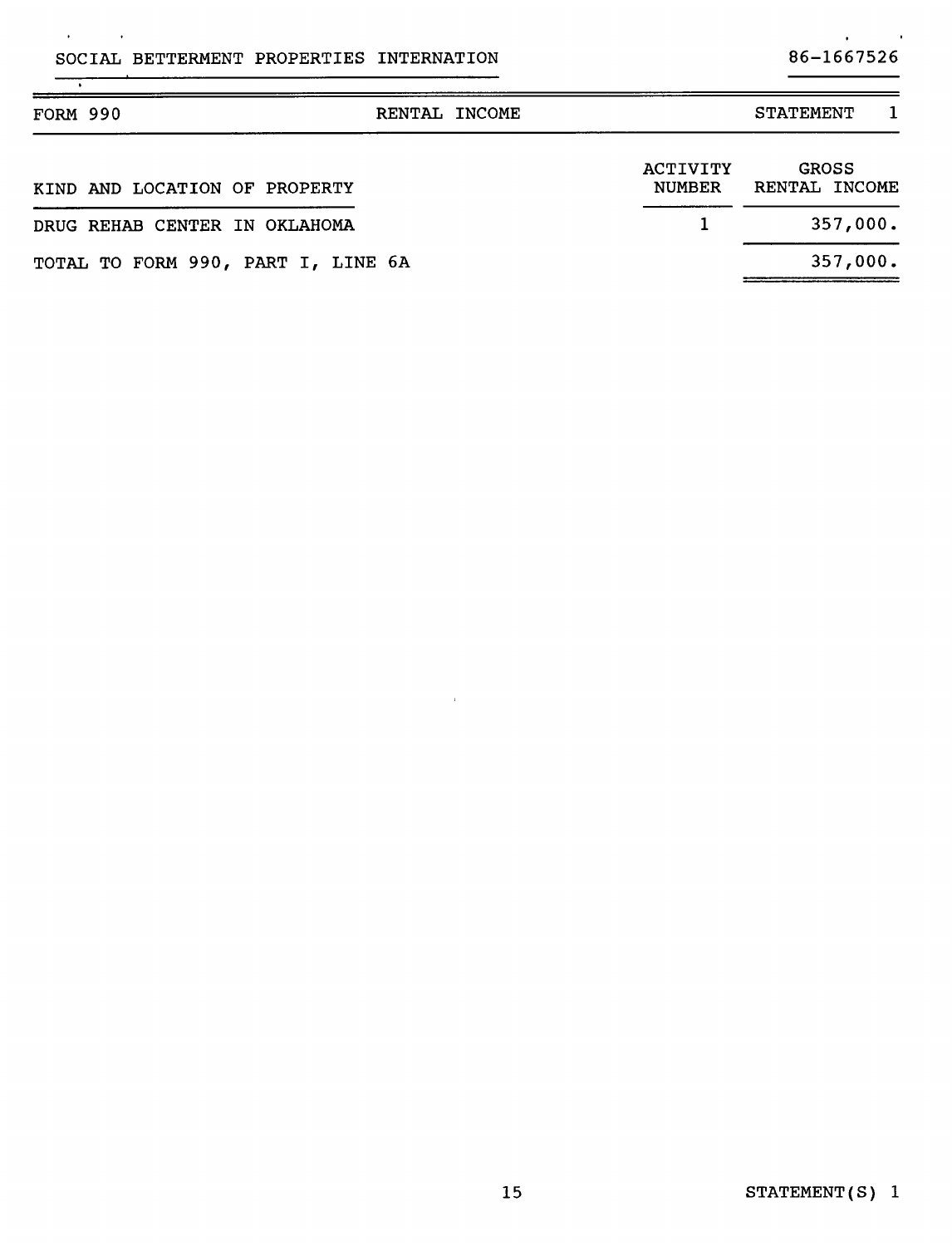$\sim 10^{-1}$ 

 $\sim$ 

 $\overline{\cdot}$ 

 $\ddot{\phantom{1}}$ 

 $\blacksquare$ 

| <b>FORM 990</b>                              |                    |                     | NONCASH GRANTS AND ALLOCATIONS              |                 |                                             | <b>STATEMENT</b>        | 2 |
|----------------------------------------------|--------------------|---------------------|---------------------------------------------|-----------------|---------------------------------------------|-------------------------|---|
| CLASS OF ACTIVITY                            | DONEE'S NAME       |                     |                                             |                 | DONEE'S ADDRESS                             |                         |   |
| <b>EDUCATION</b>                             |                    | APPLIED SCHOLASTICS |                                             |                 | 11755 RIVERVIEW DR., ST.<br>LOUIS, MO 63138 |                         |   |
| RELATIONSHIP OF DONEE                        |                    |                     | DESCRIPTION OF PROPERTY                     |                 |                                             | DATE OF GIFT            |   |
| N/A                                          |                    |                     | EQUIPMENT, VEHICLE, AND<br>VARIOUS EXPENSES |                 |                                             | VARIOUS                 |   |
| METHOD USED TO DETERMINE BOOK VALUE          |                    |                     |                                             |                 |                                             |                         |   |
| PURCHASE VALUE                               |                    |                     |                                             |                 |                                             |                         |   |
| METHOD USED TO DETERMINE FAIR MARKET VALUE   |                    |                     |                                             |                 |                                             | BOOK VALUE AMOUNT GIVEN |   |
| <b>PURCHASE VALUE</b>                        |                    |                     |                                             |                 |                                             | $426,461.$ $426,461.$   |   |
| CLASS OF ACTIVITY                            | DONEE'S NAME       |                     |                                             |                 | DONEE'S ADDRESS                             |                         |   |
| DRUG REHABILITATION                          | NARCONON ARROWHEAD |                     |                                             | <b>OKLAHOMA</b> | HC67, BOX 5, CANADIAN,                      |                         |   |
| RELATIONSHIP OF DONEE                        |                    |                     | DESCRIPTION OF PROPERTY                     |                 |                                             | DATE OF GIFT            |   |
| N/A                                          |                    | AND SUPPLIES        | EQUIPMENT, SOFTWARE,                        |                 |                                             | <b>VARIOUS</b>          |   |
| METHOD USED TO DETERMINE BOOK VALUE          |                    |                     |                                             |                 |                                             |                         |   |
| PURCHASE VALUE                               |                    |                     |                                             |                 |                                             |                         |   |
| METHOD USED TO DETERMINE FAIR MARKET VALUE   |                    |                     |                                             |                 |                                             | BOOK VALUE AMOUNT GIVEN |   |
| PURCHASE VALUE                               |                    |                     |                                             |                 | 145, 242.                                   | 145,242.                |   |
| TOTAL INCLUDED ON FORM 990, PART II, LINE 22 |                    |                     |                                             |                 |                                             | 571,703.                |   |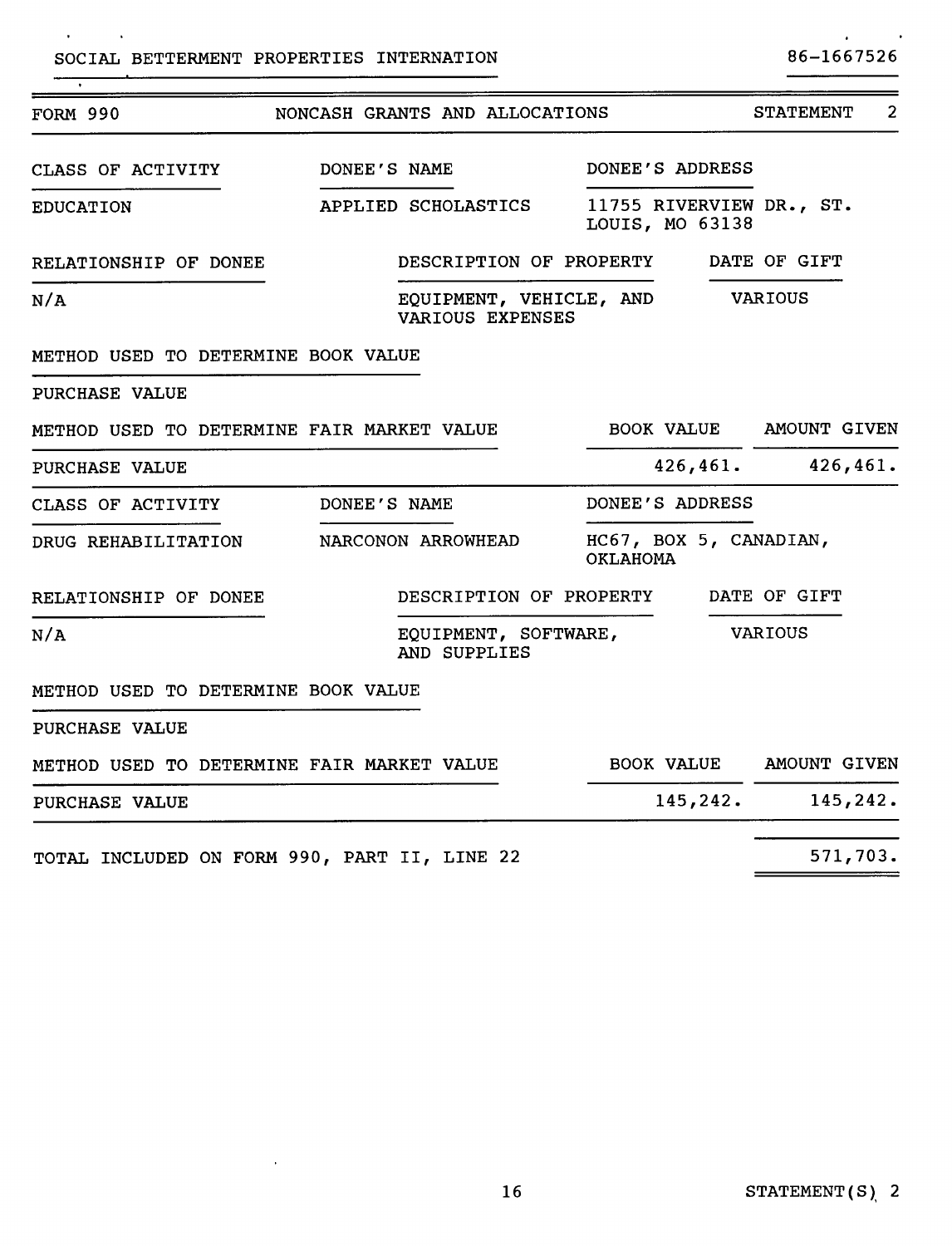#### SOCIAL BETTERMENT PROPERTIES INTERNATION 86-1667526

 $\ddot{\phantom{a}}$ 

 $\ddot{\phantom{1}}$ 

| <b>FORM 990</b><br>DEPRECIATION OF ASSETS NOT HELD FOR INVESTMENT |                        |                                           | <b>STATEMENT</b><br>3 |
|-------------------------------------------------------------------|------------------------|-------------------------------------------|-----------------------|
| <b>DESCRIPTION</b>                                                | COST OR<br>OTHER BASIS | <b>ACCUMULATED</b><br><b>DEPRECIATION</b> | <b>BOOK VALUE</b>     |
| LAND - APS INT                                                    | 800,000.               | $0$ .                                     | 800,000.              |
| LAND - NN AH                                                      | 2,850,000.             | 0.                                        | 2,850,000.            |
| LAND - TWTH                                                       | 750,000.               | 0.                                        | 750,000.              |
| LAND - CCHR INT                                                   | 2,200,000.             | 0.                                        | 2,200,000.            |
| LAND IMPROVEMENTS<br>- APS INT                                    | 2,143,000.             | 472,047.                                  | 1,670,953.            |
| LAND IMPROVEMENTS<br>$-$ NN AH                                    | 874,000.               | 192,519.                                  | 681,481.              |
| LAND IMPROVEMENTS<br>– TWTH                                       | 2,500.                 | 551.                                      | 1,949.                |
| LAND IMPROVEMENTS - CCHR INT                                      | 60,500.                | 13,061.                                   | 47,439.               |
| BUILDING - APS INT                                                | 14,547,000.            | 400,541.                                  | 14, 146, 459.         |
| BUILDING - NN AH                                                  | 7,206,000.             | 198,412.                                  | 7,007,588.            |
| <b>BUILDING - TWTH</b>                                            | 3,437,500.             | 94,649.                                   | 3,342,851.            |
| BUILDING - CCHR INT                                               | 2,639,500.             | 71, 231.                                  | 2,568,269.            |
| LAND IMPROVEMENT IN PROGRESS -                                    |                        |                                           |                       |
| NN AH                                                             | 11,085.                | 0.                                        | 11,085.               |
| CONSTRUCTION IN PROGRESS - NN                                     |                        |                                           |                       |
| AH                                                                | 8,666.                 | 0.                                        | 8,666.                |
| ASSETS NOT PLACED IN SERVICE -                                    |                        |                                           |                       |
| NN AH                                                             | 40,716.                | $0$ .                                     | 40,716.               |
| LAND IMPROVEMENTS - APS INT                                       | 276,772.               | 32,653.                                   | 244,119.              |
| LAND IMPROVEMENTS - NN AH                                         | 33,000.                | 5,500.                                    | 27,500.               |
| BUILDINGS - NN AH                                                 | 5,000.                 | 184.                                      | 4,816.                |
| BUILDING IMPROVEMENTS - APS                                       |                        |                                           |                       |
| <b>INT</b>                                                        | 3,932,182.             | 44,448.                                   | 3,887,734.            |
| BUILDING IMPROVEMENTS - NN AH                                     | 1,747,376.             | 22,806.                                   | 1,724,570.            |
| <b>FURNITURE</b>                                                  | 149.                   | 25.                                       | 124.                  |
| TOTAL TO FORM 990, PART IV, LN 57                                 | 43,564,946.            | 1,548,627.                                | 42,016,319.           |

 $\mathbf{r}$ 

 $\mathbf{v}$ 

FORM 990 CTHER SECURITIES STATEMENT 4

| SECURITY DESCRIPTION        | COST/FMV    | <b>OTHER</b><br><b>SECURITIES</b> |  |  |
|-----------------------------|-------------|-----------------------------------|--|--|
| INVESTMENT SECURITIES       | <b>COST</b> | 450,000.                          |  |  |
| TO FORM 990, LINE 54, COL B |             | 450,000.                          |  |  |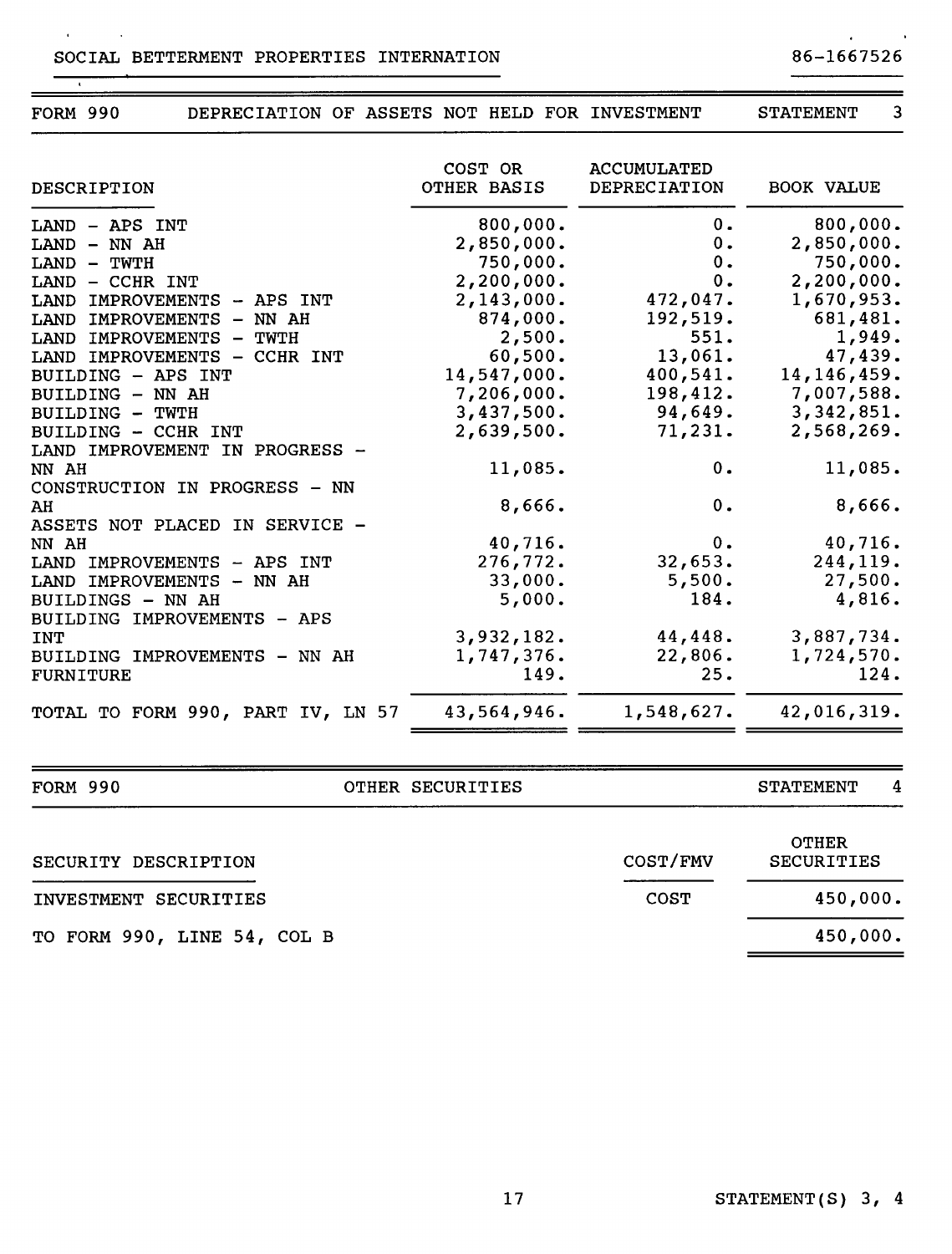provided and

# 2004 FORM 990, PART IV, LINE 54 STATEMENT 4A FEDERAL ID # 86-1667526 SOCIAL BETTERMENT PROPERTIES INTERNATIONAL

|                                          | <b>PURCHASE</b> | <b>MATURITY</b> | <b>INTEREST</b> |                   |
|------------------------------------------|-----------------|-----------------|-----------------|-------------------|
| <b>DESCRIPTION</b>                       | <b>DATE</b>     | <b>DATE</b>     | <b>RATE</b>     | <b>FACE VALUE</b> |
|                                          |                 |                 |                 |                   |
| FEDERALLY INSURED CERTIFICATE OF DEPOSIT | 15-Nov-04       | 26-Jul-06       | 2.80%           | 90,000.00         |
| FEDERALLY INSURED CERTIFICATE OF DEPOSIT | 04-Aug-04       | 14-Aug-06       | 2.85%           | 35,000.00         |
| FEDERALLY INSURED CERTIFICATE OF DEPOSIT | 16-Sep-04       | 22-Sep-06       | 2.65%           | 55,000.00         |
| FEDERALLY INSURED CERTIFICATE OF DEPOSIT | 20-Jul-04       | 23-Jan-07       | 3.05%           | 75,000.00         |
| FEDERALLY INSURED CERTIFICATE OF DEPOSIT | 16-Sep-04       | 24-Sep-07       | 3.15%           | 15,000.00         |
| FEDERALLY INSURED CERTIFICATE OF DEPOSIT | 04-Aug-04       | 11-Aug-08       | 3.70%           | 35,000.00         |
| FEDERALLY INSURED CERTIFICATE OF DEPOSIT | 16-Sep-04       | 24-Sep-08       | 3.50%           | 55,000.00         |
| FEDERALLY INSURED CERTIFICATE OF DEPOSIT | 17-May-04       | 28-May-09       | 4.00%           | 20,000.00         |
| FEDERALLY INSURED CERTIFICATE OF DEPOSIT | 16-Jun-04       | 30-Jun-09       | 4.10%           | 20,000.00         |
| FEDERALLY INSURED CERTIFICATE OF DEPOSIT | 16-Sep-04       | 22-Sep-09       | 3.80%           | 50,000.00         |
|                                          |                 |                 |                 |                   |

# GRAND TOTAL INVESTMENTS 450,000.00

 $\mathcal{A}^{\mathcal{A}}$  and  $\mathcal{A}^{\mathcal{A}}$  and  $\mathcal{A}^{\mathcal{A}}$ 

 $\frac{1}{2} \frac{1}{2} \left( \frac{1}{2} \right)^2$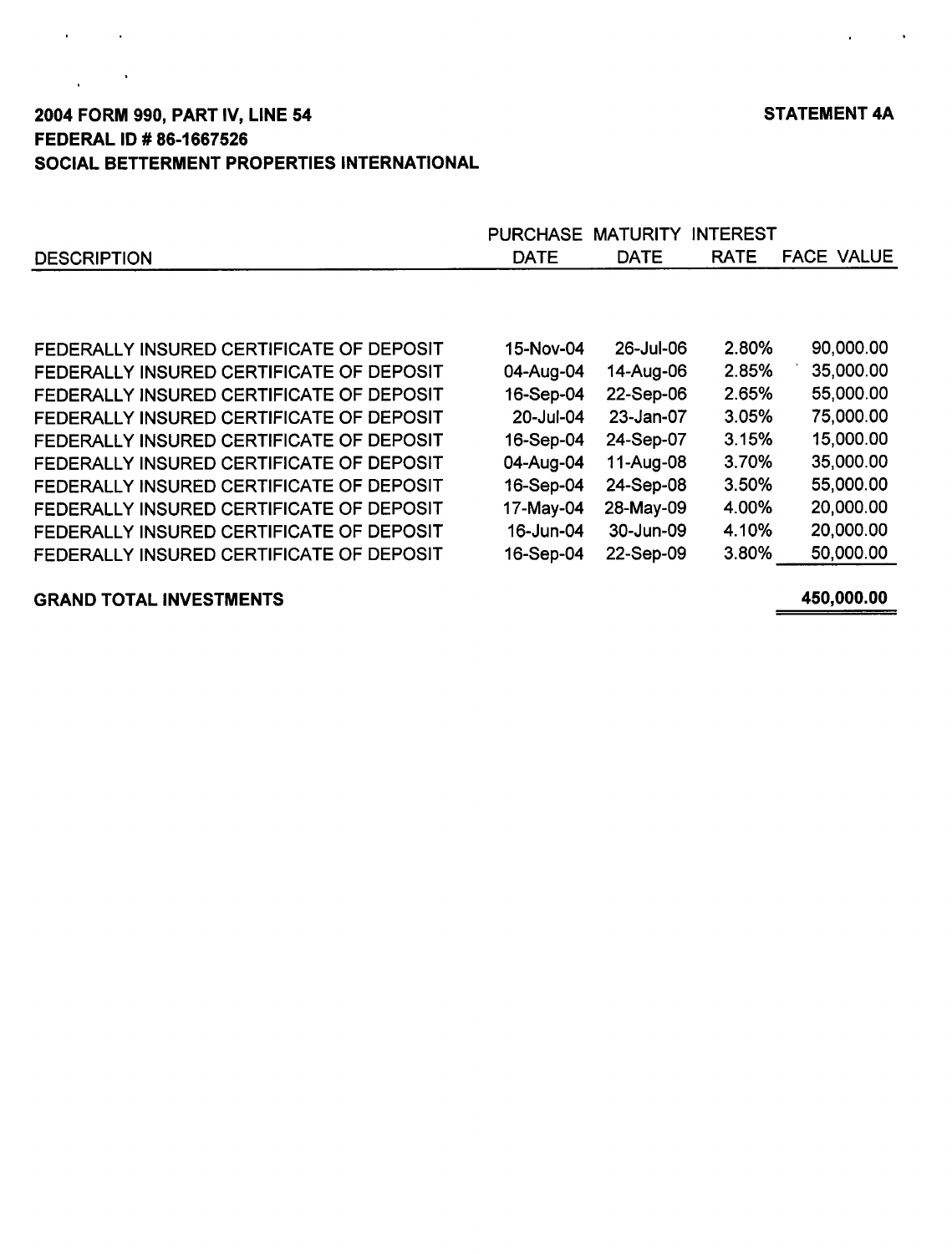### 2004 FORM 990, PART III FEDERAL ID # 86-1667526 SOCIAL BETTERMENT PROPERTIES INTERNATIONAL

#### STATEMENT #5

WHAT IS THE ORGANIZATION'S PRIMARY EXEMPT PURPOSE?

SOCIAL BETTERMENT PROPERTIES INTERNATIONAL (SBPI) WAS FORMED TO ACQUIRE, DEVELOP AND MAINTAIN BUILDINGS AND OTHER REAL ESTATE UTILIZED BY SOCIAL BETTERMENT ORGANIZATIONS CARRYING OUT PROGRAMS THAT UTILIZE TECHNOLOGY AND METHODS DEVELOPED BY L. RON HUBBARD AND THAT ARE ASSOCIATED WITH AND SUPPORTED BY THE SCIENTOLOGY RELIGION.

#### STATEMENT #6

DESCRIPTION OF PROGRAM SERVICES

L. RON HUBBARD, THE FOUNDER OF THE SCIENTOLOGY RELIGION, ALSO DEVELOPED WORKABLE TECHNOLOGIES AND METHODS FOR ADDRESSING THE MAJOR ILLS OF SOCIETY, DRUGS, ILLITERACY, CRIMINALITY AND IMMORALITY AND THROUGH HIS WRITINGS AND TEACHINGS ADVOCATED EDUCATION CONCERNING AND PROTECTION OF HUMAN RIGHTS. ORGANIZATIONS WITH THE PURPOSE OF HANDLING EACH OF THESE AREAS OF CONCERN WERE FORMED OVER THE YEARS AND NOW CARRY ON THEIR SOCIAL BETTERMENT ACTIVITIES INTERNATIONALLY. SBPI WAS FORMED TO SUPPORT AND ASSIST THOSE ORGANIZATIONS AND THEIR PROGRAMS BY HOLDING TITLE TO, MAINTAINING AND IMPROVING BUILDINGS AND PROPERTIES USED IN CARRYING OUT THESE PROGRAMS.

AT THE TIME OF SBPI'S FORMATION SEVERAL SUCH BUILDINGS AND PROPERTIES WERE IN EXISTENCE AND AS SOON AS SBPI WAS ESTABLISHED AND OBTAINED RECOGNITION FROM THE IRS OF ITS TAX EXEMPT STATUS, THOSE PROPERTIES WERE TRANSFERRED TO IT IN NOVEMBER AND DECEMBER 2003.

SINCE ACQUIRING THESE PROPERTIES SBPI HAS SEEN TO THEIR MAINTENANCE AND IS IMPROVING THE PROPERTIES BY SEEKING AND OBTAINING GRANTS FOR THEIR RENOVATION AND GETTING THOSE RENOVATIONS DONE.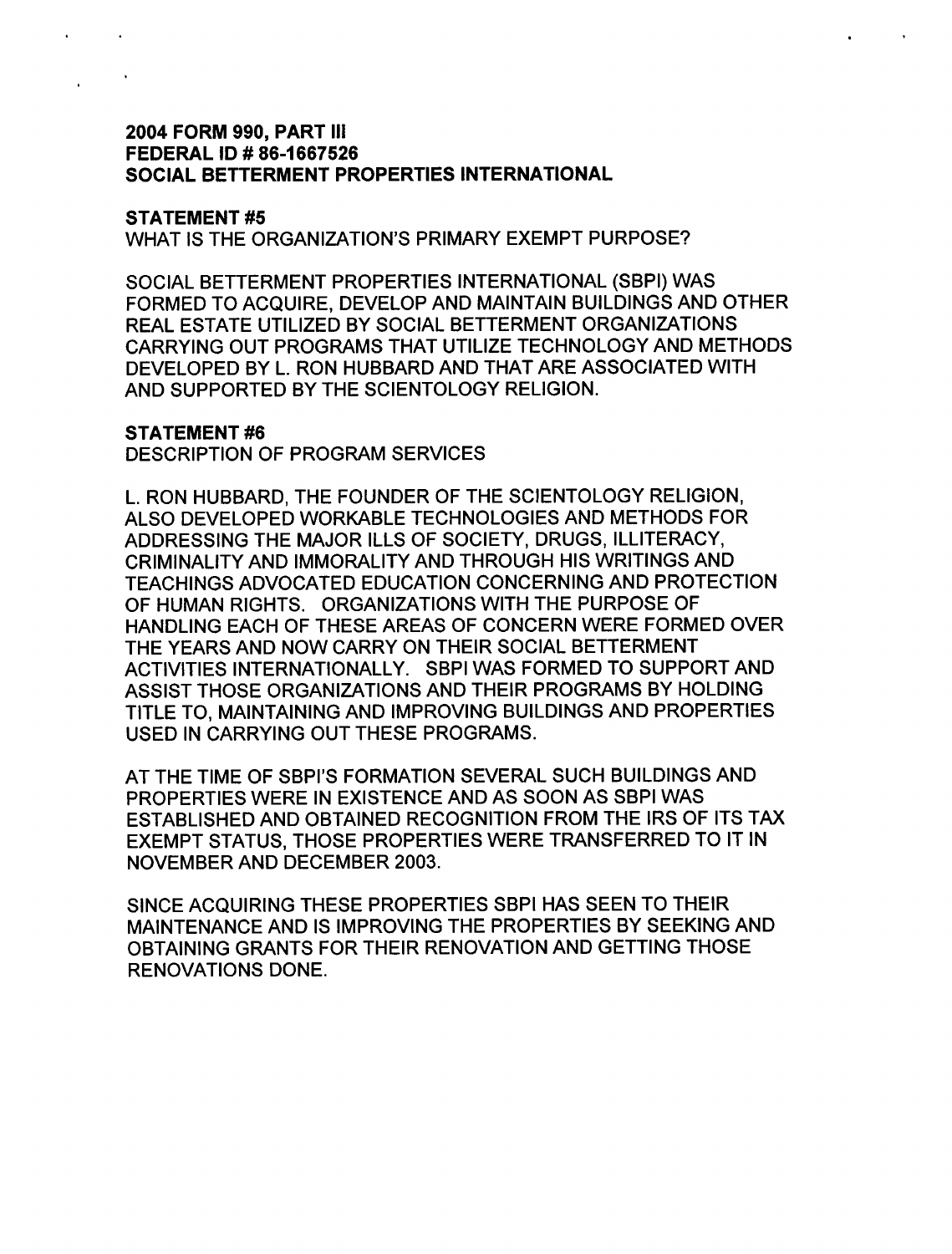## STATEMENT #6

DESCRIPTION OF PROGRAM SERVICES

THESE SPECIFIC PROPERTIES ARE :

<sup>1</sup> . THE INTERNATIONAL TRAINING FACILITY AT SPANISH LAKE NEAR ST. LOUIS, MISSOURI, UTILIZED BY APPLIED SCHOLASTICS INTERNATIONAL, ALSO A TAX EXEMPT SECTION 501(C)(3) ORGANIZATION THAT PROMOTES AND DISSEMINATES THE SUCCESSFUL PROGRAM DEVELOPED BY L. RON HUBBARD TO ASSIST LEARNING AND COMBAT ILLITERACY. (EDUCATION)

<sup>2</sup> . THE INTERNATIONAL TRAINING, DETOXIFICATION AND DRUG REHABILITATION FACILITY NARCONON ARROWHEAD, LOCATED IN CANADIAN, OKLAHOMA AND RUN BY NARCONON OF OKLAHOMA, WHICH IS A TAX EXEMPT SECTION 501(C)(3) ORGANIZATION THAT USES THE TECHNOLOGY DEVELOPED BY MR. HUBBARD FOR DRUG USE REHABILITATION. (DETOX)

<sup>3</sup> . THE INTERNATIONAL HEADQUARTERS FOR THE WAY TO HAPPINESS FOUNDATION, A TAX EXEMPT SECTION 501(C)(3) ORGANIZATION THAT USES THE NON-RELIGIOUS MORAL CODE BY L. RON HUBBARD FOUND IN THE BOOK THE WAY TO HAPPINESS TO IMPROVE MORALITY WITHIN SOCIETY. (MORALS)

4 . THE BUILDING HOUSING THE ACTIVITIES OF CITIZENS COMMISSION ON HUMAN RIGHTS INTERNATIONAL (CCHR) IN LOS ANGELES, CALIFORNIA. CCHR IS A TAX EXEMPT SECTION 501(C)(3) ORGANIZATION THAT INVESTIGATES AND EXPOSES HUMAN RIGHTS VIOLATIONS IN THE AREA OF ABUSIVE AND DANGEROUS PSYCHIATRIC PRACTICES AND EDUCATES THE PUBLIC AND TAKES ACTIONS TO PROTECT INDIVIDUALS FROM SUCH VIOLATIONS.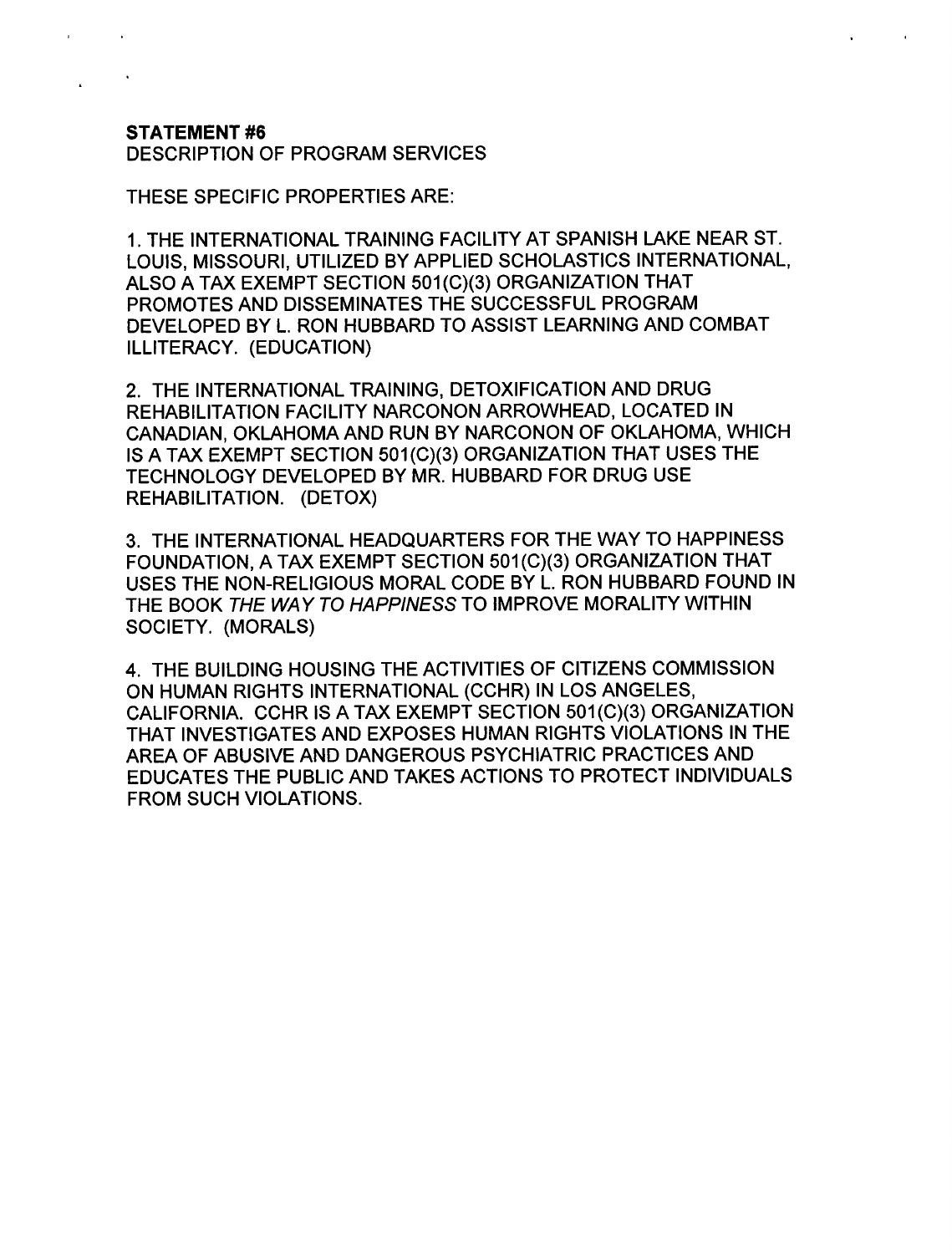| 4562<br>Department of the Treasury<br>Internal Revenue Service<br>Name(s) shown on return                                                        |                                                                                                                                     | See separate instructions.                 | <b>Depreciation and Amortization</b><br>(Including Information on Listed Property) | $\blacktriangleright$ Attach to your tax return. |                        | 990<br>Business or activity to which this form relates |              | OMB No 1545-0172<br>Sequence No 67<br>Identifying number |
|--------------------------------------------------------------------------------------------------------------------------------------------------|-------------------------------------------------------------------------------------------------------------------------------------|--------------------------------------------|------------------------------------------------------------------------------------|--------------------------------------------------|------------------------|--------------------------------------------------------|--------------|----------------------------------------------------------|
| SOCIAL BETTERMENT PROPERTIES                                                                                                                     |                                                                                                                                     |                                            |                                                                                    |                                                  |                        |                                                        |              |                                                          |
| INTERNATIONAL                                                                                                                                    |                                                                                                                                     |                                            |                                                                                    | FORM 990 PAGE 2                                  |                        |                                                        |              | 86-1667526                                               |
| Peart 1 Election To Expense Certain Property Under Section 179 Note: If you have any listed property, complete Part V before you complete Part I |                                                                                                                                     |                                            |                                                                                    |                                                  |                        |                                                        |              |                                                          |
| 1 Maximum amount. See instructions for a higher limit for certain businesses                                                                     |                                                                                                                                     |                                            |                                                                                    |                                                  |                        |                                                        | 1            | 102,000.                                                 |
| 2                                                                                                                                                | Total cost of section 179 property placed in service (see instructions)                                                             |                                            |                                                                                    |                                                  |                        |                                                        | $\mathbf{2}$ |                                                          |
| 3.                                                                                                                                               | Threshold cost of section 179 property before reduction in limitation                                                               |                                            |                                                                                    |                                                  |                        |                                                        | 3            | 410,000.                                                 |
| 4                                                                                                                                                | Reduction in limitation. Subtract line 3 from line 2. If zero or less, enter -0-                                                    |                                            |                                                                                    |                                                  |                        |                                                        | 4            |                                                          |
| 5                                                                                                                                                | Dollar limitation for tax year Subtract line 4 from line 1 If zero or less, enter -0- If marned filing separately, see instructions |                                            |                                                                                    |                                                  |                        |                                                        | 5            |                                                          |
| 6                                                                                                                                                | (a) Description of property                                                                                                         |                                            |                                                                                    | (b) Cost (business use only)                     |                        | (c) Elected cost                                       |              |                                                          |
|                                                                                                                                                  |                                                                                                                                     |                                            |                                                                                    |                                                  |                        |                                                        |              |                                                          |
| 7 Listed property. Enter the amount from line 29                                                                                                 |                                                                                                                                     |                                            |                                                                                    |                                                  | $\overline{7}$         |                                                        |              |                                                          |
| 8 Total elected cost of section 179 property. Add amounts in column (c), lines 6 and 7                                                           |                                                                                                                                     |                                            |                                                                                    |                                                  |                        |                                                        | 8<br>9       |                                                          |
| 9<br>10 Carryover of disallowed deduction from line 13 of your 2003 Form 4562                                                                    | Tentative deduction. Enter the smaller of line 5 or line 8                                                                          |                                            |                                                                                    |                                                  |                        |                                                        | 10           |                                                          |
|                                                                                                                                                  | Business income limitation. Enter the smaller of business income (not less than zero) or line 5                                     |                                            |                                                                                    |                                                  |                        |                                                        | 11           |                                                          |
| 11<br>12 Section 179 expense deduction. Add lines 9 and 10, but do not enter more than line 11                                                   |                                                                                                                                     |                                            |                                                                                    |                                                  |                        |                                                        | 12           |                                                          |
| 13 Carryover of disallowed deduction to 2005. Add lines 9 and 10, less line 12                                                                   |                                                                                                                                     |                                            |                                                                                    |                                                  | 13                     |                                                        |              |                                                          |
| Note: Do not use Part II or Part III below for listed property. Instead, use Part V.                                                             |                                                                                                                                     |                                            |                                                                                    |                                                  |                        |                                                        |              |                                                          |
| <b>Part II Special Depreciation Allowance and Other Depreciation (Do not include listed property.)</b>                                           |                                                                                                                                     |                                            |                                                                                    |                                                  |                        |                                                        |              |                                                          |
| 14 Special depreciation allowance for qualified property (other than listed property) placed in service during the tax year (see instructions)   |                                                                                                                                     |                                            |                                                                                    |                                                  |                        |                                                        | 14           |                                                          |
| 15 Property subject to section 168(f)(1) election (see instructions)                                                                             |                                                                                                                                     |                                            |                                                                                    |                                                  |                        |                                                        | 15           |                                                          |
| 16 Other depreciation (including ACRS) (see instructions)                                                                                        |                                                                                                                                     |                                            |                                                                                    |                                                  |                        |                                                        | 16           | 1,417,367.                                               |
| Part III MACRS Depreciation (Do not include listed property.) (See instructions.)                                                                |                                                                                                                                     |                                            | <b>Section A</b>                                                                   |                                                  |                        |                                                        |              |                                                          |
| 17 MACRS deductions for assets placed in service in tax years beginning before 2004                                                              |                                                                                                                                     |                                            |                                                                                    |                                                  |                        |                                                        | 17           |                                                          |
| 18 If you are electing under section 168(i)(4) to group any assets placed in service during the tax                                              |                                                                                                                                     |                                            |                                                                                    |                                                  |                        |                                                        |              |                                                          |
|                                                                                                                                                  | year into one or more general asset accounts, check here                                                                            |                                            |                                                                                    |                                                  |                        |                                                        |              |                                                          |
|                                                                                                                                                  | Section B - Assets Placed in Service During 2004 Tax Year Using the General Depreciation System                                     |                                            |                                                                                    |                                                  |                        |                                                        |              |                                                          |
| (a) Classification of property                                                                                                                   |                                                                                                                                     | (b) Month and<br>year placed<br>in service | (c) Basis for depreciation<br>(business/investment use<br>only - see instructions) |                                                  | (d) Recovery<br>period | (e) Convention                                         | (f) Method   | (g) Depreciation deduction                               |
| 19a<br>3-year property                                                                                                                           |                                                                                                                                     |                                            |                                                                                    |                                                  |                        |                                                        |              |                                                          |
| 5-year property<br>b                                                                                                                             |                                                                                                                                     |                                            |                                                                                    |                                                  |                        |                                                        |              |                                                          |
| 7-year property<br>c                                                                                                                             |                                                                                                                                     |                                            |                                                                                    |                                                  |                        |                                                        |              |                                                          |
| d<br>10-year property                                                                                                                            |                                                                                                                                     |                                            |                                                                                    |                                                  |                        |                                                        |              |                                                          |
| 15-year property<br>е                                                                                                                            |                                                                                                                                     |                                            |                                                                                    |                                                  |                        |                                                        |              |                                                          |
| 20-year property                                                                                                                                 |                                                                                                                                     |                                            |                                                                                    |                                                  |                        |                                                        |              |                                                          |
| 25-year property                                                                                                                                 |                                                                                                                                     |                                            |                                                                                    |                                                  | 25 yrs.                |                                                        | S/L          |                                                          |
| Residential rental property<br>h                                                                                                                 |                                                                                                                                     |                                            |                                                                                    |                                                  | 27.5 yrs.              | MМ                                                     | S/L          |                                                          |
|                                                                                                                                                  |                                                                                                                                     |                                            |                                                                                    |                                                  | 27.5 yrs.              | ММ                                                     | S/L          |                                                          |
| ÷<br>Nonresidential real property                                                                                                                |                                                                                                                                     |                                            |                                                                                    |                                                  | 39 yrs.                | <b>MM</b><br>MM                                        | S/L<br>S/L   |                                                          |
|                                                                                                                                                  | Section C - Assets Placed in Service During 2004 Tax Year Using the Alternative Depreciation System                                 |                                            |                                                                                    |                                                  |                        |                                                        |              |                                                          |
| Class life<br>20a                                                                                                                                |                                                                                                                                     |                                            |                                                                                    |                                                  |                        |                                                        | S/L          |                                                          |
| 12-year<br>ь                                                                                                                                     |                                                                                                                                     |                                            |                                                                                    |                                                  | 12 yrs.                |                                                        | S/L          |                                                          |
| 40-year<br>c                                                                                                                                     |                                                                                                                                     |                                            |                                                                                    |                                                  | 40 yrs.                | мм                                                     | S/L          |                                                          |
| Part IV Summary (See instructions.)                                                                                                              |                                                                                                                                     |                                            |                                                                                    |                                                  |                        |                                                        |              |                                                          |
| 21 Listed property. Enter amount from line 28                                                                                                    |                                                                                                                                     |                                            |                                                                                    |                                                  |                        |                                                        | 21           |                                                          |
| 22 Total. Add amounts from line 12, lines 14 through 17, lines 19 and 20 in column (g), and line 21.                                             |                                                                                                                                     |                                            |                                                                                    |                                                  |                        |                                                        |              |                                                          |
|                                                                                                                                                  | Enter here and on the appropriate lines of your return. Partnerships and S corporations - see instr.                                |                                            |                                                                                    |                                                  |                        |                                                        | 22           | 1,417,367.                                               |
| 23 For assets shown above and placed in service during the current year, enter the                                                               |                                                                                                                                     |                                            |                                                                                    |                                                  |                        | 6,005,415.                                             |              |                                                          |
| 416251                                                                                                                                           | portion of the basis attributable to section 263A costs                                                                             |                                            |                                                                                    |                                                  | 23                     |                                                        |              | $T_{\text{max}}$ area monar                              |

 $\mathbf{u} = \mathbf{u} \times \mathbf{u}$  , where  $\mathbf{u}$ 

 $\bar{\mathbf{r}}$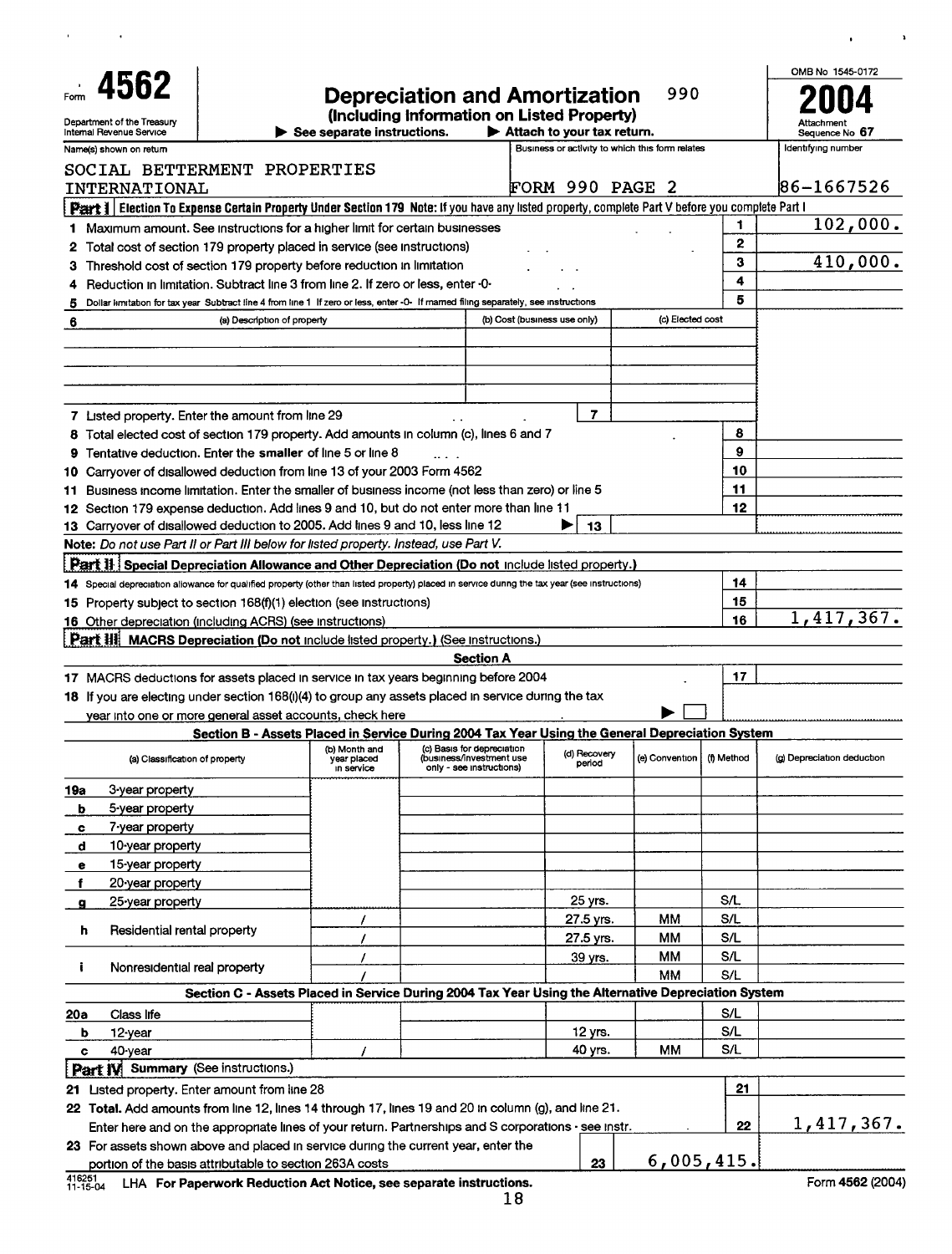#### Form 4562 (2004) Page 2

 $\sim 10^{11}$ 

 $\mathcal{A}^{\pm}$ 

l,

 $\ddot{\phantom{0}}$ 

| Listed Property (Include automobiles, certain other vehicles, cellular telephones, certain computers, and property used for entertainment,<br><u>Part V</u><br>recreation, or amusement.)<br>Note: For any vehicle for which you are using the standard mileage rate or deducting lease expense, complete only 24a, 24b, columns (a)<br>through (c) of Section A, all of Section B, and Section C if applicable. |                                     |                                                                                     |                                            |                                      |            |                                                                    |     |                         |                                        |                      |     |                                  |                                |      |
|------------------------------------------------------------------------------------------------------------------------------------------------------------------------------------------------------------------------------------------------------------------------------------------------------------------------------------------------------------------------------------------------------------------|-------------------------------------|-------------------------------------------------------------------------------------|--------------------------------------------|--------------------------------------|------------|--------------------------------------------------------------------|-----|-------------------------|----------------------------------------|----------------------|-----|----------------------------------|--------------------------------|------|
| Section A - Depreciation and Other Information (Caution: See instructions for limits for passenger automobiles.)                                                                                                                                                                                                                                                                                                 |                                     |                                                                                     |                                            |                                      |            |                                                                    |     |                         |                                        |                      |     |                                  |                                |      |
| 24a Do you have evidence to support the business/investment use claimed?                                                                                                                                                                                                                                                                                                                                         |                                     |                                                                                     |                                            |                                      |            | <b>Yes</b>                                                         | No  |                         | 24b If "Yes," is the evidence written? |                      |     |                                  | <b>Yes</b>                     | No l |
| (a)<br>Type of property<br>(list vehicles first)                                                                                                                                                                                                                                                                                                                                                                 | (b)<br>Date<br>placed in<br>service | $\left( \circ \right)$<br>Business/<br>mvestment<br>use percentage                  |                                            | (d)<br>Cost or<br>other basis        |            | (e)<br>Basis for depreciation<br>(business/investment<br>use only) |     | m<br>Recovery<br>period | (g)<br>Method/<br>Convention           |                      |     | (h)<br>Depreciation<br>deduction | Elected<br>section 179<br>cost | (i)  |
| 25 Special depreciation allowance for qualified listed property placed in service during the tax                                                                                                                                                                                                                                                                                                                 |                                     |                                                                                     |                                            |                                      |            |                                                                    |     |                         |                                        |                      |     |                                  |                                |      |
| year and used more than 50% in a qualified business use                                                                                                                                                                                                                                                                                                                                                          |                                     |                                                                                     |                                            |                                      |            |                                                                    |     |                         |                                        | 25                   |     |                                  |                                |      |
| 26 Property used more than 50% in a qualified business use:                                                                                                                                                                                                                                                                                                                                                      |                                     |                                                                                     |                                            |                                      |            |                                                                    |     |                         |                                        |                      |     |                                  |                                |      |
|                                                                                                                                                                                                                                                                                                                                                                                                                  |                                     |                                                                                     | %                                          |                                      |            |                                                                    |     |                         |                                        |                      |     |                                  |                                |      |
|                                                                                                                                                                                                                                                                                                                                                                                                                  |                                     |                                                                                     | %                                          |                                      |            |                                                                    |     |                         |                                        |                      |     |                                  |                                |      |
|                                                                                                                                                                                                                                                                                                                                                                                                                  |                                     |                                                                                     | %                                          |                                      |            |                                                                    |     |                         |                                        |                      |     |                                  |                                |      |
| 27 Property used 50% or less in a qualified business use:                                                                                                                                                                                                                                                                                                                                                        |                                     |                                                                                     |                                            |                                      |            |                                                                    |     |                         |                                        |                      |     |                                  |                                |      |
|                                                                                                                                                                                                                                                                                                                                                                                                                  |                                     |                                                                                     | %                                          |                                      |            |                                                                    |     |                         | $S/L -$                                |                      |     |                                  |                                |      |
|                                                                                                                                                                                                                                                                                                                                                                                                                  |                                     |                                                                                     | %                                          |                                      |            |                                                                    |     |                         | S/L -                                  |                      |     |                                  |                                |      |
|                                                                                                                                                                                                                                                                                                                                                                                                                  |                                     |                                                                                     | %                                          |                                      |            |                                                                    |     |                         | S/L -                                  |                      |     |                                  |                                |      |
| 28 Add amounts in column (h), lines 25 through 27. Enter here and on line 21, page 1                                                                                                                                                                                                                                                                                                                             |                                     |                                                                                     |                                            |                                      |            |                                                                    |     |                         |                                        | 28                   |     |                                  |                                |      |
| 29 Add amounts in column (i), line 26. Enter here and on line 7, page 1                                                                                                                                                                                                                                                                                                                                          |                                     |                                                                                     |                                            |                                      |            |                                                                    |     |                         |                                        |                      |     | 29                               |                                |      |
| Complete this section for vehicles used by a sole proprietor, partner, or other "more than 5% owner," or related person.<br>If you provided vehicles to your employees, first answer the questions in Section C to see if you meet an exception to completing this section for<br>those vehicles.                                                                                                                |                                     |                                                                                     | Section B - Information on Use of Vehicles |                                      |            |                                                                    |     |                         |                                        |                      |     |                                  |                                |      |
|                                                                                                                                                                                                                                                                                                                                                                                                                  |                                     |                                                                                     |                                            | (a)                                  |            | (b)                                                                |     | (c)                     | (d)                                    |                      |     | (e)                              | (f)                            |      |
| 30 Total business/investment miles driven during the                                                                                                                                                                                                                                                                                                                                                             |                                     |                                                                                     |                                            | Vehicle                              |            | Vehicle                                                            |     | Vehicle                 | Vehicle                                |                      |     | Vehicle                          | Vehicle                        |      |
| year (do not include commuting miles)                                                                                                                                                                                                                                                                                                                                                                            |                                     |                                                                                     |                                            |                                      |            |                                                                    |     |                         |                                        |                      |     |                                  |                                |      |
| 31 Total commuting miles driven during the year                                                                                                                                                                                                                                                                                                                                                                  |                                     |                                                                                     |                                            |                                      |            |                                                                    |     |                         |                                        |                      |     |                                  |                                |      |
| 32 Total other personal (noncommuting) miles                                                                                                                                                                                                                                                                                                                                                                     |                                     |                                                                                     |                                            |                                      |            |                                                                    |     |                         |                                        |                      |     |                                  |                                |      |
| driven                                                                                                                                                                                                                                                                                                                                                                                                           |                                     |                                                                                     |                                            |                                      |            |                                                                    |     |                         |                                        |                      |     |                                  |                                |      |
| 33 Total miles driven during the year.                                                                                                                                                                                                                                                                                                                                                                           |                                     |                                                                                     |                                            |                                      |            |                                                                    |     |                         |                                        |                      |     |                                  |                                |      |
| Add lines 30 through 32                                                                                                                                                                                                                                                                                                                                                                                          |                                     |                                                                                     |                                            |                                      |            |                                                                    |     |                         |                                        |                      |     |                                  |                                |      |
| 34 Was the vehicle available for personal use                                                                                                                                                                                                                                                                                                                                                                    |                                     |                                                                                     | Yes                                        | No                                   | <b>Yes</b> | No                                                                 | Yes | No                      | Yes                                    | No                   | Yes | No                               | Yes                            | No   |
| during off-duty hours?                                                                                                                                                                                                                                                                                                                                                                                           |                                     |                                                                                     |                                            |                                      |            |                                                                    |     |                         |                                        |                      |     |                                  |                                |      |
| 35 Was the vehicle used primarily by a more                                                                                                                                                                                                                                                                                                                                                                      |                                     |                                                                                     |                                            |                                      |            |                                                                    |     |                         |                                        |                      |     |                                  |                                |      |
| than 5% owner or related person?                                                                                                                                                                                                                                                                                                                                                                                 |                                     |                                                                                     |                                            |                                      |            |                                                                    |     |                         |                                        |                      |     |                                  |                                |      |
| 36 Is another vehicle available for personal<br>use?                                                                                                                                                                                                                                                                                                                                                             |                                     |                                                                                     |                                            |                                      |            |                                                                    |     |                         |                                        |                      |     |                                  |                                |      |
|                                                                                                                                                                                                                                                                                                                                                                                                                  |                                     | Section C - Questions for Employers Who Provide Vehicles for Use by Their Employees |                                            |                                      |            |                                                                    |     |                         |                                        |                      |     |                                  |                                |      |
| Answer these questions to determine if you meet an exception to completing Section B for vehicles used by employees who are not more than 5%                                                                                                                                                                                                                                                                     |                                     |                                                                                     |                                            |                                      |            |                                                                    |     |                         |                                        |                      |     |                                  |                                |      |
| owners or related persons.                                                                                                                                                                                                                                                                                                                                                                                       |                                     |                                                                                     |                                            |                                      |            |                                                                    |     |                         |                                        |                      |     |                                  |                                |      |
| 37 Do you maintain a written policy statement that prohibits all personal use of vehicles, including commuting, by your                                                                                                                                                                                                                                                                                          |                                     |                                                                                     |                                            |                                      |            |                                                                    |     |                         |                                        |                      |     |                                  | <b>Yes</b>                     | No   |
| employees?                                                                                                                                                                                                                                                                                                                                                                                                       |                                     |                                                                                     |                                            |                                      |            |                                                                    |     |                         |                                        |                      |     |                                  |                                |      |
| 38 Do you maintain a written policy statement that prohibits personal use of vehicles, except commuting, by your<br>employees? See instructions for vehicles used by corporate officers, directors, or 1% or more owners                                                                                                                                                                                         |                                     |                                                                                     |                                            |                                      |            |                                                                    |     |                         |                                        |                      |     |                                  |                                |      |
| 39 Do you treat all use of vehicles by employees as personal use?                                                                                                                                                                                                                                                                                                                                                |                                     |                                                                                     |                                            |                                      |            |                                                                    |     |                         |                                        |                      |     |                                  |                                |      |
| 40 Do you provide more than five vehicles to your employees, obtain information from your employees about                                                                                                                                                                                                                                                                                                        |                                     |                                                                                     |                                            |                                      |            |                                                                    |     |                         |                                        |                      |     |                                  |                                |      |
| the use of the vehicles, and retain the information received?                                                                                                                                                                                                                                                                                                                                                    |                                     |                                                                                     |                                            |                                      |            |                                                                    |     |                         |                                        |                      |     |                                  |                                |      |
| 41 Do you meet the requirements concerning qualified automobile demonstration use?                                                                                                                                                                                                                                                                                                                               |                                     |                                                                                     |                                            |                                      |            |                                                                    |     |                         |                                        |                      |     |                                  |                                |      |
| Note: If your answer to 37, 38, 39, 40, or 41 is "Yes," do not complete Section B for the covered vehicles.                                                                                                                                                                                                                                                                                                      |                                     |                                                                                     |                                            |                                      |            |                                                                    |     |                         |                                        |                      |     |                                  |                                |      |
| <b>Amortization</b><br>i Part VI                                                                                                                                                                                                                                                                                                                                                                                 |                                     |                                                                                     |                                            |                                      |            |                                                                    |     |                         |                                        |                      |     |                                  |                                |      |
| (d)<br>(b)<br>(c)<br>(e)<br>(a)<br>Description of costs<br>Amortizable<br>Code<br>Date amortization<br>Amortization                                                                                                                                                                                                                                                                                              |                                     |                                                                                     |                                            | (f)<br>Amortization<br>for this year |            |                                                                    |     |                         |                                        |                      |     |                                  |                                |      |
| 42 Amortization of costs that begins during your 2004 tax year:                                                                                                                                                                                                                                                                                                                                                  |                                     |                                                                                     | begins                                     |                                      | amount     |                                                                    |     | section                 |                                        | period or percentage |     |                                  |                                |      |
|                                                                                                                                                                                                                                                                                                                                                                                                                  |                                     |                                                                                     |                                            |                                      |            |                                                                    |     |                         |                                        |                      |     |                                  |                                |      |
|                                                                                                                                                                                                                                                                                                                                                                                                                  |                                     |                                                                                     |                                            |                                      |            |                                                                    |     |                         |                                        |                      |     |                                  |                                |      |
| 43 Amortization of costs that began before your 2004 tax year                                                                                                                                                                                                                                                                                                                                                    |                                     |                                                                                     |                                            |                                      |            |                                                                    |     |                         |                                        |                      | 43  |                                  |                                |      |
| Total. Add amounts in column (f). See instructions for where to report                                                                                                                                                                                                                                                                                                                                           |                                     |                                                                                     |                                            |                                      |            |                                                                    |     |                         |                                        |                      | 44  |                                  |                                |      |
| 416252/11-15-04                                                                                                                                                                                                                                                                                                                                                                                                  |                                     |                                                                                     |                                            |                                      |            |                                                                    |     |                         |                                        |                      |     |                                  | Form 4562 (2004)               |      |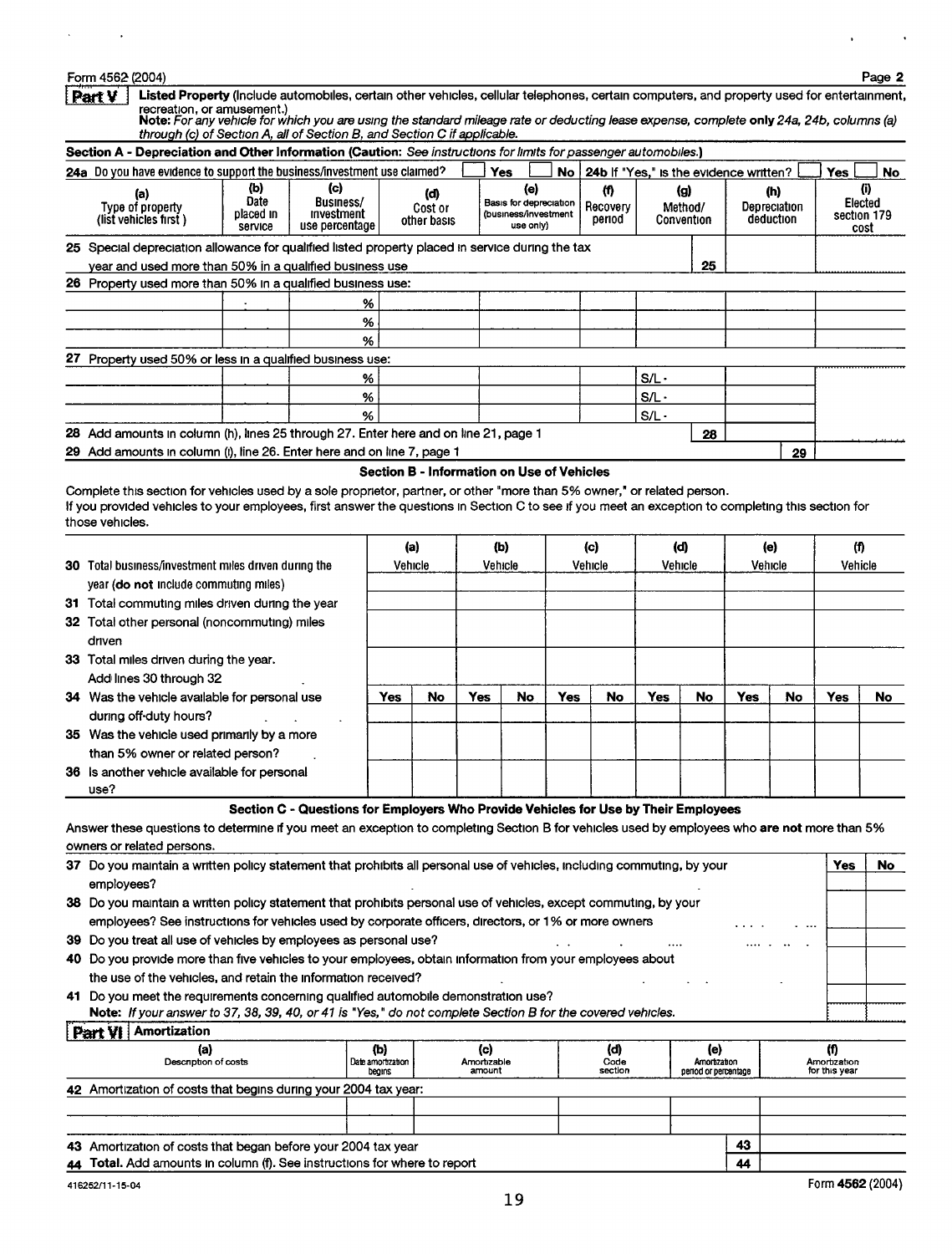| Form 8868<br>(Rev. December 2004)<br>Department of the Treasury |                                                                | Application for Extension of Time To File an<br><b>Exempt Organization Return</b>                                                                                                                                                                                                                                                                                                                                                                               | OMB No. 1545-1709                     |
|-----------------------------------------------------------------|----------------------------------------------------------------|-----------------------------------------------------------------------------------------------------------------------------------------------------------------------------------------------------------------------------------------------------------------------------------------------------------------------------------------------------------------------------------------------------------------------------------------------------------------|---------------------------------------|
|                                                                 | Internal Revenue Service                                       | File a separate application for each return.                                                                                                                                                                                                                                                                                                                                                                                                                    |                                       |
|                                                                 |                                                                | $\bullet$ If you are filing for an Automatic 3-Month Extension, complete only Part I and check this box<br>$\bullet$ If you are filing for an Additional (not automatic) 3-Month Extension, complete only Part II (on page 2 of this form).<br>Do not complete Part II unless you have already been granted an automatic 3-month extension on a previously filed Form 8868.                                                                                     | $\overline{\mathbf{X}}$               |
| Part 1                                                          |                                                                | Automatic 3-Month Extension of Time - Only submit original (no copies needed)                                                                                                                                                                                                                                                                                                                                                                                   |                                       |
|                                                                 |                                                                | Form 990-T corporations requesting an automatic 6-month extension - check this box and complete Part I only                                                                                                                                                                                                                                                                                                                                                     |                                       |
|                                                                 |                                                                | All other corporations (including Form 990-C filers) must use Form 7004 to request an extension of time to file income tax<br>returns. Partnerships, REMICs, and trusts must use Form 8736 to request an extension of time to file Form 1065, 1066, or 1041.                                                                                                                                                                                                    |                                       |
|                                                                 | visit www.irs.gov/efile.                                       | Electronic Filing (e-file). Form 8868 can be filed electronically if you want a 3-month automatic extension of time to file one of the returns noted<br>below (6 months for corporate Form 990-T filers). However, you cannot file it electronically if you want the additional (not automatic) 3-month<br>extension, instead you must submit the fully completed signed page 2 (Part II) of Form 8868. For more details on the electronic filing of this form, |                                       |
| Type or                                                         | Name of Exempt Organization                                    |                                                                                                                                                                                                                                                                                                                                                                                                                                                                 | <b>Employer identification number</b> |
| print                                                           | <b>INTERNATIONAL</b>                                           | SOCIAL BETTERMENT PROPERTIES                                                                                                                                                                                                                                                                                                                                                                                                                                    | 86-1667526                            |
| File by the<br>due date for<br>filing your                      |                                                                | Number, street, and room or suite no. If a P.O. box, see instructions.<br>6331 HOLLYWOOD BLVD                                                                                                                                                                                                                                                                                                                                                                   |                                       |
| return See<br>instructions                                      | LOS ANGELES, CA                                                | City, town or post office, state, and ZIP code. For a foreign address, see instructions.<br>90028                                                                                                                                                                                                                                                                                                                                                               |                                       |
|                                                                 |                                                                | Check type of return to be filed (file a separate application for each return):                                                                                                                                                                                                                                                                                                                                                                                 |                                       |
|                                                                 |                                                                |                                                                                                                                                                                                                                                                                                                                                                                                                                                                 |                                       |
|                                                                 | $\overline{\textbf{X}}$ Form 990<br>Form 990-BL                | Form 4720<br>Form 990-T (corporation)<br>Form 990-T (sec. 401(a) or 408(a) trust)<br>Form 5227                                                                                                                                                                                                                                                                                                                                                                  |                                       |
|                                                                 | Form 990-EZ                                                    | Form 990-T (trust other than above)<br>Form 6069                                                                                                                                                                                                                                                                                                                                                                                                                |                                       |
|                                                                 | Form 990-PF                                                    | Form 1041-A<br>Form 8870                                                                                                                                                                                                                                                                                                                                                                                                                                        |                                       |
|                                                                 |                                                                | • The books are in the care of $\triangleright$ GORDON KIRK STEELE                                                                                                                                                                                                                                                                                                                                                                                              |                                       |
|                                                                 | Telephone No.▶ (323)960-3500                                   | FAX No.                                                                                                                                                                                                                                                                                                                                                                                                                                                         |                                       |
|                                                                 |                                                                | If the organization does not have an office or place of business in the United States, check this box<br>If this is for a Group Return, enter the organization's four digit Group Exemption Number (GEN) [16] If this is for the whole group, check this                                                                                                                                                                                                        |                                       |
| box ▶                                                           |                                                                | . If it is for part of the group, check this box $\blacktriangleright \Box$ and attach a list with the names and EINs of all members the extension will cover.                                                                                                                                                                                                                                                                                                  |                                       |
|                                                                 |                                                                |                                                                                                                                                                                                                                                                                                                                                                                                                                                                 |                                       |
| 1                                                               |                                                                | AUGUST 15,<br>I request an automatic 3-month (6-months for a Form 990-T corporation) extension of time until<br>to file the exempt organization return for the organization named above. The extension is for the organization's return for:                                                                                                                                                                                                                    | 2005                                  |
|                                                                 | $\blacktriangleright$ $\boxed{\text{X}}$ calendar year 2004 or |                                                                                                                                                                                                                                                                                                                                                                                                                                                                 |                                       |
|                                                                 | tax year beginning                                             | , and ending                                                                                                                                                                                                                                                                                                                                                                                                                                                    |                                       |
| 2                                                               |                                                                | Final return<br>If this tax year is for less than 12 months, check reason:                                                                                                                                                                                                                                                                                                                                                                                      | Change in accounting period           |
|                                                                 |                                                                |                                                                                                                                                                                                                                                                                                                                                                                                                                                                 |                                       |
| За                                                              | nonrefundable credits. See instructions.                       | If this application is for Form 990-BL, 990-PF, 990-T, 4720, or 6069, enter the tentative tax, less any                                                                                                                                                                                                                                                                                                                                                         |                                       |
| b                                                               |                                                                | If this application is for Form 990-PF or 990-T, enter any refundable credits and estimated                                                                                                                                                                                                                                                                                                                                                                     |                                       |
|                                                                 |                                                                | tax payments made. Include any prior year overpayment allowed as a credit                                                                                                                                                                                                                                                                                                                                                                                       |                                       |
| c                                                               |                                                                | Balance Due. Subtract line 3b from line 3a. Include your payment with this form, or, if required, deposit with FTD<br>coupon or, if required, by using EFTPS (Electronic Federal Tax Payment System). See instructions                                                                                                                                                                                                                                          | N/A                                   |
|                                                                 |                                                                | Caution. If you are going to make an electronic fund withdrawal with this Form 8868, see Form 8453-EO and Form 8879-EO for payment instructions.                                                                                                                                                                                                                                                                                                                |                                       |

661

 $\overline{\mathcal{L}}$ 

LHA For Privacy Act and Paperwork Reduction Act Notice, see instructions. Form 8868 (Rev 12-2004)